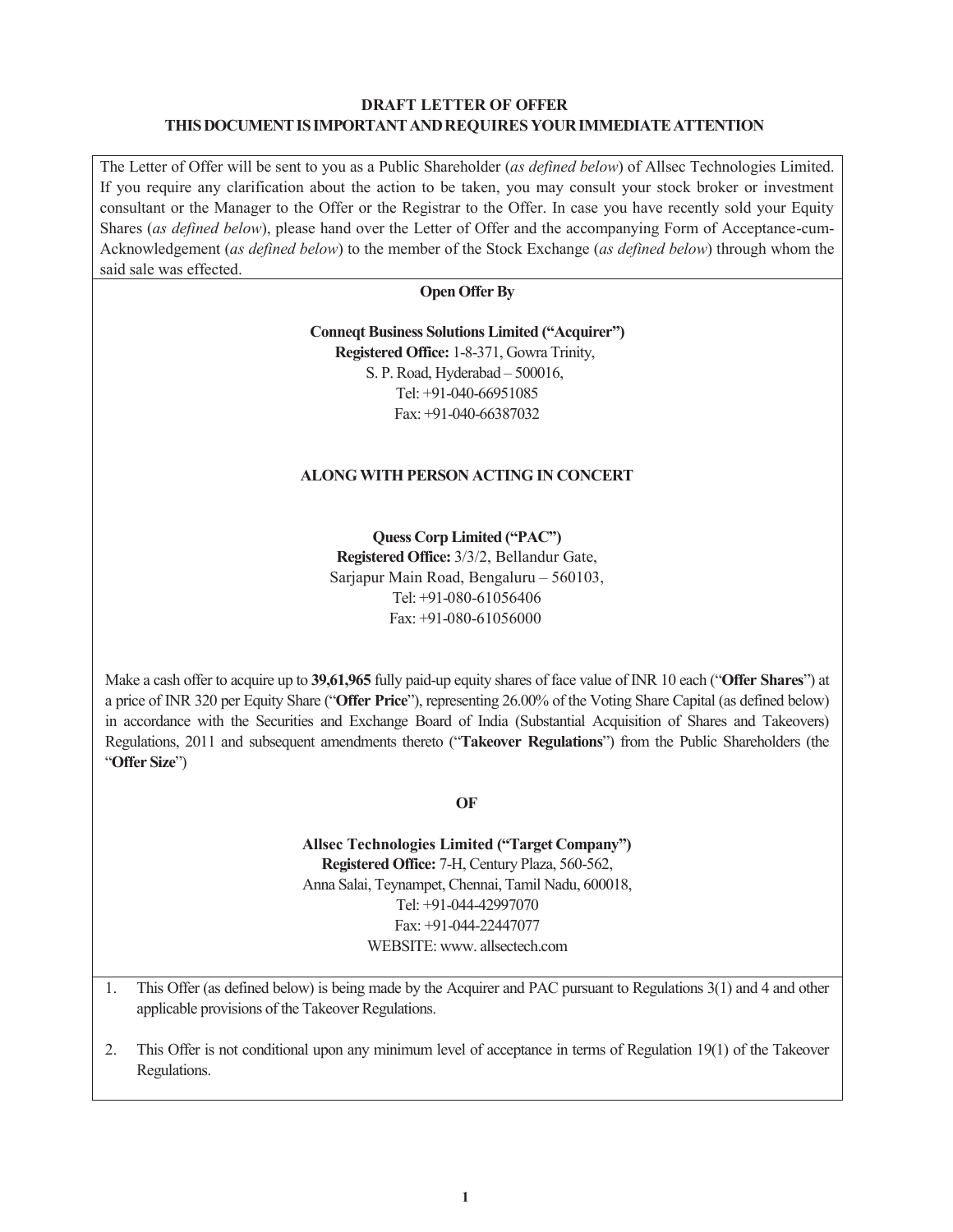### 3. **This Offer is NOT a competing offer in terms of Regulation 20 of the Takeover Regulations.**

- 4. To the best knowledge of the Acquirer and PAC, no statutory approvals are required by the Acquirer and/or PAC to complete this Offer.
- 5. Under Regulation 18(4) of the Takeover Regulations, the Acquirer is permitted to revise the Offer Price or the number of Offer Shares at any time prior to the commencement of 1 Working Day (*as defined below*) before the commencement of the Tendering Period (*as defined below*). In terms of the Takeover Regulations, the Acquirer and PAC shall (i) make corresponding increases to the escrow amounts, as more particularly set out in Part 5 (Offer Price and Financial Arrangements), (b) make a public announcement in the Newspapers (*defined below*), and (c) simultaneously with the making of such announcement, inform SEBI, the Stock Exchanges and the Target Company at its registered office of such revision. The Acquirer would pay such revised price for all the Equity Shares validly tendered at any time during the Offer and accepted under the Offer in accordance with the terms of the Letter of Offer.
- 6. **There has been no competing offer as on the date of this DLoF.**
- 7. **If there is a competing offer at any time hereafter, the offers under all subsisting bids will open and close on the same date.**
- 8. Unless otherwise stated, the information set out in this DLoF reflects the position as of the date hereof.
- 9. A copy of the public announcement in relation to this Offer ("**PA**"), the DPS (*as defined below*), the Corrigendum to the DPS (*as defined below*) and the Letter of Offer (including Form of Acceptance cum Acknowledgement) is also expected to be available on the website of Securities and Exchange Board of India (SEBI) (http://www.sebi.gov.in).

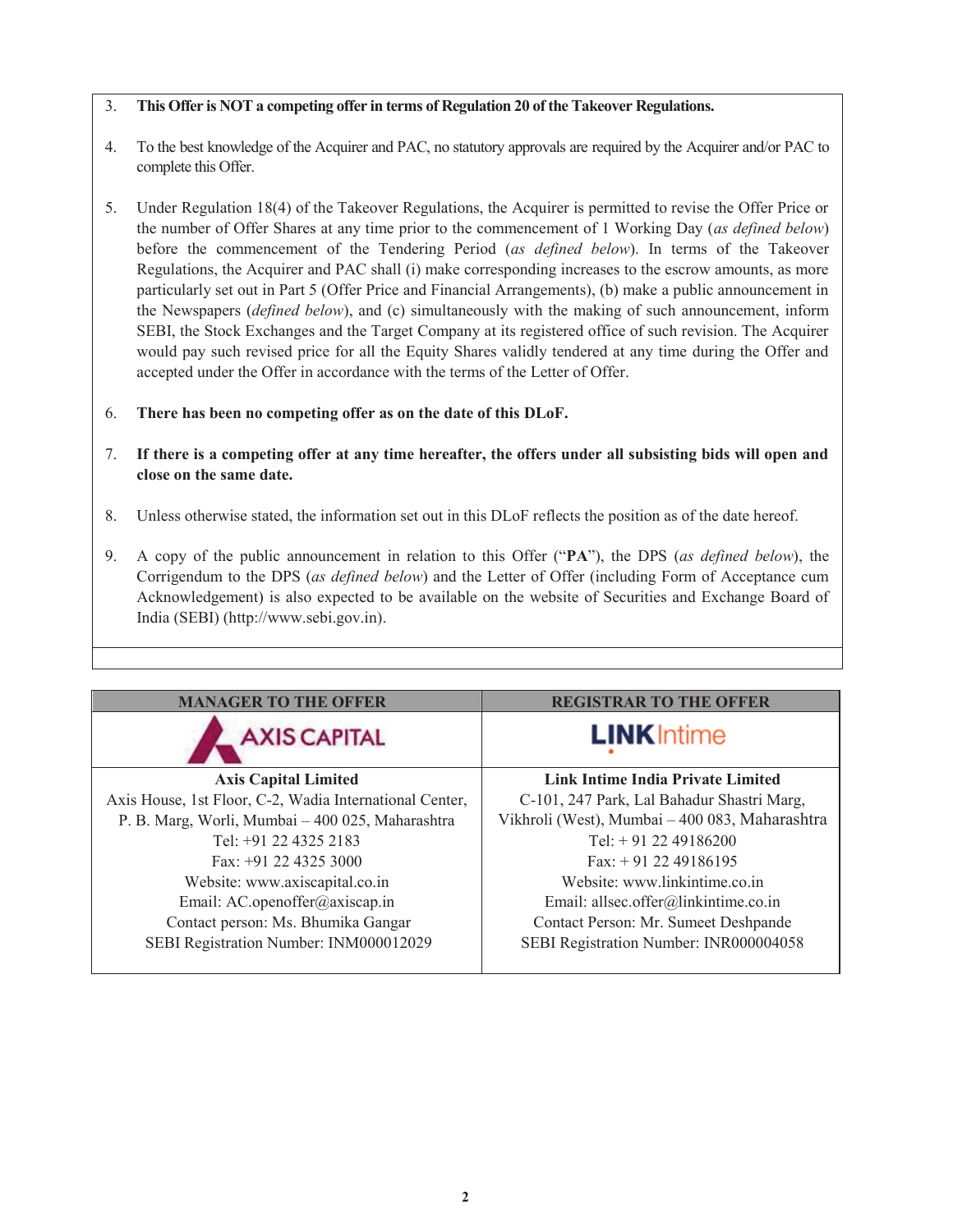#### **The schedule of major activities under this Offer is as follows:**

| <b>S. No.</b>  | <b>Activity</b>                                                                                                                                                     | <b>Schedule (Day and Date)</b> <sup>S</sup> |
|----------------|---------------------------------------------------------------------------------------------------------------------------------------------------------------------|---------------------------------------------|
| 1.             | Issue of PA.                                                                                                                                                        | Wednesday, April 17, 2019                   |
| 2.             | Date of publishing the DPS in the newspapers.                                                                                                                       | Thursday, April 25, 2019                    |
| 3 <sub>1</sub> | Date of filing of the DLoF with SEBI.                                                                                                                               | Friday, May 3, 2019                         |
| 4.             | Last date for the public announcement of competing offer $(s)$ as per the<br>first detailed public statement.                                                       | Friday, May 17, 2019                        |
| 5.             | Last date for SEBI observations on the DLoF (in the event SEBI has<br>not sought clarifications or additional information from the Manager).                        | Friday, May 24, 2019                        |
| 6.             | Identified Date <sup>#</sup>                                                                                                                                        | Tuesday, May 28, 2019                       |
| 7.             | Date by which the Letter of Offer is to be dispatched to the Public<br>Shareholders whose name appears on the register of members on the<br><b>Identified Date.</b> | Tuesday, June 4, 2019                       |
| 8.             | Last Date by which the committee of the independent directors of the<br>Target Company shall give its recommendation to the Public<br>Shareholders for this Offer.  | Monday, June 10, 2019                       |
| 9.             | Last date for upward revision of the Offer Price / Offer Size.                                                                                                      | Tuesday, June 11, 2019                      |
| 10.            | Date of publication of Offer opening public announcement in the<br>newspapers in which the DPS has been published.                                                  | Tuesday, June 11, 2019                      |
| 11.            | Date of commencement of the Tendering Period (Offer Opening Date).                                                                                                  | Wednesday, June 12, 2019                    |
| 12.            | Date of closure of the Tendering Period (Offer Closing Date).                                                                                                       | Tuesday, June 25, 2019                      |
| 13.            | Last date of communicating the rejection/acceptance and completion of<br>payment of consideration or refund of Equity Shares to the Public<br>Shareholders.         | Tuesday, July 9, 2019                       |
| 14.            | Last date for issue of post-offer public announcement in the<br>Newspapers.                                                                                         | Tuesday, July 16, 2019                      |

*# The Identified Date is only for the purpose of determining the Public Shareholders to whom the Letter of Offer would be dispatched. It is clarified that all holders (registered or unregistered) of Equity Shares (except the Acquirer and the PAC, the Promoters, the Investor and the persons acting in concert or deemed to be acting in concert with the Promoters and the Investor) are eligible to participate in the Open Offer any time before the Offer Closing Date.* 

*\$ The timelines are indicative (prepared on the basis of timelines provided under the Takeover Regulations) and are subject to receipt of relevant approvals from regulatory authorities that could be required and may have to be revised accordingly.*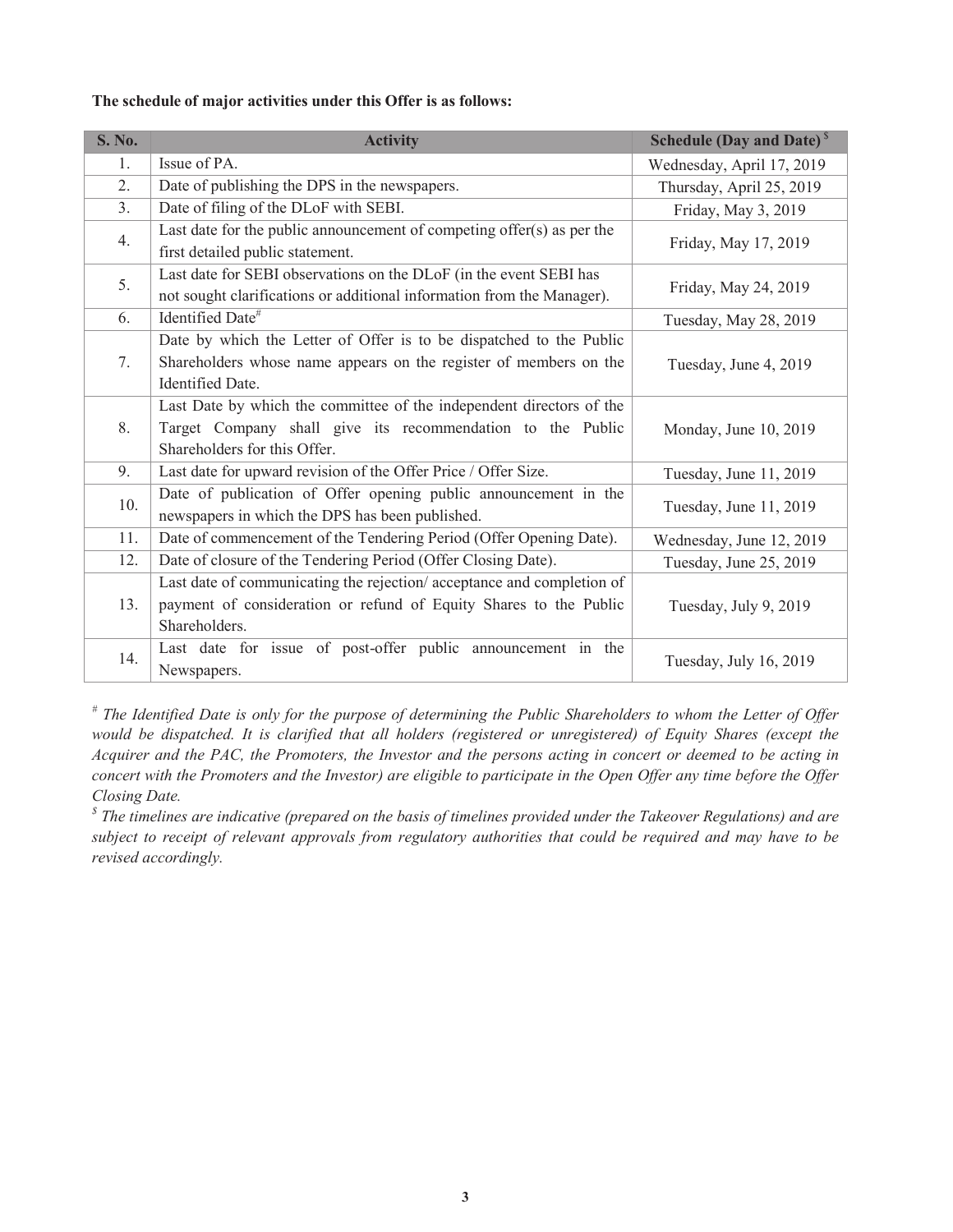#### **RISK FACTORS**

**The risk factors set forth below are not a complete analysis of all risks in relation to the Offer or in association with the Acquirer and the PAC but are only indicative in nature. The risk factors set forth above are limited to the transactions contemplated under the SPAs (***as defined below***) and the Offer and do not pertain to the present or future business operations of the Target Company or other related matters. These are neither exhaustive nor intended to constitute a complete analysis of the risks involved in the participation by Public Shareholders in this Offer but are merely indicative. Public Shareholders are advised to consult their stockbrokers, investment consultants and / or tax advisors, for analyzing and understanding all the risks with respect to their participation in this Offer.** 

For capitalized terms used herein please refer to 'Definitions / Abbreviations' set out below.

#### **Risk factors relating to the Offer**

- 1. As on the date of this DLoF, to the best knowledge of the Acquirer, there are no statutory approval(s) required by the Acquirer to complete the Underlying Transactions. The completion of the Underlying Transactions is conditional upon the SPA Conditions (*as defined below*). In the event the SPA Conditions are not met for reasons outside the reasonable control of the Acquirer, then the SPAs may be rescinded, and the Offer may be withdrawn, subject to applicable law. The completion of the Underlying Transactions is subject to completion risks as would be applicable to similar transactions.
- 2. In case of delay in receipt of any statutory approval that may be required by the Acquirer and/ or PAC at a later date, SEBI may, if satisfied that such delay in receipt of the requisite statutory approval(s) was not attributable to any willful default, failure or neglect on the part of the Acquirer and/ or PAC to diligently pursue such approval, and subject to such terms and conditions as may be specified by SEBI, including payment of interest in accordance with Regulation 18(11) of the Takeover Regulations, grant an extension of time to the Acquirer and/ or PAC to make the payment of the consideration to the Public Shareholders whose Offer Shares have been accepted in the Offer. Where any statutory approval extends to some but not all the Public Shareholders, the Acquirer and/ or PAC will have the option to make payment to such Public Shareholders in respect of whom no statutory approvals are required in order to complete this Offer.
- 3. Non-resident holders and Overseas Corporate Bodies (the "**OCBs**") holders of Equity Shares must obtain all requisite approvals (including from the RBI or any other regulatory body), if any, to tender the Equity Shares held by them in this Offer. Further, if the Public Shareholders who are not persons resident in India had required any approvals (including from the RBI or any other regulatory body) in respect of the Equity Shares held by them, they will be required to submit such previous approvals that they would have obtained for holding the Equity Shares, to tender the Equity Shares held by them pursuant to this Offer, along with the documents required to be tendered to accept this Offer. In the event such prior approvals are not submitted, the Acquirer and / or PAC reserves its right to reject such Equity Shares tendered in this Offer. If the Equity Shares are held under general permission of the RBI, the non-resident Public Shareholder or OCB should state that the Equity Shares are held under general permission and clarify whether the Equity Shares are held on repatriable or non-repatriable basis.
- 4. In the event of any litigation leading to a stay on the Offer by a court of competent jurisdiction, or SEBI instructing that the Offer should not proceed, the Offer may be withdrawn, or the Offer process may be delayed beyond the schedule of activities indicated in this DLoF. Consequently, in the event of any delay, the payment of consideration to the Public Shareholders, whose Equity Shares are accepted under this Offer, as well as the return of Equity Shares not accepted under this Offer, by the Acquirer may be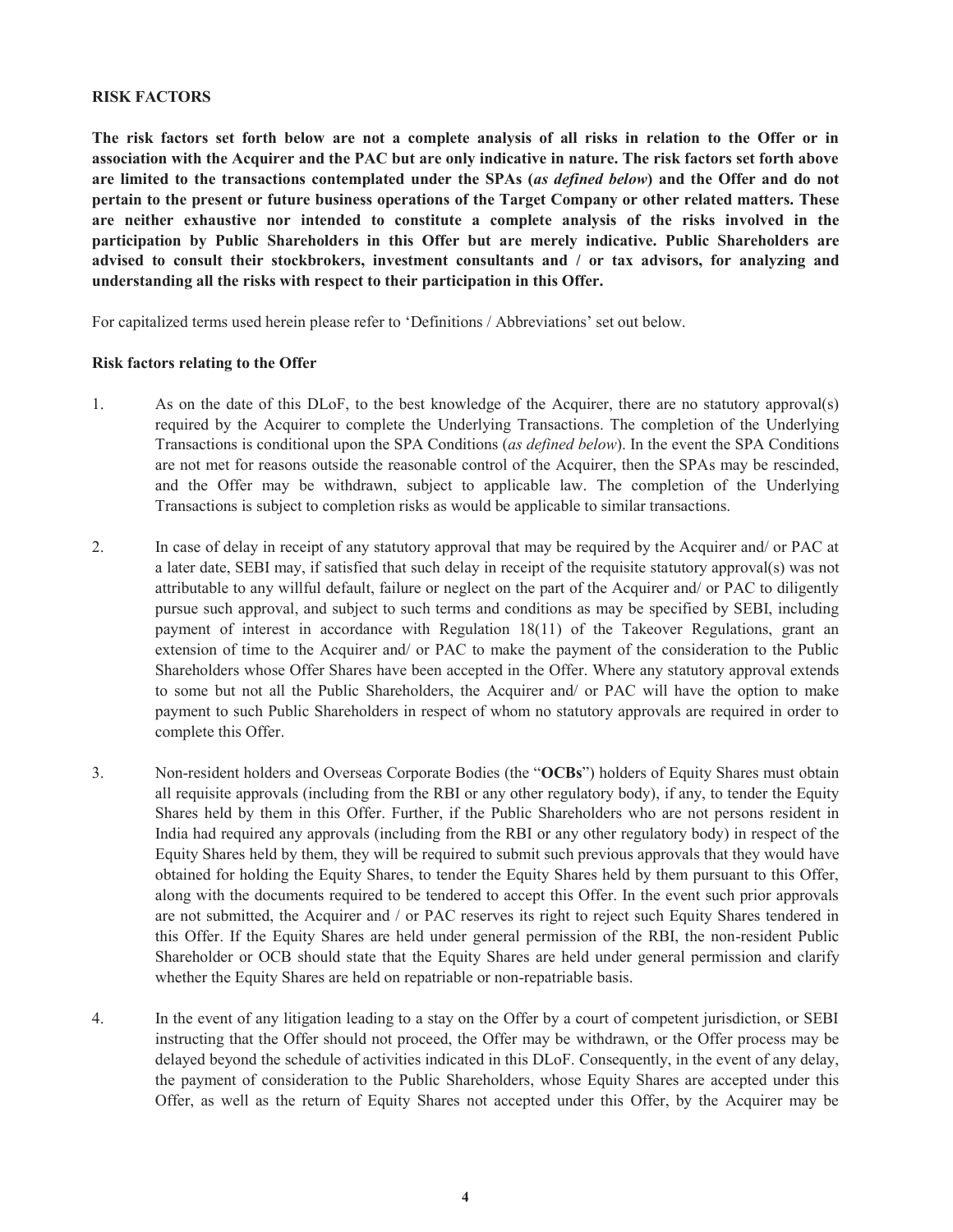delayed.

- 5. The Equity Shares tendered in this Offer may be held in trust by the Clearing Corporation / Registrar to the Offer until the completion of the Offer formalities and the Public Shareholders who have tendered their Equity Shares will not be able to trade such Equity Shares during such period, even if the acceptance of the Equity Shares tendered in this Offer and/or dispatch of payment of consideration is delayed. During such period, there may be fluctuations in the market price of the Equity Shares that may adversely impact the Public Shareholders who have tendered their Equity Shares in this Offer. Accordingly, the Acquirer makes no assurance with respect to the market price of the Equity Shares both during the Tendering Period and upon the completion of the Offer and disclaims any responsibility with respect to any decision by any Public Shareholder on whether or not to participate in the Offer. It is understood that the Public Shareholders will be solely responsible for their decisions regarding their participation in this Offer.
- 6. The Public Shareholders should note that, under the Takeover Regulations, once the Public Shareholders have tendered their Equity Shares, they will not be able to withdraw their Equity Shares from the Offer during the Tendering Period even in the event of a delay in the acceptance of Equity Shares under the Offer and/or the dispatch of consideration.
- 7. The Public Shareholders may tender their Offer Shares in the Offer at any time from the commencement of the Tendering Period but prior to the closure of the Tendering Period. The Acquirer and / or PAC have up to 10 Working Days from the closure of the Tendering Period to pay the consideration to the Public Shareholders whose Equity Shares are accepted in the Offer.
- 8. This DLoF has not been filed, registered or approved in any jurisdiction outside India. Recipients of this DLoF resident in jurisdictions outside India should inform themselves of and observe any applicable legal requirements. This Offer is not directed towards any person or entity in any jurisdiction or country where the same would be contrary to the applicable laws or regulations or would subject the Acquirer, PAC or the Manager to the Offer to any new or additional registration requirements.
- 9. Public Shareholders are advised to consult their respective tax advisors for assessing the tax liability, pursuant to this Offer, or in respect of other aspects such as the treatment that may be given by their respective assessing officers in their case, and the appropriate course of action that they should take. The Acquirer, PAC and the Manager do not accept any responsibility for the accuracy or otherwise of the tax provisions set forth in this DLoF.
- 10. In the event that the number of Equity Shares validly tendered by the Public Shareholders under this Offer is more than the number of Offer Shares, the Acquirer shall accept those Equity Shares which are validly tendered by the Public Shareholders on a proportionate basis as detailed in Paragraph 7 of this DLoF. Therefore, there is no certainty that all the Equity Shares tendered in the Offer will be accepted. The unaccepted Equity Shares will be returned to the respective Public Shareholders in accordance with the schedule of activities for the Offer.
- 11. In relation to the Offer, the Acquirer, PAC and the Manager to the Offer accept responsibility only for statements made by them in the PA, DPS, Corrigendum to the DPS, DLoF, Letter of Offer or in the post Open Offer advertisement or any corrigenda or any materials issued by or at the instance of the Acquirers, the PAC or the Manager to the Offer in relation to the Offer (other than information pertaining to Tax and the Sellers and the Target Company which has been compiled from information published or publicly available sources or provided by the Sellers and the Target Company). Anyone placing reliance on any sources of information (other than as mentioned in this Paragraph) would be doing so at his / her / its own risk.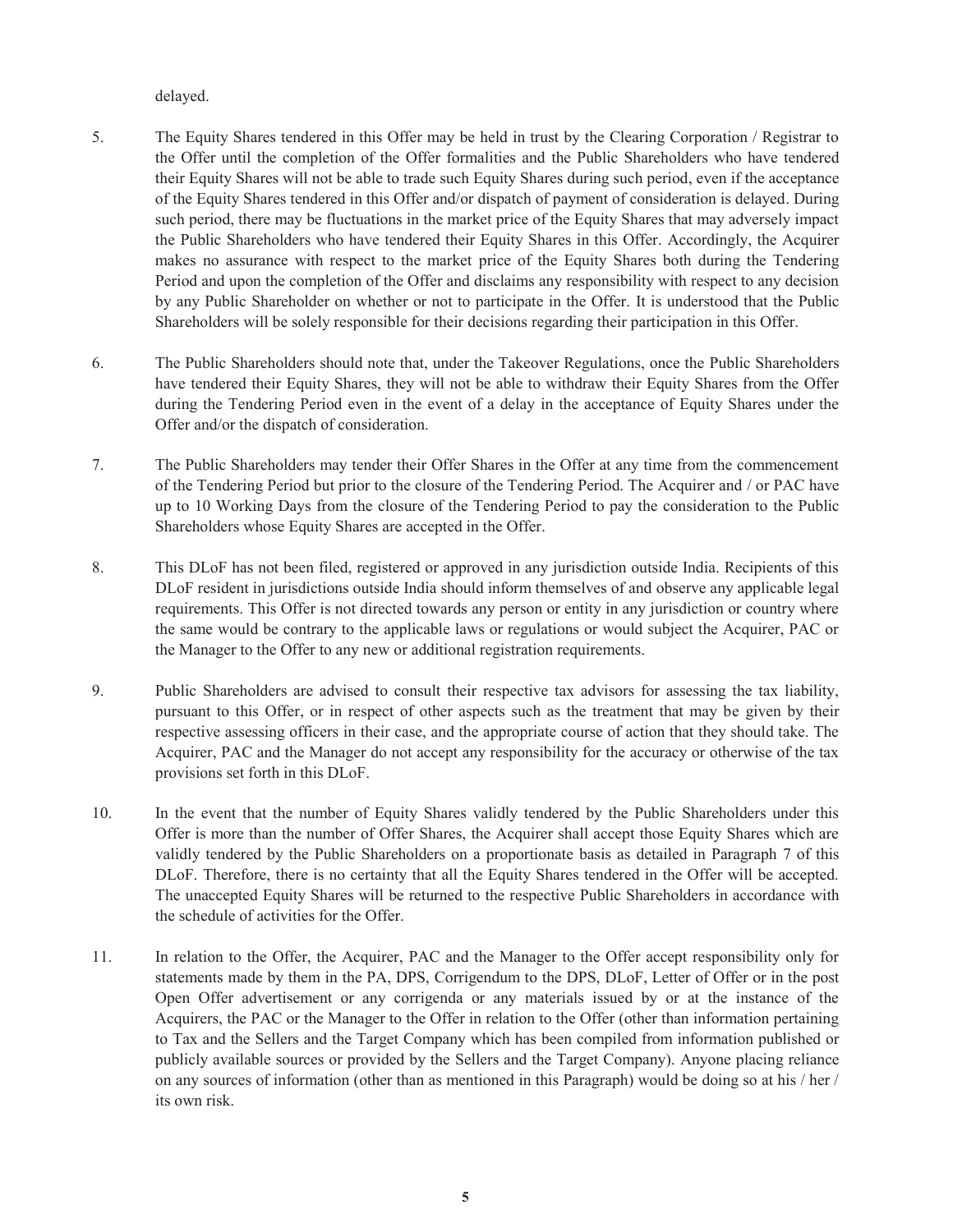#### **Probable risks involved in associating with the Acquirer and PAC**

- 1. None of the Acquirer, PAC or the Manager make any assurance with respect to the continuation of past trends in the financial performance of the Target Company.
- 2. None of the Acquirer, PAC or the Manager can provide any assurance with respect to the market price of the Equity Shares before, during or after the Offer Period and each of them expressly disclaim any responsibility or obligation of any kind with respect to any decision by any Public Shareholder regarding whether or not to participate in the Offer.
- 3. None of the Acquirer, PAC or the Manager make any assurance with respect to their investment or disinvestment relating to their proposed shareholding in the Target Company.

# **THE RISK FACTORS SET FORTH ABOVE ARE NOT A COMPLETE ANALYSIS OF ALL RISKS IN RELATION TO THE UNDERLYING TRANSACTIONS, THE OFFER OR IN ASSOCIATION WITH THE ACQUIRER AND PAC, BUT ARE ONLY INDICATIVE IN NATURE.**

### **NO OFFER / SOLICITATION / REGISTRATION IN OTHER JURISDICTIONS**

**General** 

This DLoF together with the DPS, the Corrigendum to the DPS and the Public Announcement in connection with the Offer, has been prepared for the purposes of compliance with the applicable laws and regulations of India, including the SEBI Act and the Takeover Regulations, as amended, and has not been registered or approved under any laws or regulations of any country outside of India. The disclosures in this DLoF and the Offer particulars including but not limited to the Offer Price, Offer Size and procedures for acceptance and settlement of the Offer is governed by the Takeover Regulations, as amended, and other applicable laws, rules and regulations of India, the provisions of which may be different from those of any jurisdiction other than India. Accordingly, the information disclosed may not be the same as that which would have been disclosed if this document had been prepared in accordance with the laws and regulations of any jurisdiction outside of India. The Acquirer, PAC, the Manager to the Offer are under no obligation to update the information contained herein at any time after the date of this DLoF.

No action has been or will be taken to permit this Offer in any jurisdiction where action would be required for that purpose. The Letter of Offer shall be dispatched to all Public Shareholders whose name appears on the register of members of the Target Company, at their stated address, as of the Identified Date, subject to Regulation 18 (2) of the Takeover Regulations, viz. provided that where local laws or regulations of any jurisdiction outside India may expose the Acquirer, any PAC or the Target Company to material risk of civil, regulatory or criminal liabilities in the event the Letter of Offer in its final form were to be sent without material amendments or modifications into such jurisdiction, and the shareholders resident in such jurisdiction hold Equity Shares entitling them to less than five per cent of the voting rights of the Target Company, the Acquirer may refrain from dispatch of the Letter of Offer into such jurisdiction: provided further that, subject to applicable law, every person holding Equity Shares, regardless of whether he, she or it held Equity Shares on the Identified Date or has not received the Letter of Offer, shall be entitled to tender such Equity Shares in acceptance of the Offer. Further, receipt of the Letter of Offer by any Public Shareholder in a jurisdiction in which it would be illegal to make this Offer, or where making this Offer would require any action to be taken (including, but not restricted to, registration of the Letter of Offer under any local securities laws), shall not be treated by such Public Shareholder as an offer being made to them and shall be construed by them as being sent for information purposes only.

Persons in possession of the Letter of Offer are required to inform themselves of any relevant restrictions in their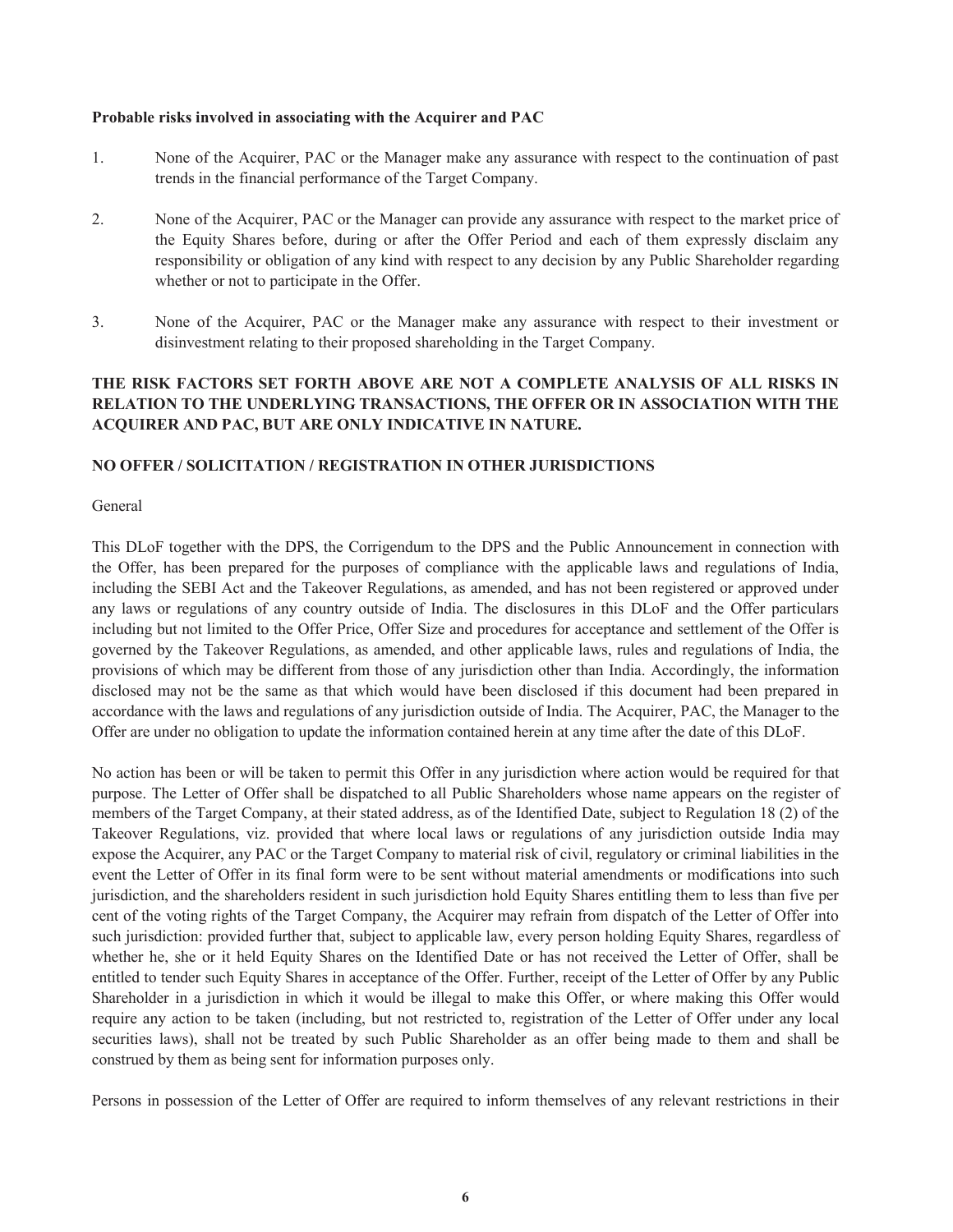respective jurisdictions. Any Public Shareholder who tenders his, her or its Equity Shares in this Offer shall be deemed to have declared, represented, warranted and agreed that he, she or it is authorized under the provisions of any applicable local laws, rules, regulations and statutes to participate in this Offer. The final Letter of Offer may include additional country-specific or other disclaimers or provisions on the basis of the applicable facts at that time and advice of international legal counsel.

### **CURRENCY OF PRESENTATION**

- 1. In this DLoF, all references to "Rs."/"INR" are to Indian Rupee(s), the official currency of the Republic of India. Throughout this DLoF, all figures have been expressed in "lakh" or "crore" unless otherwise specifically stated.
- 2. In this DLoF, any discrepancy in any table between the total and sums of the amounts listed are due to rounding off and/or regrouping.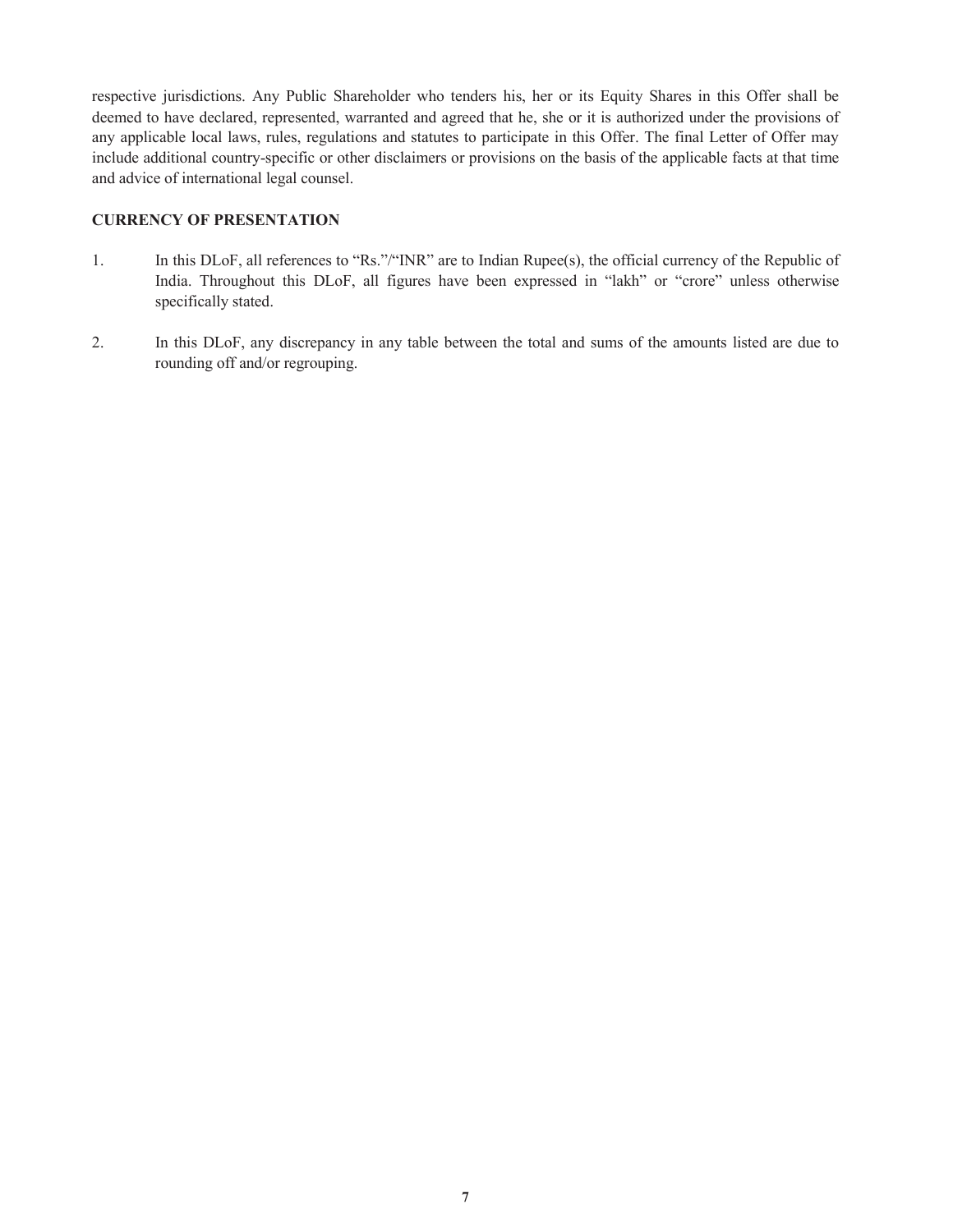# **TABLE OF CONTENTS**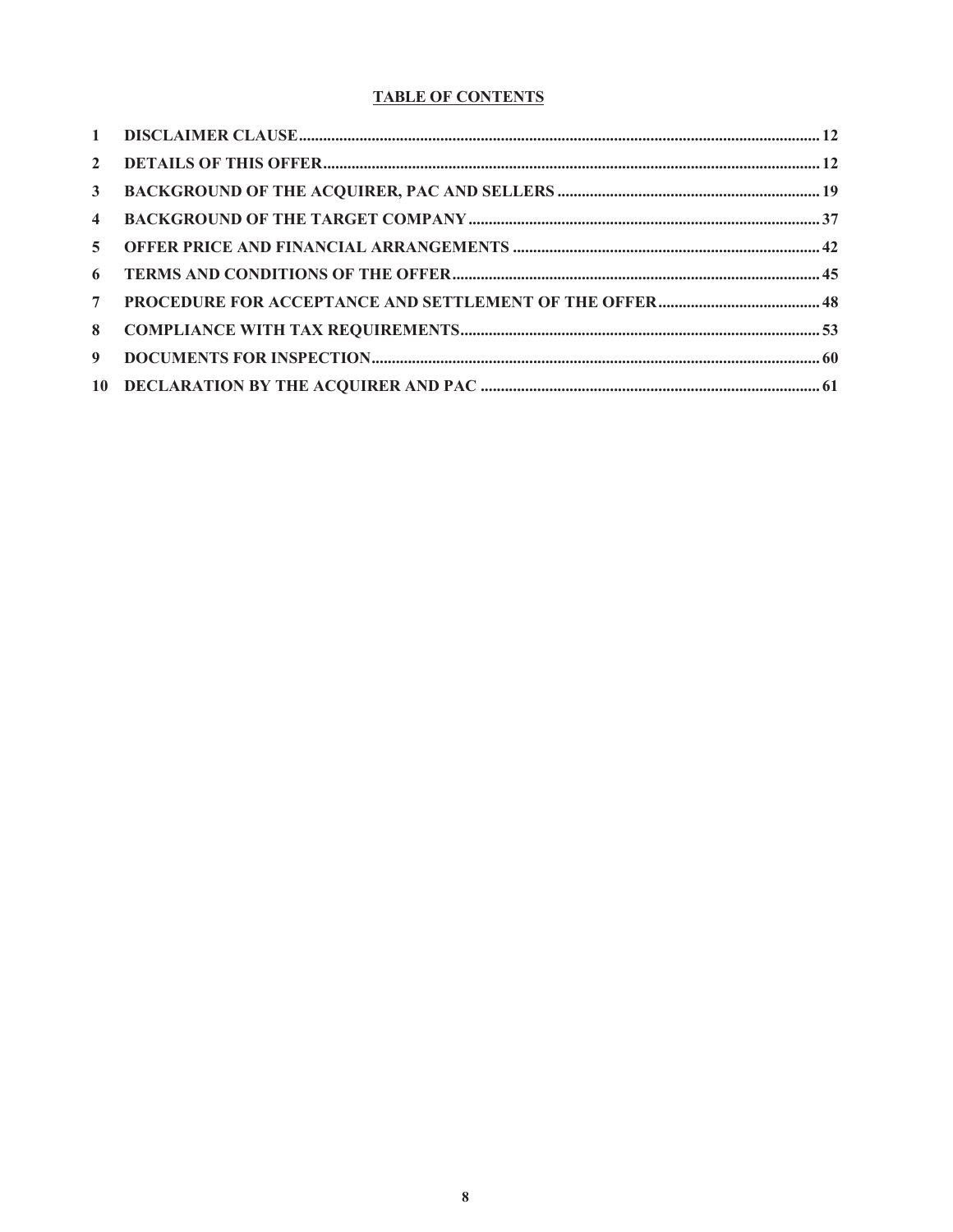# **DEFINITIONS / ABBREVIATIONS**

| <b>Sr. No.</b> | <b>Particulars</b>                           | <b>Details / Definition</b>                                                                                                                                                                                                                |
|----------------|----------------------------------------------|--------------------------------------------------------------------------------------------------------------------------------------------------------------------------------------------------------------------------------------------|
| 1.             | Acquirer                                     | Conneqt Business Solutions Limited.                                                                                                                                                                                                        |
| 2.             | <b>Beneficial Owner</b>                      | Beneficial owners of the Equity Shares, whose names appeared as beneficiaries<br>on the records of their respective DP at the close of business hours on the<br>Identified Date or at any time before the closure of the Tendering Period. |
| 3.             | Board                                        | The board of directors of the Target Company.                                                                                                                                                                                              |
| 4.             | <b>BSE</b>                                   | <b>BSE</b> Limited.                                                                                                                                                                                                                        |
| 5.             | <b>Buying Broker</b>                         | Axis Capital Limited.                                                                                                                                                                                                                      |
| 6.             | Clearing<br>Corporation                      | Indian Clearing Corporation Ltd.                                                                                                                                                                                                           |
| 7.             | Corrigendum to the<br><b>DPS</b>             | The corrigendum to the DPS dated May 2, 2019, published on behalf of the<br>Acquirer and PAC in the Newspapers on May 3, 2019.                                                                                                             |
| 8.             | <b>DPS</b>                                   | The detailed public statement dated April 24, 2019, published on behalf of the<br>Acquirer and PAC in the Newspapers on April 25, 2019.                                                                                                    |
| 9.             | DP                                           | Depository Participant.                                                                                                                                                                                                                    |
| 10.            | DLoF / Draft Letter<br>of Offer              | This draft letter of offer filed with SEBI pursuant to Regulation 16(1) of the<br><b>Takeover Regulations.</b>                                                                                                                             |
| 11.            | <b>Equity Shares</b>                         | Fully paid up equity shares of the Target Company having a face value of INR 10<br>each.                                                                                                                                                   |
| 12.            | <b>Escrow Bank</b>                           | Yes Bank Limited.                                                                                                                                                                                                                          |
| 13.            | Form of<br>Acceptance-cum-<br>Acknowledgment | The form of acceptance-cum-acknowledgement, which will be a part of the Letter<br>of Offer.                                                                                                                                                |
| 14.            | <b>FII</b>                                   | Foreign Institutional Investor as defined under the SEBI (Foreign Institutional<br>Investors) Regulations, 1995.                                                                                                                           |
| 15.            | <b>FPI</b>                                   | Foreign Portfolio Investor as defined under the SEBI (Foreign Portfolio Investors)<br>Regulations, 2014, as amended, registered with SEBI under applicable laws in<br>India.                                                               |
| 16.            | <b>Identified Date</b>                       | The date falling on the 10 <sup>th</sup> Working Day prior to the commencement of<br>Tendering Period, for the purposes of determining the Public Shareholders to<br>whom the Letter of Offer will be sent.                                |
| 17.            | Investor                                     | First Carlyle Ventures Mauritius.                                                                                                                                                                                                          |
| 18.            | <b>Investor SPA</b>                          | A Share Purchase Agreement dated April 17, 2019 with the Investor to acquire<br>39,61,940 Equity Shares, constituting 26% of the Voting Share Capital.                                                                                     |
| 19.            | Letter of Offer                              | The Letter of Offer, duly incorporating SEBI's comments on the DLoF,<br>including the Form of Acceptance-cum-Acknowledgement.                                                                                                              |
| 20.            | Maximum<br>Consideration                     | INR 126,78,28,800 being the maximum consideration payable assuming full<br>acceptance of the Offer.                                                                                                                                        |
| 21.            | Manager / Manager<br>to the Offer            | Axis Capital Limited.                                                                                                                                                                                                                      |
| 22.            | Newspapers                                   | The newspapers wherein the DPS was published on behalf of the Acquirer and PAC<br>as more specifically detailed below in paragraph 2.2.2.                                                                                                  |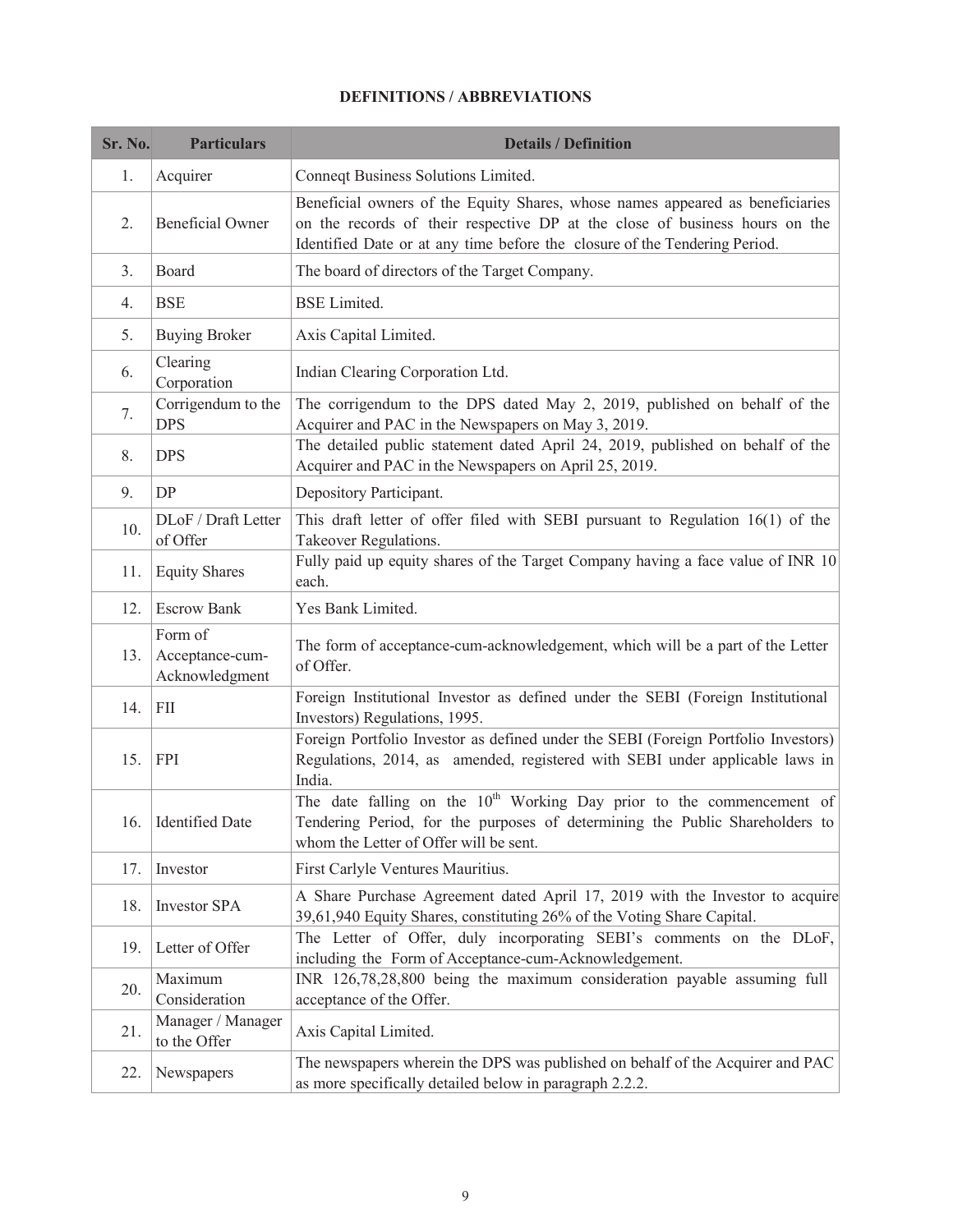| Sr. No. | <b>Particulars</b>                        | <b>Details / Definition</b>                                                                                                                                                                                                             |  |  |
|---------|-------------------------------------------|-----------------------------------------------------------------------------------------------------------------------------------------------------------------------------------------------------------------------------------------|--|--|
| 23.     | <b>NRIS</b>                               | Non-Resident Indians and persons of Indian origin residing abroad.                                                                                                                                                                      |  |  |
| 24.     | <b>NSE</b>                                | National Stock Exchange of India Limited.                                                                                                                                                                                               |  |  |
| 25.     | Offer / Open Offer                        | Open offer being made by the Acquirer along with PAC to the Public<br>Shareholders, to acquire up to 39,61,965 fully paid-up Equity Shares, representing<br>26.00% of the Voting Share Capital, at a price of INR 320 per Equity Share. |  |  |
| 26.     | Offer Escrow<br>Account                   | Account No. 000666200000247 with the name "Conneqt Business Solutions<br>Limited Escrow Account" opened with the Escrow Bank pursuant to the Offer<br>Escrow Agreement.                                                                 |  |  |
| 27.     | Offer Escrow<br>Agreement                 | Agreement dated April 18, 2019 entered into between the Acquirer, Manager to the<br>Offer and the Escrow Bank.                                                                                                                          |  |  |
| 28.     | Offer Opening Date                        | Date of commencement of the Tendering Period i.e. June 12, 2019.                                                                                                                                                                        |  |  |
| 29.     | Offer Closing Date                        | Date of closure of the Tendering Period i.e. June 25, 2019.                                                                                                                                                                             |  |  |
| 30.     | Offer Period                              | Has the same meaning as ascribed to it under the Takeover Regulations.                                                                                                                                                                  |  |  |
| 31.     | Offer Price                               | INR 320 per Equity Share at which the Offer is being made to the Public<br>Shareholders.                                                                                                                                                |  |  |
| 32.     | Offer Shares                              | 39,61,965 fully paid up Equity Shares, representing 26.00% of the Voting Share<br>Capital.                                                                                                                                              |  |  |
| 33.     | Offer Size                                | Up to 39,61,965 Equity Shares to be purchased in the Offer, assuming full<br>acceptance representing 26.00% of the Voting Share Capital.                                                                                                |  |  |
| 34.     | <b>PAC</b>                                | Person acting in concert with the Acquirer for this Offer, i.e. Quess Corp Limited.                                                                                                                                                     |  |  |
| 35.     | <b>PAN</b>                                | Permanent Account Number.                                                                                                                                                                                                               |  |  |
| 36.     | Promoters                                 | Collectively, Mr. Ramamoorthi Jagadish and Mr. Adiseshan Saravanan                                                                                                                                                                      |  |  |
| 37.     | Promoter SPA                              | A Share Purchase Agreement dated April 17, 2019, with Mr. Ramamoorthi<br>Jagadish and Mr. Adiseshan Saravanan to acquire 53,87,155 Equity Shares,<br>constituting 35.35% of the Voting Share Capital.                                   |  |  |
| 38.     | Public<br>Announcement / PA $ 17, 2019$ . | Announcement of the Offer made on behalf of the Acquirer and PAC, dated April                                                                                                                                                           |  |  |
| 39.     | Public Shareholders                       | All the equity shareholders of the Target Company excluding: (i) parties to the<br>Promoter SPA and the Investor SPA; and (ii) the persons acting in concert or<br>deemed to be acting in concert with the persons set out in (i).      |  |  |
| 40.     | <b>RBI</b>                                | Reserve Bank of India.                                                                                                                                                                                                                  |  |  |
| 41.     | Registrar to the<br>Offer                 | Link Intime India Private Limited, having its registered office at C-101, 247 Park,<br>Lal Bahadur Shastri Marg, Vikhroli (West), Mumbai - 400 083.                                                                                     |  |  |
| 42.     | <b>RTA</b>                                | Link Intime India Private Limited as the Registrar to the Offer.                                                                                                                                                                        |  |  |
| 43.     | <b>SCRR</b>                               | Securities Contracts (Regulation) Rules, 1957, as amended from time to time.                                                                                                                                                            |  |  |
| 44.     | <b>SEBI</b>                               | Securities and Exchange Board of India.                                                                                                                                                                                                 |  |  |
| 45.     | <b>SEBI Act</b>                           | Securities and Exchange Board of India Act, 1992, as amended from time to time.                                                                                                                                                         |  |  |
| 46.     | <b>SEBILODR</b><br>Regulations            | Securities and Exchange Board of India (Listing Obligations and Disclosure<br>Requirements) Regulations, 2015 as amended from time to time.                                                                                             |  |  |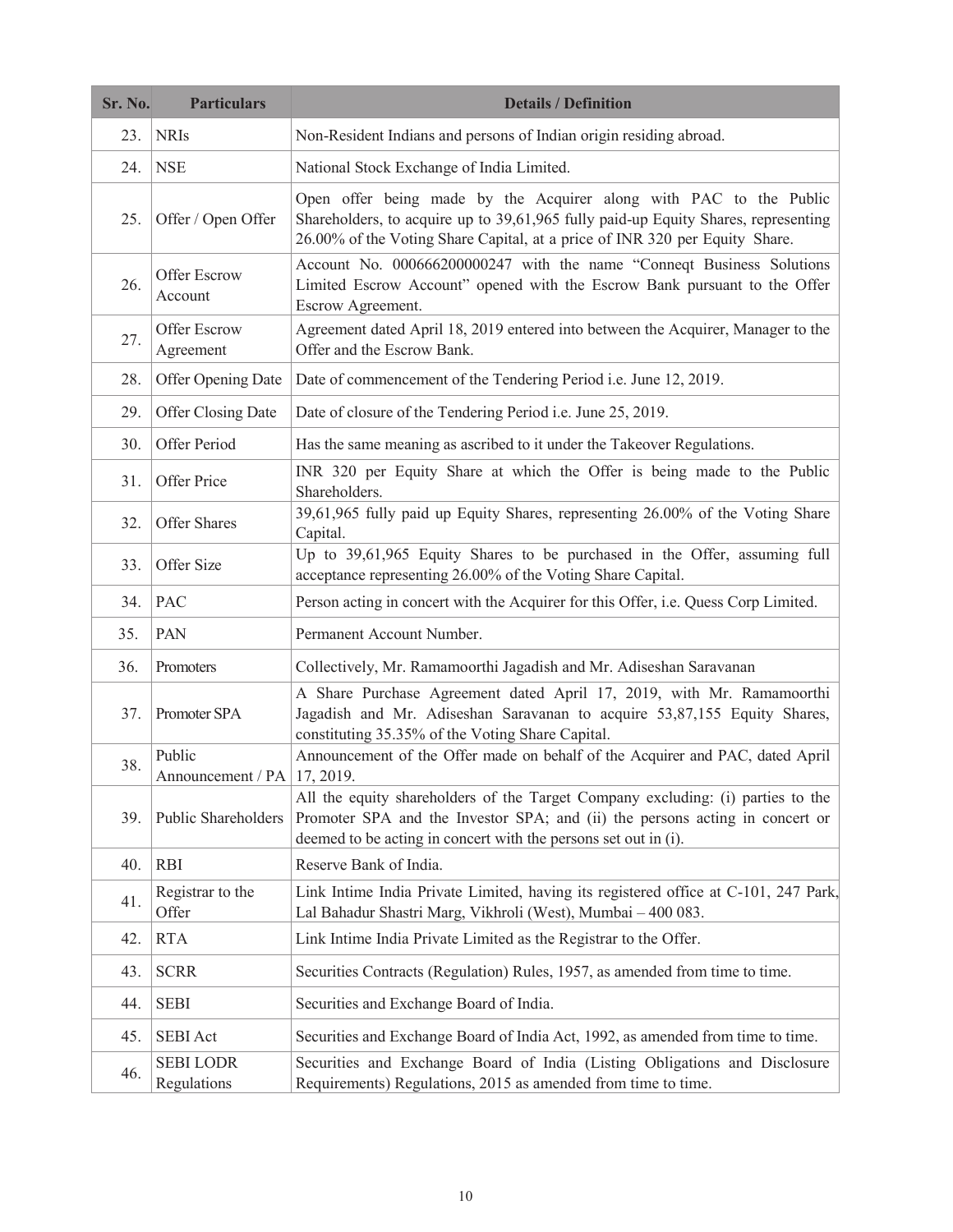| Sr. No. | <b>Particulars</b>         | <b>Details / Definition</b>                                                                                                                                                                           |
|---------|----------------------------|-------------------------------------------------------------------------------------------------------------------------------------------------------------------------------------------------------|
| 47.     | <b>SPAs</b>                | Collectively refers to the Investor SPA and the Promoter SPA.                                                                                                                                         |
| 48.     | <b>Stock Exchanges</b>     | Collectively refers to BSE and NSE.                                                                                                                                                                   |
| 49.     | <b>STT</b>                 | Securities Transaction Tax.                                                                                                                                                                           |
| 50.     | Takeover<br>Regulations    | Securities and Exchange Board of India (Substantial Acquisition of Shares and<br>Takeovers) Regulations, 2011, as amended from time to time.                                                          |
| 51.     | <b>Target Company</b>      | Allsec Technologies Limited, having its registered office at 7-H, Century Plaza,<br>560-562, Anna Salai, Teynampet, Chennai, Tamil Nadu, 600018.                                                      |
| 52.     | <b>Tendering Period</b>    | Period expected to commence from June 12, 2019 and closing on June 25, 2019<br>(both days inclusive).                                                                                                 |
| 53.     | <b>TRS</b>                 | Transaction Registration Slip.                                                                                                                                                                        |
| 54.     | Underlying<br>Transactions | The transactions contemplated under the SPAs.                                                                                                                                                         |
| 55.     |                            | The total voting equity share capital of the Target Company on a fully diluted<br>Voting Share Capital basis expected as of the 10th (Tenth) Working Day from the closure of the<br>Tendering Period. |
| 56.     | <b>Working Day</b>         | A working day of SEBI.                                                                                                                                                                                |

*Note: a) All capitalized terms used in this DLoF and not specifically defined herein, shall have the meanings ascribed to them in the Takeover Regulations*.

*b) In this DLoF, any reference to the singular will include the plural and vice-versa*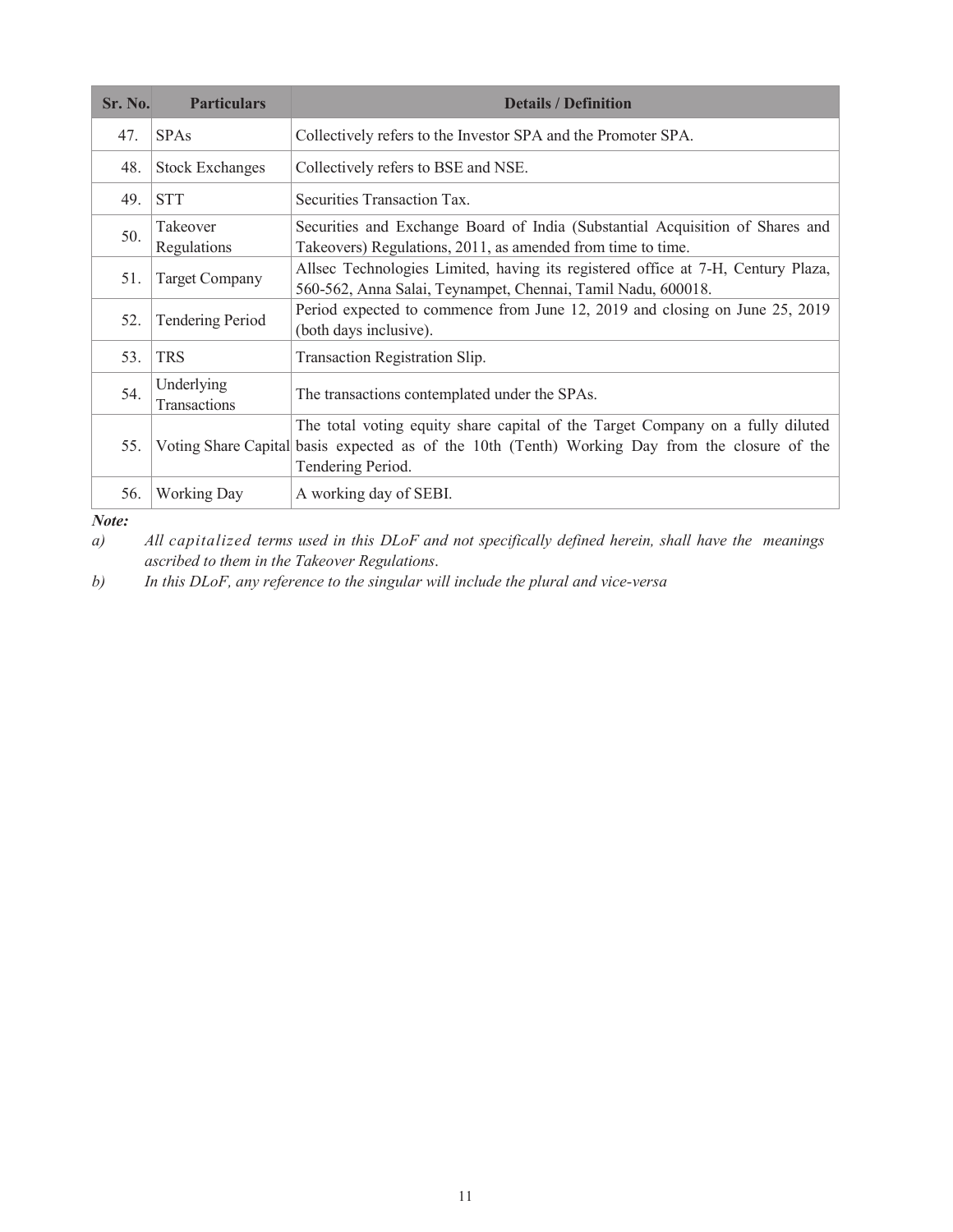### **1 DISCLAIMER CLAUSE**

**"IT IS TO BE DISTINCTLY UNDERSTOOD THAT FILING OF DLOF WITH SEBI SHOULD NOT IN ANY WAY BE DEEMED OR CONSTRUED THAT THE SAME HAS BEEN CLEARED, VETTED OR APPROVED BY SEBI. THE DLOF HAS BEEN SUBMITTED TO SEBI FOR A LIMITED PURPOSE OF OVERSEEING WHETHER THE DISCLOSURES CONTAINED THEREIN ARE GENERALLY ADEQUATE AND ARE IN CONFORMITY WITH THE TAKEOVER REGULATIONS. THIS REQUIREMENT IS TO FACILITATE THE PUBLIC SHAREHOLDERS OF ALLSEC TECHNOLOGIES LIMITED TO TAKE AN INFORMED DECISION WITH REGARD TO THE OFFER. SEBI DOES NOT TAKE ANY RESPONSIBILITY EITHER FOR FINANCIAL SOUNDNESS OF THE ACQUIRER, PAC OR THE TARGET COMPANY WHOSE EQUITY SHARES / CONTROL IS PROPOSED TO BE ACQUIRED OR FOR THE CORRECTNESS OF THE STATEMENTS MADE OR OPINIONS EXPRESSED IN THE LETTER OF OFFER. IT SHOULD ALSO BE CLEARLY UNDERSTOOD THAT WHILE THE ACQUIRER AND PAC ARE PRIMARILY RESPONSIBLE FOR THE CORRECTNESS, ADEQUACY AND DISCLOSURE OF ALL RELEVANT INFORMATION IN THIS LETTER OF OFFER, THE MANAGER TO THE OFFER IS EXPECTED TO EXERCISE DUE DILIGENCE TO ENSURE THAT THE ACQUIRER AND PAC DULY DISCHARGES ITS RESPONSIBILITY ADEQUATELY. IN THIS BEHALF, AND TOWARDS THIS PURPOSE, THE MANAGER TO THE OFFER, AXIS CAPITAL LIMITED, HAS SUBMITTED A DUE DILIGENCE CERTIFICATE DATED MAY 3, 2019 TO SEBI IN ACCORDANCE WITH THE TAKEOVER REGULATIONS. THE FILING OF THE LETTER OF OFFER DOES NOT, HOWEVER, ABSOLVE THE ACQUIRER AND PAC FROM THE REQUIREMENT OF OBTAINING SUCH STATUTORY CLEARANCES AS MAY BE REQUIRED FOR THE PURPOSE OF THE OFFER."**

### **2 DETAILS OF THIS OFFER**

#### 2.1 **Background of this Offer:**

- 2.1.1 This Offer is a mandatory open offer made by the Acquirer and PAC in terms of Regulation 3(1) and 4 of the Takeover Regulations pursuant to the execution of SPAs to acquire in excess of 25% of the equity share capital of the Target Company and control over the Target Company.
- 2.1.2 On April 17, 2019, the Acquirer has entered into: (i) a Share Purchase Agreement dated April 17, 2019, with the Promoters to acquire 53,87,155 Equity Shares, representing 35.35% of the Voting Share Capital (the "**Promoter Shares**" and such share purchase agreement, the "**Promoter SPA**"); (ii) a Share Purchase Agreement dated April 17, 2019 with the Investor to acquire 39,61,940 Equity Shares, representing 26% of the Voting Share Capital (the "**Investor Shares**" and together with the Promoter Shares, the "**Sale Shares**"; such share purchase agreement, the "**Investor SPA**"; and the Investor SPA and the Promoter SPA, together, the "**SPAs**"). The payment by the Acquirer for the purchase of the Sale Shares under the SPAs will be made in cash.
- 2.1.3 Salient features of the SPAs are set out below:

### *Promoter SPA.*

2.1.3.1 Appointment of Acquirer's directors: On the date of closing under the Investor SPA (the "**Investor SPA Closing Date**"), the Promoters will ensure that nominees of the Acquirer are appointed as additional directors on the Board such that the Acquirer has 1/3 (one-third) representation on the Board, with one nominee being an executive director.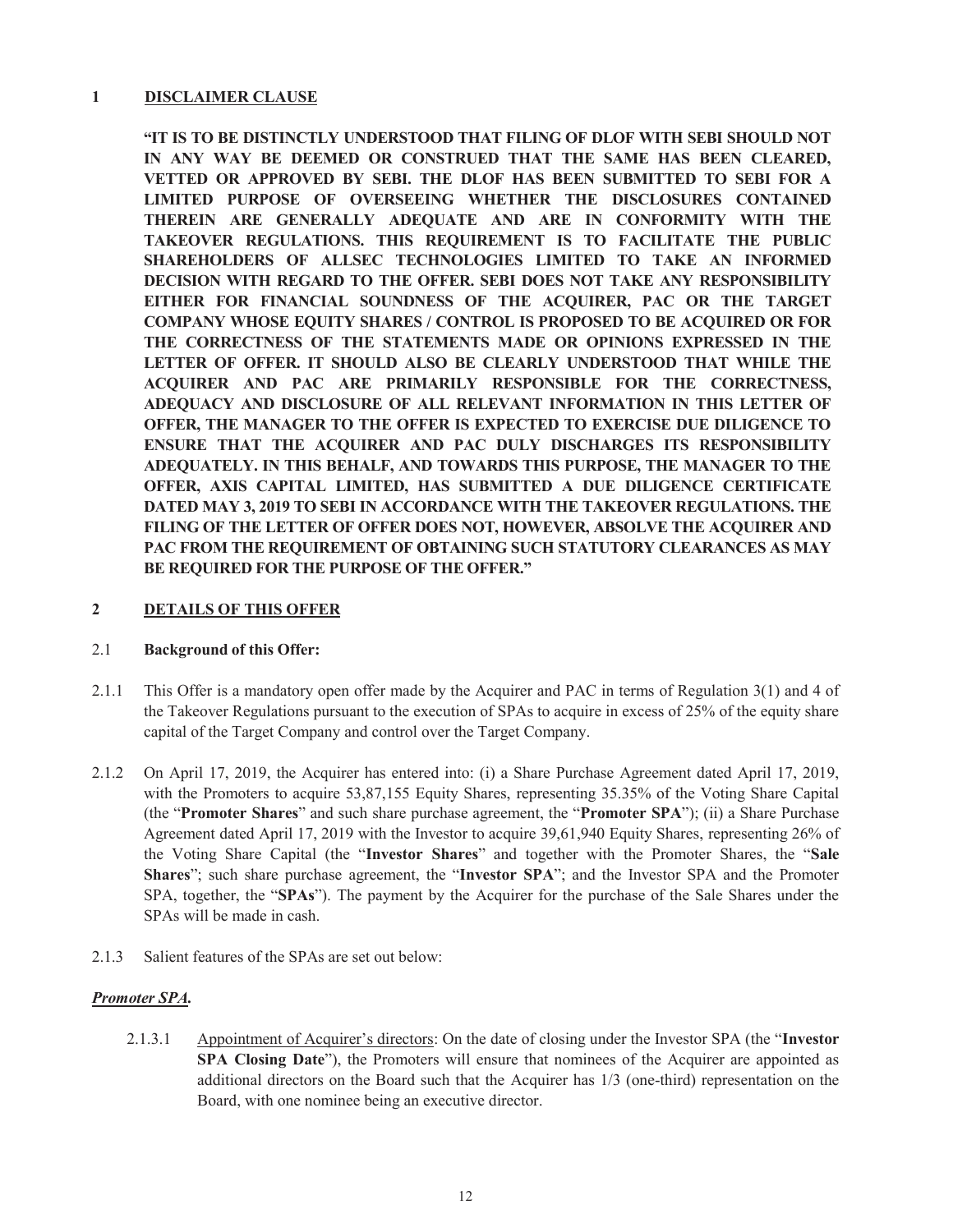- 2.1.3.2 Transition assistance by the Promoters: For a period of 6 months from the Closing Date (*as defined in the Promoter SPA*), the Promoters will continue to be associated with the Target Company as advisors for the purpose of providing transition assistance to the Acquirer, the Target Company and/or its subsidiaries. In this regard, an agreement will be executed on mutually agreed terms between the Acquirer and the Promoters.
- 2.1.3.3 Declaration of Permitted Dividend: The Target Company may, prior to the expiry of 25 Working Days from April 17, 2019 (the "**Permitted Dividend Declaration Outer Date**"), consider declaring a one-time interim dividend at a rate which is not more than 100% (the "**Permitted**  Dividend"). If the Permitted Dividend is declared, the intimation of the declaration of such dividend will be made to the stock exchanges prior to Permitted Dividend Declaration Outer Date and the Permitted Dividend would be payable to all shareholders on the record date identified by the Target Company for such purpose, which date would be after the Investor SPA Closing Date but before the commencement of the Tendering Period.
- 2.1.3.4 The completion of transaction under the Promoter SPA is subject to completion of the 'Conditions Precedent' to the satisfaction of the Acquirer (the "**Promoter SPA Conditions Precedent**"). The Promoter SPA Conditions Precedent include but are not limited to:
	- (a) There being no Materially Adverse Change (*as defined in the Promoter SPA*).
	- (b) Each of the warranties of the Promoters (*as set out in the Promoter SPA*) being true, correct and not misleading and the Promoters having complied with their respective obligations under the Transaction Documents (*as defined in the Promoter SPA*).
	- (c) The Investor SPA having closed.
	- (d) No order, etc., of any court or authority under law restraining or preventing the consummation of the transaction contemplated under the Transaction Documents (*as defined in the Promoter SPA*).
	- (e) The Promoters having provided to the Acquirer a statement from their respective depository participants, evidencing that no encumbrance exists on any of the Promoter Shares.
	- (f) The Target Company and the Investor having executed the Termination Agreement (*as defined in the Promoter SPA*) and the Target Company having provided a copy of the resolution taking such Termination Agreement on record.
	- (g) Certain employment contracts between the Target Company and certain key personnel of the Target Company as identified in the Promoter SPA having been executed.
	- (h) The Promoters and the Target Company having obtained written consents from the customers identified in the Promoter SPA, for the change in control of the Target Company and amendments to be undertaken to the charter documents of the Target Company.
	- (i) Two subsidiaries of the Company (*as identified in the Promoter SPA*) having obtained good standing certificates in all states in the territories identified in the Promoter SPA, and evidence of de-registration in states where they have ceased to operate.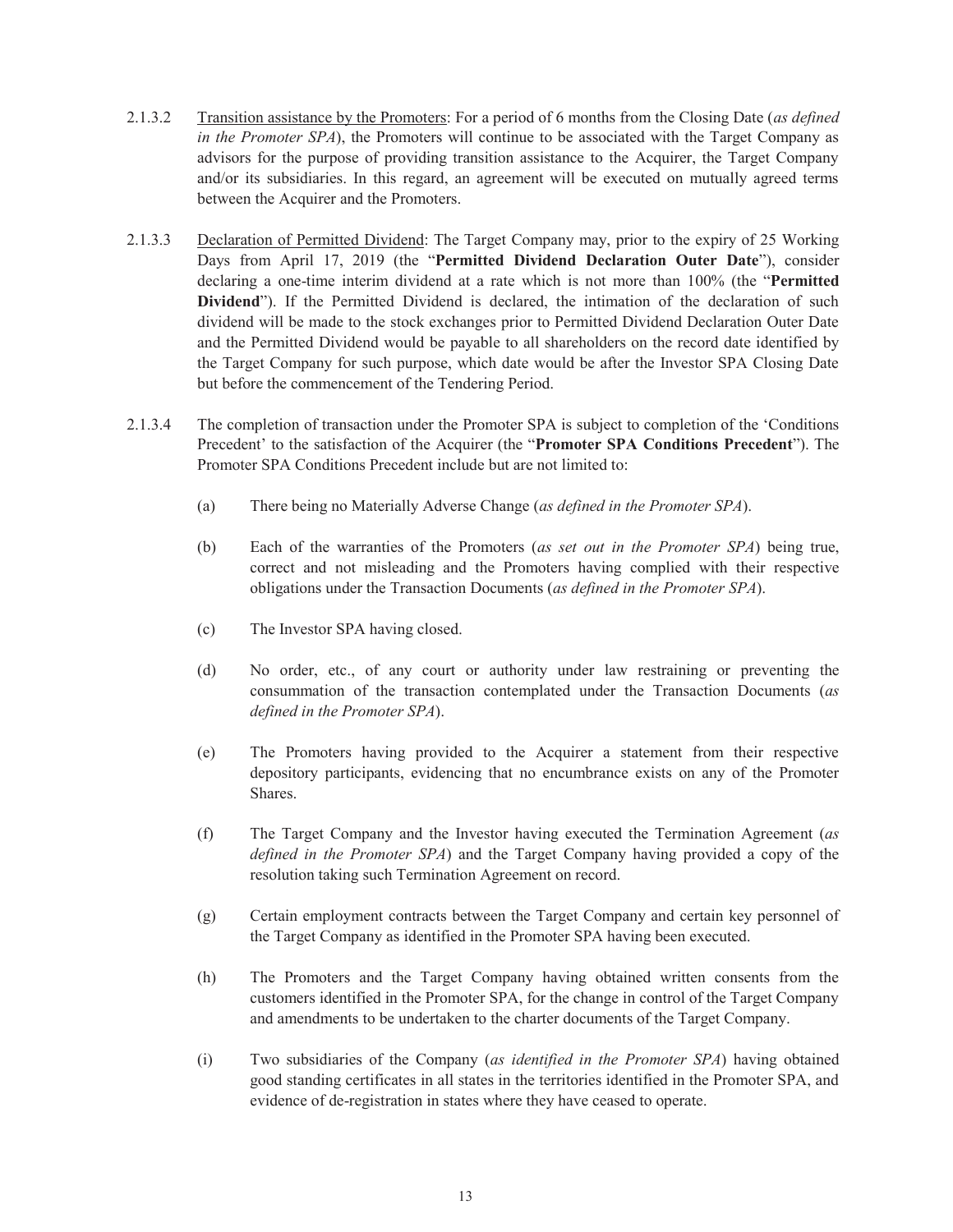- (j) The Target Company having obtained prior written consent from the Department of Telecommunications for the change in equity participation of the Promoters.
- (k) Mr. Adiseshan Saravanan resigning from his association with a subsidiary of the Target Company (*as identified in the Promoter SPA*) and completing the surrender/ cancellation of his L1 visa from the United States of America (US).
- 2.1.3.5 Standstill obligations on the Promoters (the "**Promoter SPA Standstill Obligations**"): From April 17, 2019 until the Closing Date (*as defined in the Promoter SPA*), the Promoters have agreed to certain standstill obligations which require that the Target Company and its subsidiaries, undertake their business in the ordinary course (except in relation to the transactions contemplated in the Promoter SPA), unless the consent of the Acquirer is obtained. The standstill obligations include *inter-alia* obligations to, without taking the Acquirer's consent, (a) not effect any changes in the constitution of the Board or the board of the subsidiaries, unless due to the circumstances set out in the Promoter SPA; (b) not declare or pay any dividend or other distribution (whether in cash, securities, or kind or by way of any corporate action which results in the release or distribution of cash in favour of shareholders, including capital reduction, share buyback or share redemption) other than Permitted Dividend in the manner contemplated in the Promoter SPA; (c) not take any action for the winding up or dissolution or composition; and (d) not amend the charter documents of the Target Company and its subsidiaries, etc.

The Promoter SPA Conditions Precedent and Promoter SPA Standstill Obligations are collectively referred to as the "**Promoter SPA Conditions**".

- 2.1.3.6 Closing:
	- (a) The parties will endeavour to close the Promoter SPA on the floor of a designated stock exchange in accordance with applicable law. The closing is to be undertaken at the negotiated price of INR. 320 per Equity Share as set out in the Promoter SPA. The parties will endeavor to close the Promoter SPA in terms of the foregoing at any time from the later of: (a) deposit of the entire Maximum Consideration and the expiry of 21 Working Days from the issuance of the DPS; and (b) the fulfilment of the Promoter SPA Conditions Precedent, till the expiry of 25 weeks from the date on which payment is made to all shareholders that have tendered in the Offer (the "**Open Offer Closure Date**" and such 25 week period, the "**Market Trade Outer Date**"), in accordance with the terms of the Promoter SPA, except during a certain specific period as set out in the Promoter SPA.
	- (b) Without prejudice to paragraph 2.1.3.6 (a), if, subject to completion of the Promoter SPA Conditions Precedent, on the later of the Investor SPA Closing Date and the Open Offer Closure Date (the "**Control Determination Date**"), the Acquirer holds less than 51% of the share capital of the Target Company (the "**Control Threshold**") then the Promoters will transfer within 3 Trading Days (*as defined in the Promoter SPA*) from the Control Determination Date (if price of the Equity Shares is more than INR. 320 on such date, then on the date that the price is equal to or lower than such price) (the "**Control Sale Date**"), at the price permitted by applicable law (subject to a maximum of INR. 320 per Equity Share), on the floor of the stock exchange, in accordance with applicable law, such number of shares such that post completion of such transfer, the shareholding of the Acquirer in the Target Company is equal to the Control Threshold (the "**Control Sale**"). In the event of a Control Sale, the Promoters will still be obligated till the Market Trade Outer Date to sell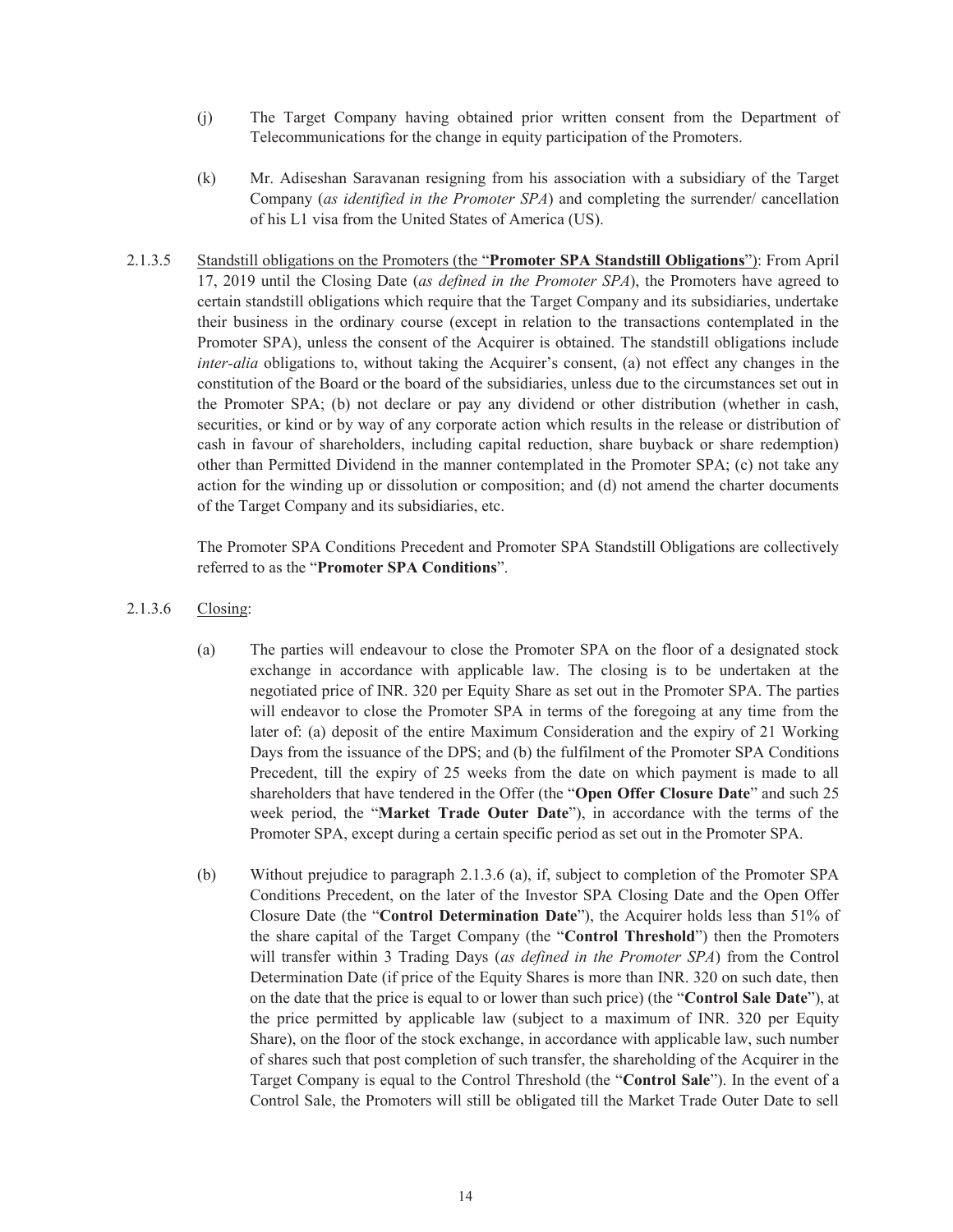the remaining Promoter Shares in accordance with paragraph 2.1.3.6 (a).

- 2.1.3.7 Obligation of the Promoters: From the Control Sale Date (if a Control Sale has taken place), or the Open Offer Closure Date (if a Control Sale has not taken place), as the case maybe, the Promoters are obligated to, *inter-alia*, exhibit good faith while exercising their rights as shareholders in relation to their remaining Equity Shares held by them.
- 2.1.3.8 Appointment of Acquirer's directors: On and from the Closing Date (*as defined in the Promoter SPA*)/ the Control Sale Date/ Open Offer Closure Date, the Acquirer is entitled to appoint such number of directors on the Board such that it has a majority on the Board and the Promoters will resign and procure their nominees to resign, as directors from the board of each of the subsidiaries and the qualification shares held in the subsidiaries would be transferred to the nominees of the Acquirer, who will be appointed as directors on the board of directors of the subsidiaries.
- 2.1.3.9 Promoter's right regarding directors: Till such time that the Promoters collectively hold Equity Shares which constitute at least 10% of the share capital of the Target Company, the Promoters will have the right to nominate 1 (one) executive director. Additionally, till the Promoters collectively hold Equity Shares which constitute at least 15% of the share capital of the Target Company, the Promoters will have the right to recommend 1 (one) independent director on the Board. Subject to the foregoing, the Promoters will resign as directors from the Board on the Closing Date (*as defined in the Promoter SPA*).
- 2.1.3.10 Compliance with minimum public shareholding requirements: If pursuant to the transactions contemplated in the Promoter SPA, the shareholding of the public shareholders in the Target Company falls below 25% of the total share capital of the Target Company, the Promoters (together as one block in equal proportion) and the Acquirer (as the other block) will sell the Equity Shares held by them in proportion to their respective shareholding in the Target Company, in accordance with the terms of the Promoter SPA, in compliance with applicable law, till such extent that the Target Company is compliant with the minimum public shareholding requirements, subject to the Acquirer not being required to sell Equity Shares such that its shareholding falls below the Control Threshold and the Promoters continue to hold Equity Shares.
- 2.1.3.11 Reclassification of existing promoters: The parties to the Promoter SPA have agreed that, subject to applicable law, the existing promoters will be re-classified as public shareholders after the consummation of the transactions contemplated in the Promoter SPA.
- 2.1.3.12 Lock-in: The Promoters have agreed that on and from the Closing Date (*as defined in the Promoter SPA*) until the expiry of 3 (three) years from the date on which the Promoters cease to be "promoters" of the Target Company, the Promoters will not Transfer (*as defined in the Promoter SPA*) any Equity Shares to a Competitor (*as defined in the Promoter SPA*), in accordance with the terms of the Promoter SPA, without the prior written consent of the Acquirer. However, the Promoters may sell Equity Shares in the open market without an identified purchaser.
- 2.1.3.13 Indemnities and Warranties: The Promoters have given indemnities to the Acquirer and both parties have given warranties to each other, as set out in Promoter SPA.
- 2.1.3.14 Non-compete and Non-solicit Restrictions: The Promoters are subject to certain non-compete and non-solicit restrictions as set out in the Promoter SPA. No separate consideration is payable for the same.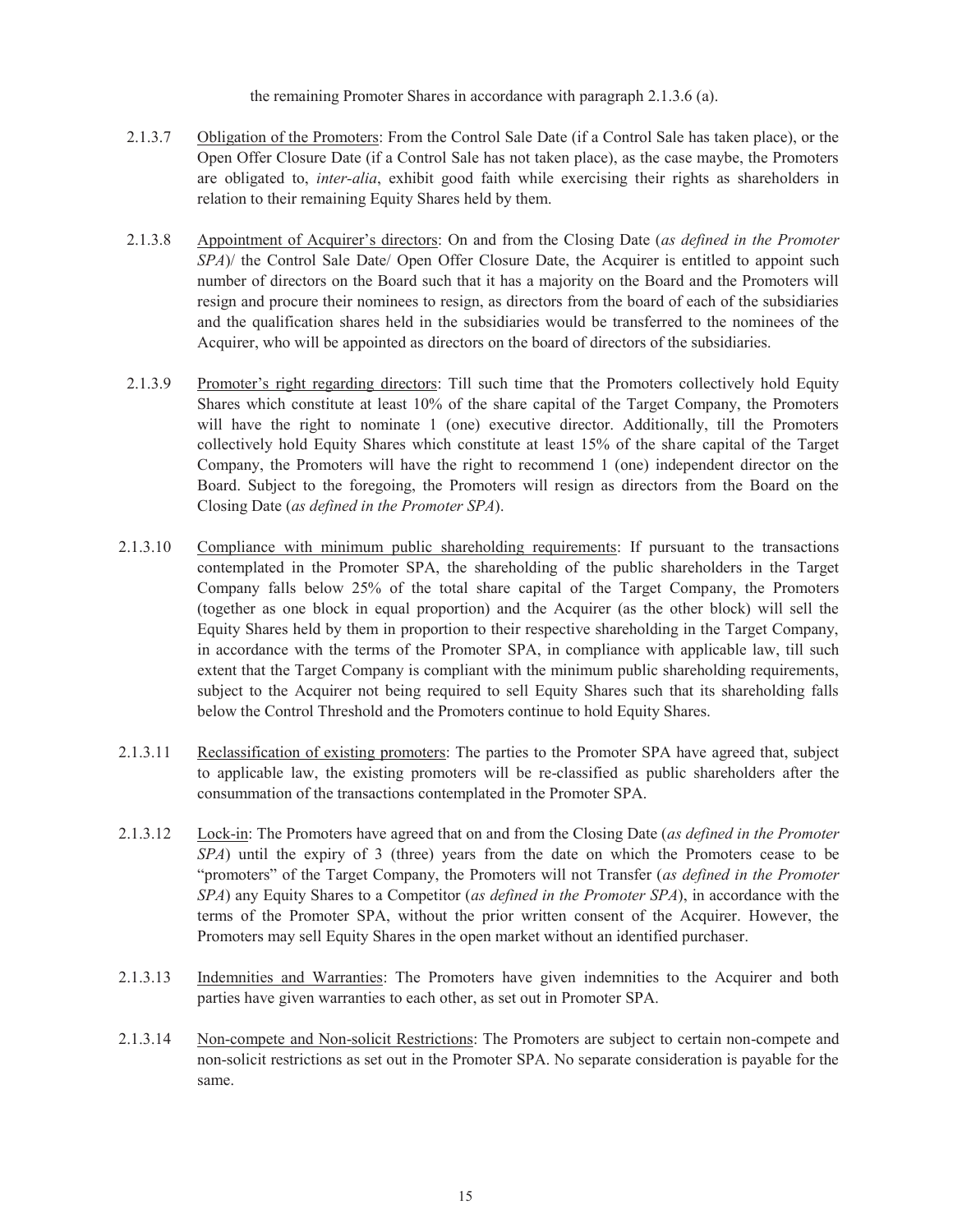- 2.1.3.15 Brand: The Promoters have agreed to provide an exclusive license to the Target Company to use the "Allsec" brand for a period of 3 years from the date that the Promoters cease to be promoters of the Target Company ("**License Period**") for no additional consideration. During the License Period, the Target Company will be permitted to use the "Allsec" brand and the Promoters will not use the "Allsec" brand name for an existing business having a total asset value exceeding INR 100,000,000 or use the "Allsec" brand for any new business.
- 2.1.3.16 Termination: The Promoter SPA may be terminated *inter-alia* if the Closing has not occurred on or prior to the Market Trade Outer Date or if any of the Promoter SPA Conditions Precedent have become incapable of being performed or have not been performed by the Market Trade Outer Date.

### *Investor SPA.*

2.1.3.17 Conditions Precedent: The completion of transaction under the Investor SPA is subject to completion of the 'Conditions Precedent', which include the condition that each of the warranties (*as defined in the Investor SPA*) of the Investor be true and correct (collectively, the "**Investor SPA Conditions Precedent**"). Most of the Promoter SPA Conditions Precedent are also part of the Investor SPA Conditions Precedent.

The Promoter SPA Conditions and the Investor SPA Conditions Precedent are collectively referred to as the "**SPA Conditions**".

- 2.1.3.18 Timing of Deposit of the entire Maximum Consideration: In terms of the Investor SPA, as soon as practicable but not later than 21 (twenty one) Working Days from the date of issuance of the DPS, the Acquirer will deposit the entire Maximum Consideration in escrow in accordance with the Takeover Regulations.
- 2.1.3.19 Closing: Upon the deposit of the entire Maximum Consideration in escrow as set out in paragraph 2.1.3.18 and the completion of the Investor SPA Conditions Precedent, the closing under the Investor SPA will be undertaken as an off-market transaction.
- 2.1.3.20 Warranties: Both parties have given warranties to each other as set out in the Investor SPA.
- 2.1.3.21 Indemnities: The Investor has given indemnities to the Acquirer as set out in the Investor SPA.
- 2.1.3.22 Termination of the Investor SPA: The Acquirer is entitled to terminate the Investor SPA *inter-alia*, if closing under the Investor SPA has not occurred on the earlier of: (a) the expiry of 12 weeks from the April 17, 2019 (the "**Investor SPA Long Stop Date**"); and (ii) the date which is 3 (three) days prior to the commencement of the Tendering Period, and if the Promoter SPA is terminated other than due to a default by the Acquirer, prior to the Investor SPA Long Stop Date.
- 2.1.4 Acquirer has made a cash deposit of 25% the Maximum Consideration in the Offer Escrow Account as more specifically detailed in paragraph 5.2 below (Financial Arrangements), in accordance with Regulation 22(2) of the Takeover Regulations.
- 2.1.5 The proposed acquisition of voting rights in and control by the Acquirer over the Target Company is through the SPAs, as described above.
- 2.1.6 The Acquirer and PAC have not been prohibited by SEBI from dealing in securities, in terms of the directions issued under Section 11B of the SEBI Act or under any of the regulations made under the SEBI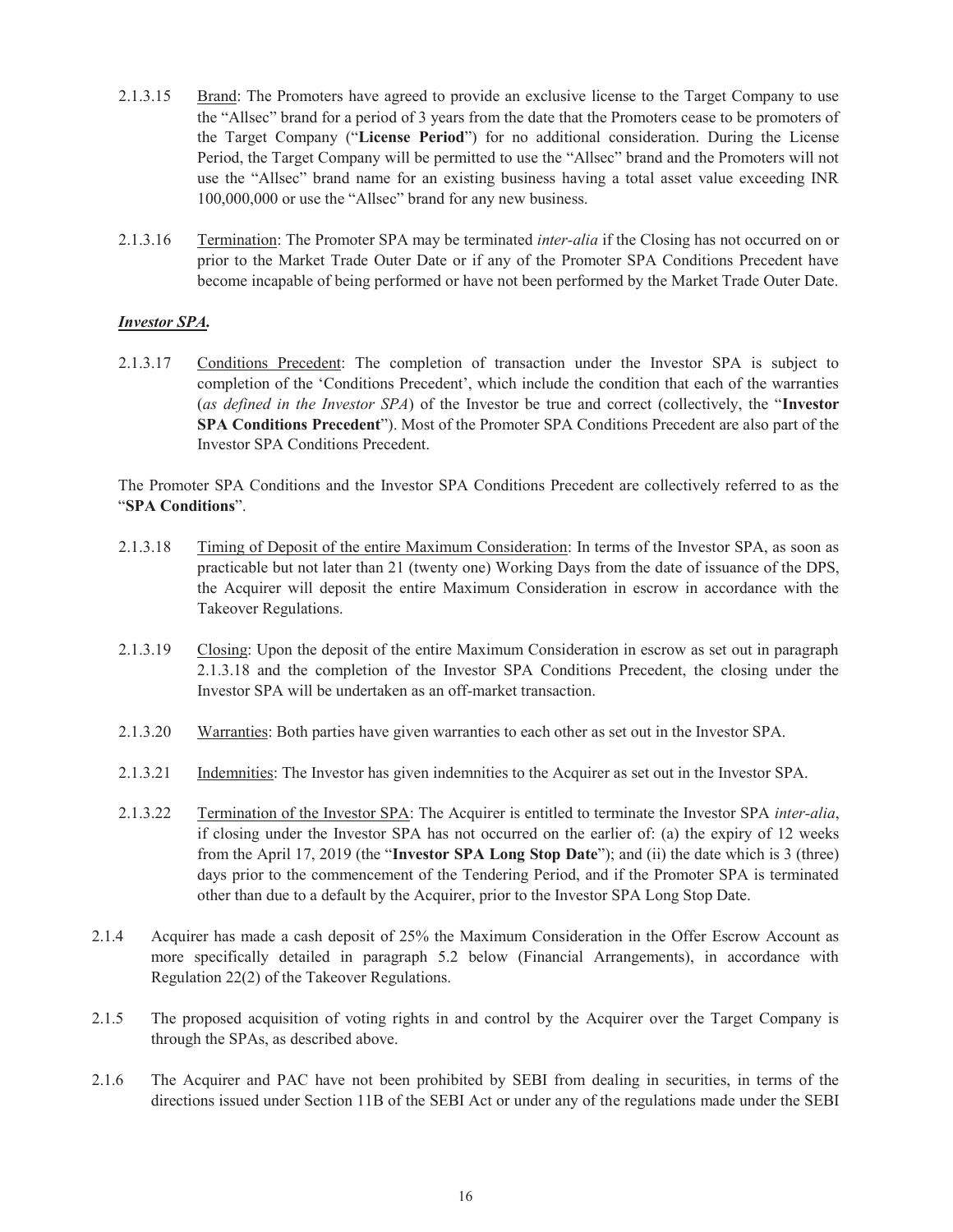Act.

- 2.1.7 The Acquirer and / or PAC may nominate, appoint or cause the appointment of persons to the Board and / or modify the composition of the Board in accordance with applicable law. In terms of the Promoter SPA, the Acquirer has the right to appoint directors on the Board on the Investor SPA Closing Date and the Closing Date (*as defined in the Promoter SPA*).
- 2.1.8 As on date of this DLoF, there are no directors on the Board directly representing the Acquirer or PAC.
- 2.1.9 All the Offer Shares validly tendered and accepted in this Offer in accordance with and subject to the terms and conditions contained in the Public Announcement, DPS, the Corrigendum to the DPS and the Letter of Offer, will be acquired by the Acquirer and / or PAC.
- 2.1.10 The Manager to the Offer does not hold any Equity Shares as on date of this DLoF. The Manager to the Offer further declares and undertakes not to deal on their account in the Equity Shares during the Offer period.
- 2.1.11 The Offer is a mandatory offer and is not conditional upon any minimum level of acceptance in terms of Regulation 19(1) of the Takeover Regulations and is not a competing offer in terms of Regulation 20 of the Takeover Regulations. All Equity Shares validly tendered by the Public Shareholders will be accepted at the Offer Price in accordance with the terms and conditions contained in the Public Announcement, DPS, the Corrigendum to the DPS and the Letter of Offer.
- 2.1.12 As per Regulation 26(6) and 26(7) of the Takeover Regulations, the Board is required to constitute a committee of independent directors to provide their written reasoned recommendation on the Offer to the Public Shareholders and such recommendations will be published, at least 2 Working Days before the commencement of the Tendering Period, in the Newspapers in compliance with Regulation 26(7) of the Takeover Regulations.

### 2.2 **Details of the Offer**

- 2.2.1 The Public Announcement made on April 17, 2019 announcing the Offer is in compliance with Regulations 3(1) and 4 and other applicable provisions of the Takeover Regulations pursuant to the acquisition of 61.35% of the Voting Share Capital.
- 2.2.2 The DPS dated April 24, 2019 was published in newspapers mentioned below on April 25, 2019 and the Corrigendum to the DPS dated May 2, 2019 was published on May 3, 2019 in the newspapers mentioned below:

| Sr. No. | <b>Newspaper</b>                    | <b>Language</b> | <b>Editions</b> |  |
|---------|-------------------------------------|-----------------|-----------------|--|
| .,      | English<br><b>Financial Express</b> |                 | All             |  |
| ۷,      | Jansatta                            | Hindi           | All             |  |
| . ر     | Mumbai Lakshadeep                   | Marathi         | Mumbai          |  |
| -4.     | Makkal Kural                        | Tamil           | Chennai         |  |

The Public Announcement, the DPS and the Corrigendum to the DPS will also be available on SEBI's website: www.sebi.gov.in.

2.2.3 The Offer is being made by the Acquirer and PAC to all the Public Shareholders in terms of Regulations 3(1) and 4 of the Takeover Regulations.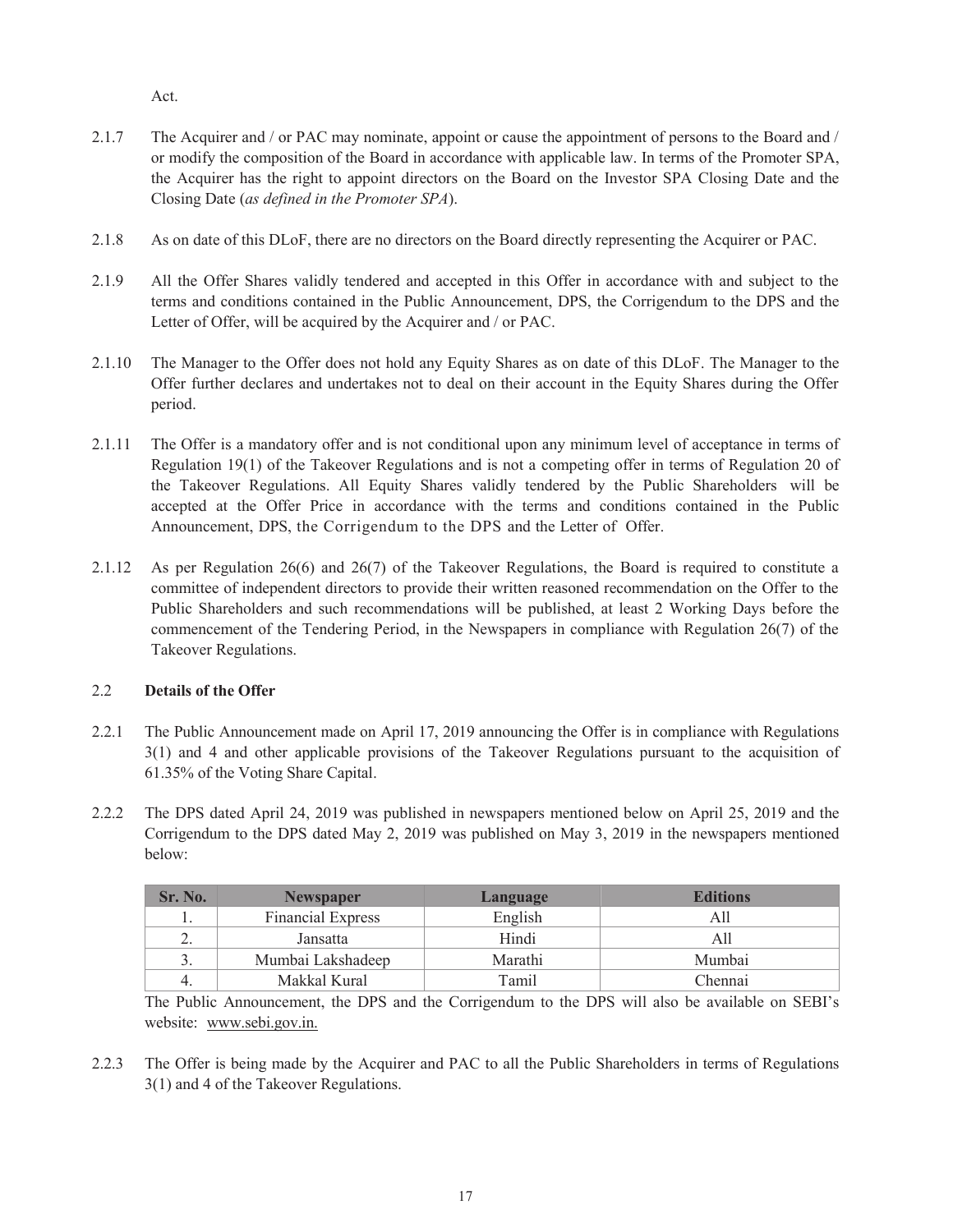- 2.2.4 Pursuant to the Offer, the Acquirer proposes to acquire up to 39,61,965 Equity Shares, representing 26.00% of the Voting Share Capital at an Offer Price of INR 320.00 per Offer Share, aggregating to INR 126,78,800 payable by way of cash, subject to the terms and conditions of this DLoF and in accordance with the Takeover Regulations.
- 2.2.5 The Offer Price will be payable in cash in accordance with Regulation  $9(1)(a)$  of the Takeover Regulations and subject to the terms and conditions set out in the DPS, the Corrigendum to the DPS and the Letter of Offer that will be dispatched to the Public Shareholders in accordance with the provisions of the Takeover Regulations.
- 2.2.6 Save and except for the PAC, no other person is acting in concert with the Acquirer for the purpose of this Offer.
- 2.2.7 The Offer Shares represent 26.00% of the total Voting Share Capital.
- 2.2.8 All the Equity Shares validly tendered under this Offer to the extent of 26.00% of the Voting Share Capital will be acquired by the Acquirer in accordance with the terms and conditions set forth in this DLoF. The Public Shareholders who tender their Equity Shares should ensure that the Equity Share are free from all liens, charges, equitable interests and encumbrances and the Equity Shares will be acquired together with the rights attached thereto, including all rights to dividend, bonus and rights offer, if any, declared hereafter, and the tendering Public Shareholder shall have obtained any necessary consents for it to sell the Equity Shares on the foregoing basis. All Equity Shares validly tendered by the Public Shareholders will be accepted at the Offer Price by the Acquirer in accordance with the terms and conditions contained in the PA, DPS, the Corrigendum to the DPS and this DLoF.
- 2.2.9 The Target Company has no outstanding vested stock options. It does not have any (i) partly paid-up Equity Shares; and (ii) convertible instruments.
- 2.2.10 There is no differential pricing for this Offer.
- 2.2.11 The Offer is not conditional on any minimum level of acceptance in terms of Regulation 19 of the Takeover Regulations.
- 2.2.12 This Offer is not a competing offer in terms of Regulation 20 of the Takeover Regulations.
- 2.2.13 The Acquirer and PAC have not acquired any Equity Shares between the date of the Public Announcement i.e. April 17, 2019 and the date of this DLoF.
- 2.2.14 There has been no competing offer to this Offer.
- 2.2.15 The Equity Shares are listed on the NSE and BSE.
- 2.2.16 In terms of Regulation 23(1) of the Takeover Regulations, in the event that the approvals which may become applicable prior to completion of the Offer are not received, the Acquirer and/or PAC will have the right to withdraw the Offer. The completion of the Underlying Transactions is conditional upon the SPA Conditions. In the event the SPA Conditions are not met for reasons outside the reasonable control of the Acquirer, then the SPAs may be rescinded, and the Offer may be withdrawn, subject to applicable law. In the event of withdrawal of this Offer, a public announcement will be made within 2 Working Days of such withdrawal, in accordance with the provisions of Regulation 23(2) of the Takeover Regulations.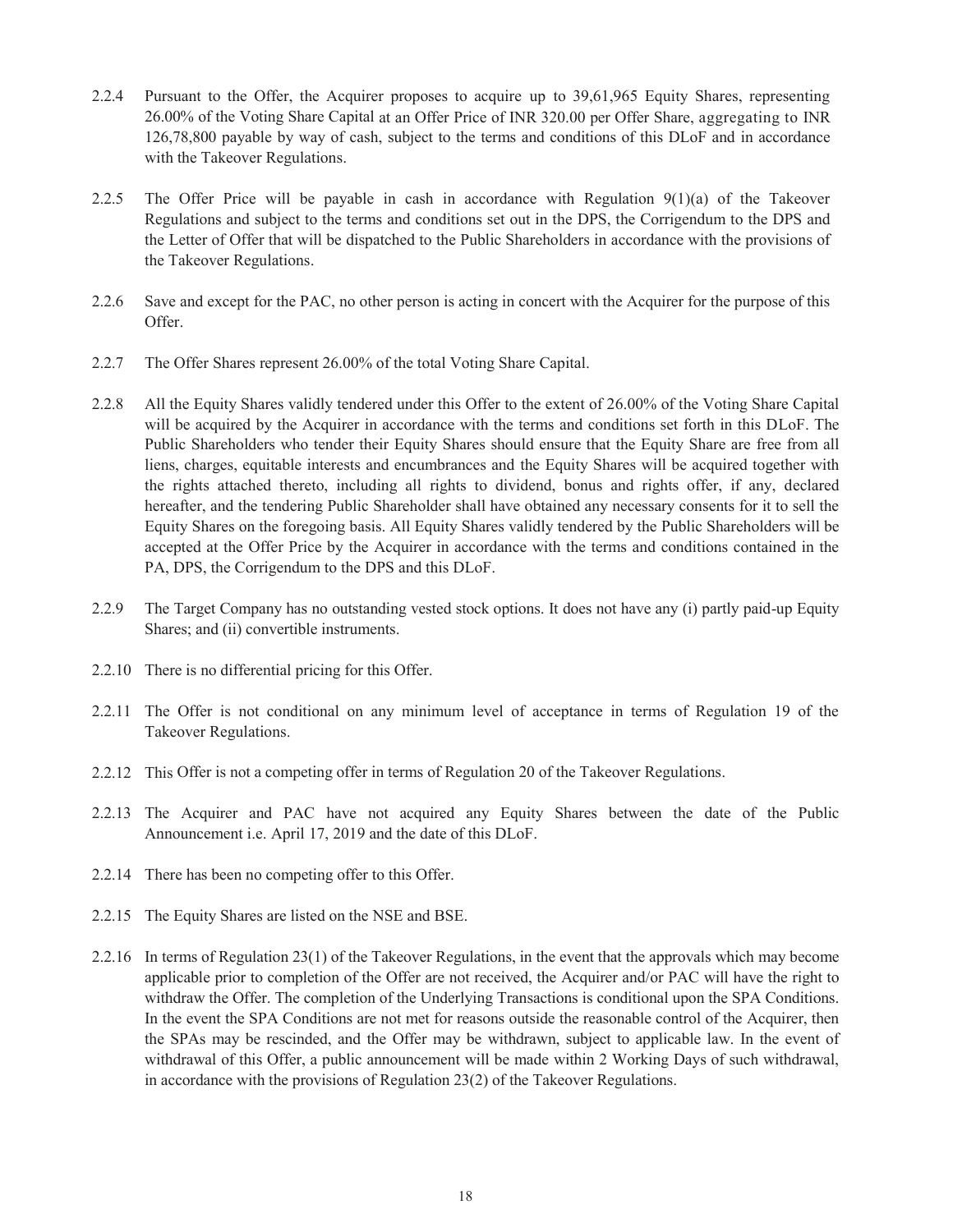2.2.17 As per Regulation 38 of the SEBI LODR Regulations read with Rules 19(2) and 19A of the SCRR, the Target Company is required to maintain at least 25% public shareholding as determined in accordance with SCRR, on a continuous basis for listing. If, pursuant to this Offer, the public shareholding in the Target Company falls below the minimum level required as per Rule 19A of the SCRR, the Acquirer and PAC hereby undertake that the public shareholding in the Target Company will be increased such that the Target Company complies with the required minimum level of public shareholding within the time prescribed in the SCRR.

# 2.3 **Object of the acquisition / Offer**

- 2.3.1 The Open Offer is being made as a result of the acquisition of more than 25% of shares, voting rights and control of the Target Company by the Acquirer resulting in a change of control of the Target Company in terms of Regulations 3(1) and 4 of the Takeover Regulations. Following the completion of the Open Offer, the Acquirer intends to work with the management and employees of the Target Company to grow the business of the Target Company. The Target Company is presently engaged in the business of providing Business Processing Outsourcing services (both 'Voice' and 'Non Voice'). The Acquirer proposes to continue with the existing activities. The rationale for the acquisition is:
	- · **Strengthening of non-voice services exposure:** The Target Company's Customer Life Cycle Management (CLM) operations have an equal share of voice and non-voice revenue. Given that the Acquirer has significant voice share, the combined entity will have a diversified revenue stream with increased contribution from high margin non-voice business.
	- · **Diversification of revenue stream through an established Human Resources Outsourcing (HRO) practice:** The Acquirer will get a strong established HRO practice with long tenured client contracts ensuring customer stickiness while providing recurring income stream with significant upside potential.
	- **International CLM exposure:** The acquisition provides the Acquirer with a sizeable international presence which would increase to  $\sim$ 20% from the existing  $\sim$ 5% while servicing reputed clients roster in the Information Technology and the Retail sector.
	- · **Delivery centres in Philippines and US:** The existing delivery centre in Philippines will help acquire more voice contracts from the US. Also, US operations and sales presence will help accelerate international revenue for the Acquirer.
	- · **Value accretion:** Acquiring the Target Company will be accretive in terms of EBITDA Margins of  $\sim$ 19%, EBITDA to OCF conversions of  $\sim$ 87% and ROCE of  $\sim$ 32% based on FY18 figures.
- 2.3.2 Subsequent to the completion of the Offer, the Acquirer and the PAC reserve the right to streamline/ restructure the operations, assets, liabilities and/ or businesses of the Target Company through arrangement/ reconstruction, restructuring, buybacks, merger, demerger/ delisting of the Equity Shares from the Stock Exchanges and/ or sale of assets or undertakings, at a later date. The Board will take decisions on these matters in accordance with the requirements of the business of the Target Company and in accordance with and as permitted by applicable law. If the Acquirer and/ or PAC intend to alienate any material asset of the Target Company or its subsidiaries, within a period of 2 years from completion of the Offer, the Target Company will seek the approval of its shareholders as per the proviso to Regulation 25(2) of Takeover Regulations.

# **3 BACKGROUND OF THE ACQUIRER, PAC AND SELLERS**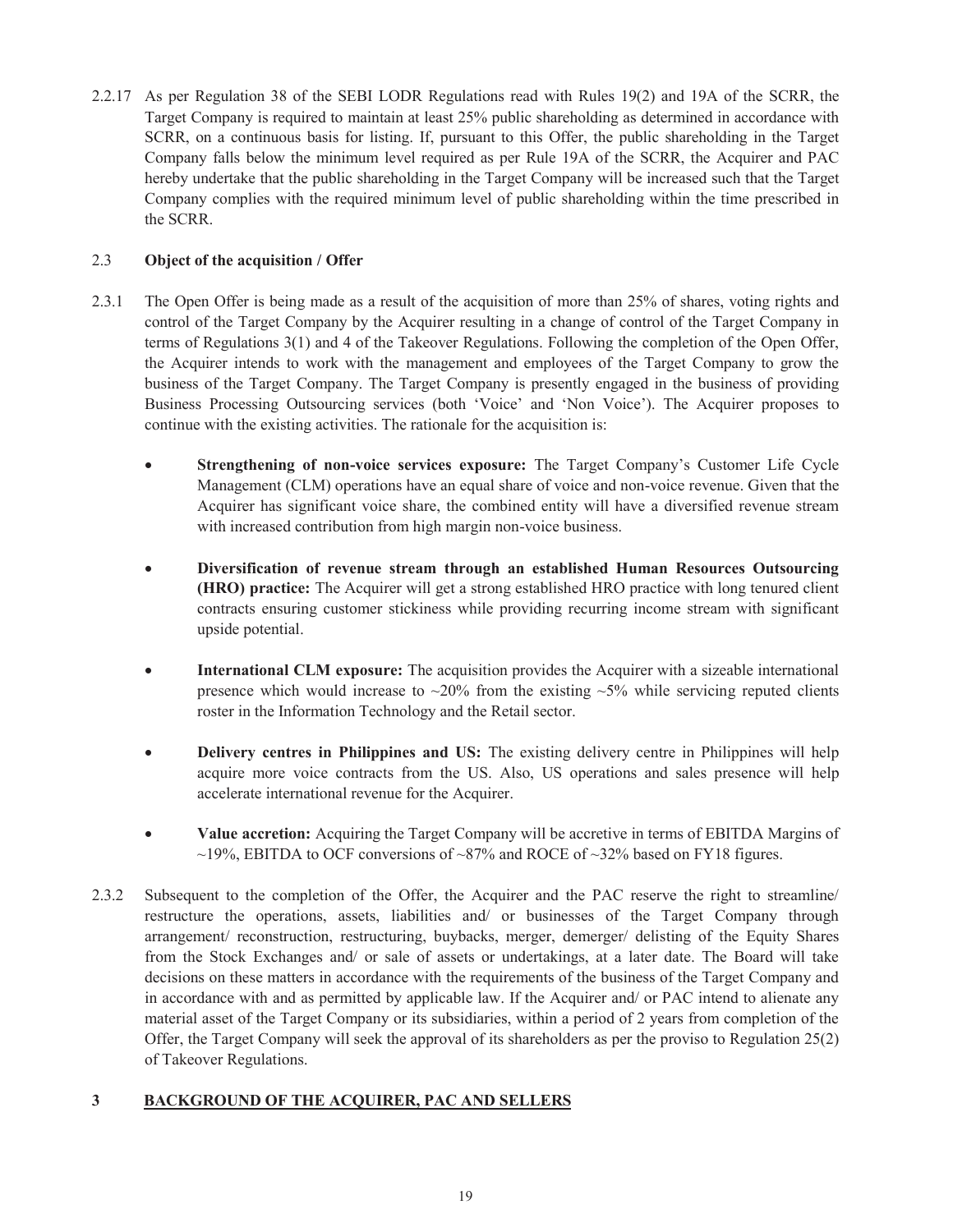# 3.1 **Acquirer**

- 3.1.1 The Acquirer is a public limited company and was incorporated on March 14, 1995 under the Companies Act, 1956. The Acquirer was formerly known as 'Tata Business Support Services Limited'. The Acquirer's name was changed from 'Tata Business Support Services' to 'Conneqt Business Solutions Limited' on January 9, 2018.
- 3.1.2 The Corporate Identification Number of the Acquirer is U64200TG1995PLC044060. Its registered office is located at 1-8-371 Gowra Trinity, S. P. Road, Hyderabad – 500016. Tel: +91-040-66951085.
- 3.1.3 The issued and paid up share capital of the Acquirer is INR 91,50,85,020 divided into 91,508,502 equity shares of INR. 10 each. The PAC holds 51% of the paid-up share capital of the Acquirer. The remaining 49% shareholding of the Acquirer is held by Tata Sons Private Limited. Accordingly, the Acquirer is a subsidiary of the PAC. Also, the PAC may subscribe to additional equity shares as well as compulsorily convertible debentures proposed to be issued by the Acquirer, pursuant to which the shareholding of the PAC in the Acquirer would increase to equal to or more than 70% of the paid-up share capital of the Acquirer.
- 3.1.4 The Acquirer undertakes business process management services. The Acquirer is a part of Quess Group.
- 3.1.5 The equity shares of the Acquirer are not listed on any stock exchange.
- 3.1.6 Neither the Acquirer nor its directors or key employees have any interest in the Target Company. There are no directors on the Board representing the Acquirer.
- 3.1.7 The shareholding pattern of the Acquirer, as on May 2, 2019, is as follows:

| <b>S. No.</b>                | <b>Shareholders' Category</b> | <b>Number of Shares Held</b> | <b>Percentage of Shares</b><br><b>Held</b> |
|------------------------------|-------------------------------|------------------------------|--------------------------------------------|
|                              | Promoter & Promoter Group     | 4,66,69,336                  | 51%                                        |
| 2.                           | FII/Mutual-Funds/FIs/Banks    |                              |                                            |
| 3.                           | Public                        | 4,48,39,166                  | 49%                                        |
| <b>Total Paid Up Capital</b> |                               | 9,15,08,502                  | 100%                                       |

3.1.8 The details of the directors of the Acquirer are as follows:

| <b>S. No.</b> | Name,              | DIN, if    | Details of the experience         | <b>Details of the</b> | Date of      |
|---------------|--------------------|------------|-----------------------------------|-----------------------|--------------|
|               | <b>Designation</b> | applicable |                                   | qualifications        | appointment  |
|               | & Address          |            |                                   |                       |              |
| 1.            | Subrata<br>Mr.     | 02234000   | Subrata Kumar Nag is the He holds | a                     | November 27, |
|               | Nag-<br>Kumar      |            | Chairman of Connect Business      | <b>Masters</b>        | 2017         |
|               | Chairman           |            | Solutions Limited. He is also     | Degree<br>1n          |              |
|               |                    |            | the Group CEO $&$ Executive       | <b>Business</b>       |              |
|               | Address:           |            | Director, Quess Corp Limited.     | Management            |              |
|               | 303,<br>A2         |            | He has been a part of Quess       | from                  |              |
|               | Ganga Block,       |            | since 2008. A seasoned finance    | University<br>of      |              |
|               | NGV,               |            | professional with over three      | Calcutta along        |              |
|               | Koramangala,       |            | decades of experience, he is      | with<br><b>ICWA</b>   |              |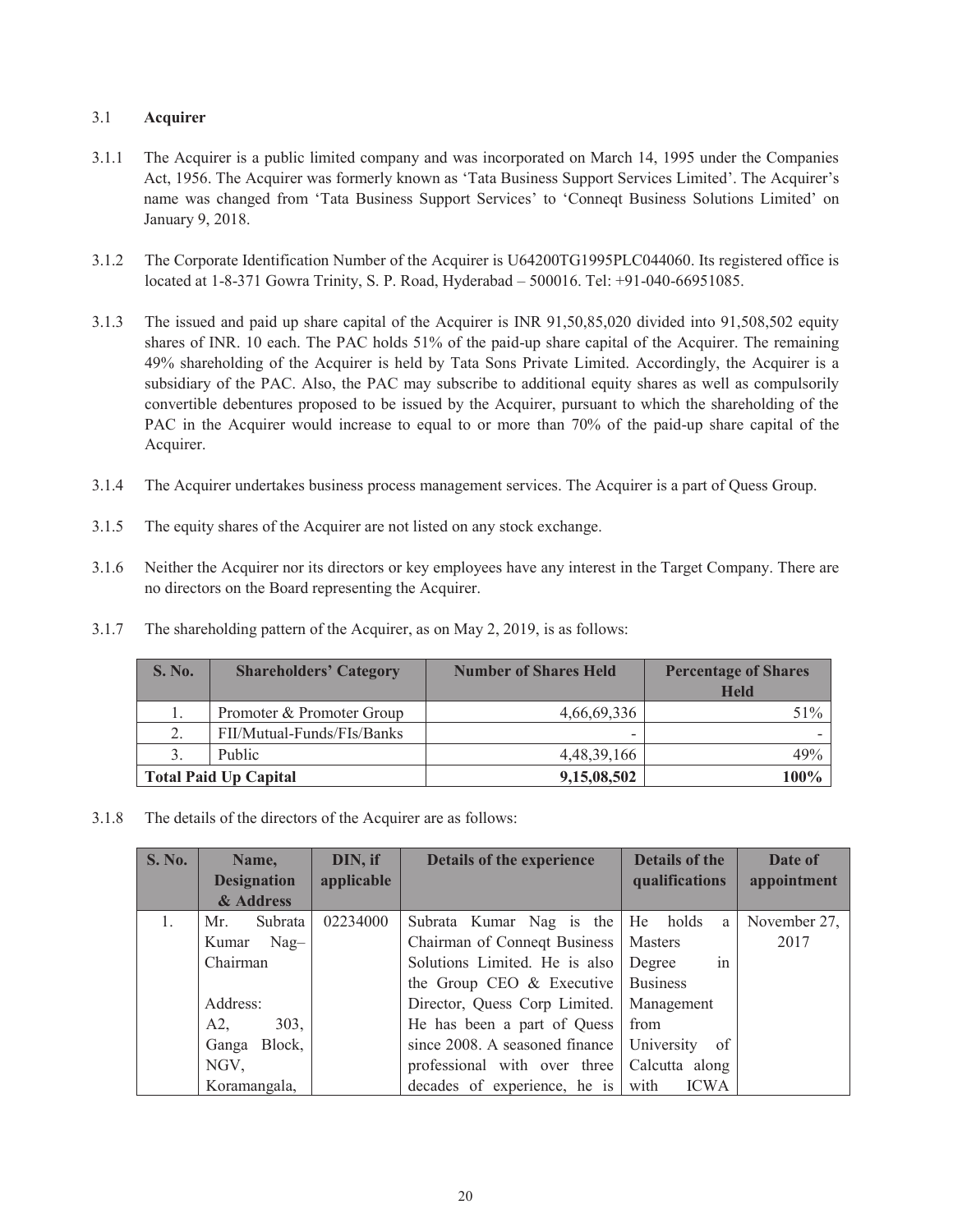| <b>S. No.</b>  | Name,                   | DIN, if    | Details of the experience                    | <b>Details of the</b>           | Date of      |
|----------------|-------------------------|------------|----------------------------------------------|---------------------------------|--------------|
|                | <b>Designation</b>      | applicable |                                              | qualifications                  | appointment  |
|                | & Address               |            |                                              |                                 |              |
|                | Bangalore               |            | responsible for implementing                 | <b>CPA</b><br>and               |              |
|                | 560047,                 |            | the Quess overall long and                   | (USA)                           |              |
|                | Karnataka.              |            | short term strategies. He has                | qualifications.                 |              |
|                |                         |            | been the director of Quess Corp              | He is also a                    |              |
|                |                         |            | since 2013, before which he                  | qualified                       |              |
|                |                         |            | was the Vice President -                     | member of the                   |              |
|                |                         |            | Finance<br>and<br>Company                    | Institute<br>of                 |              |
|                |                         |            | of<br>Ilantus<br>Secretary                   | Company                         |              |
|                |                         |            | Technologies Private Limited."               | Secretaries of                  |              |
|                |                         |            |                                              | India (ICSI).                   |              |
| 2.             | Mr. Srinivasan          | 07596207   | Guruprasad Srinivasan is the                 | holds<br>He<br>a                | November 27, |
|                | Guruprasad              |            | Director of Conneqt Business                 | Bachelor's                      | 2017         |
|                | Director                |            | Solutions Limited. He has been               | degree<br>in                    |              |
|                |                         |            | associated with Quess since its              | Commerce                        |              |
|                | Address: No.            |            | inception in 2007. He has over               | from<br>the                     |              |
|                | 1045/28, Ward           |            | 20 years of experience in the                | Bangalore                       |              |
|                | 160,<br>No.             |            | service<br>industry<br>across                | University and                  |              |
|                | Shanti Marga,           |            | Sales,<br>Strategy,<br><b>Business</b>       | Master's<br>a                   |              |
|                | Panchasheela            |            | Development, Planning and<br>He              | degree<br>in<br><b>Business</b> |              |
|                | Block,                  |            | Operations.<br>oversees<br>verticals such as | Administration                  |              |
|                | Rajarajeshwari<br>Nagar |            | logistics,<br>special businesses, and People | from<br>the                     |              |
|                | Bangalore               |            | and Services at Quess.                       | Karnataka                       |              |
|                | 560098,                 |            | Prior to joining Quess, he                   | <b>State</b><br>Open            |              |
|                | Karnataka.              |            | worked with Adecco Flexione                  | University. He                  |              |
|                |                         |            | Workforce Solutions Limited                  | also holds a                    |              |
|                |                         |            | as GM - Payroll and Services                 | Stanford Ignite                 |              |
|                |                         |            | where he was responsible for                 | Certification                   |              |
|                |                         |            | handling<br>process                          | from Stanford                   |              |
|                |                         |            | implementation, new business                 | University                      |              |
|                |                         |            | initiatives and quality control.             | Graduate                        |              |
|                |                         |            | His professional tenure also                 | School<br>of                    |              |
|                |                         |            | includes a stint at Hewitt                   | Business.                       |              |
|                |                         |            | Associates where he served as                |                                 |              |
|                |                         |            | the Client Delivery Manager.                 |                                 |              |
|                |                         |            | Prior to joining Hewitt, he                  |                                 |              |
|                |                         |            | with GE<br>worked<br>Medical                 |                                 |              |
|                |                         |            | Systems for over 5 years where               |                                 |              |
|                |                         |            | he handled finance functions.                |                                 |              |
| 3 <sub>1</sub> | Mr.                     | 08001322   | Ramakrishnan<br>Anand<br>is<br>a             | is<br>Anand<br>a                | November 27, |
|                | Ramakrishna             |            | Director of Conneqt Business                 | Mechanical                      | 2017         |
|                | Anand                   |            | Solutions Limited. He is also                | Engineering                     |              |
|                | Director                |            | the CEO of the Infrastructure                | Graduate<br>and                 |              |
|                |                         |            | Managed Services Business of                 | an MBA from                     |              |
|                | Address:<br>$G-$        |            | Quess Corp Limited.                          | TAPMI.                          |              |
|                | 102,<br>Ajmera          |            | Anand<br>brings<br>in<br>rich<br>a           |                                 |              |
|                | Green<br>Acres,         |            | experience of more than 19                   |                                 |              |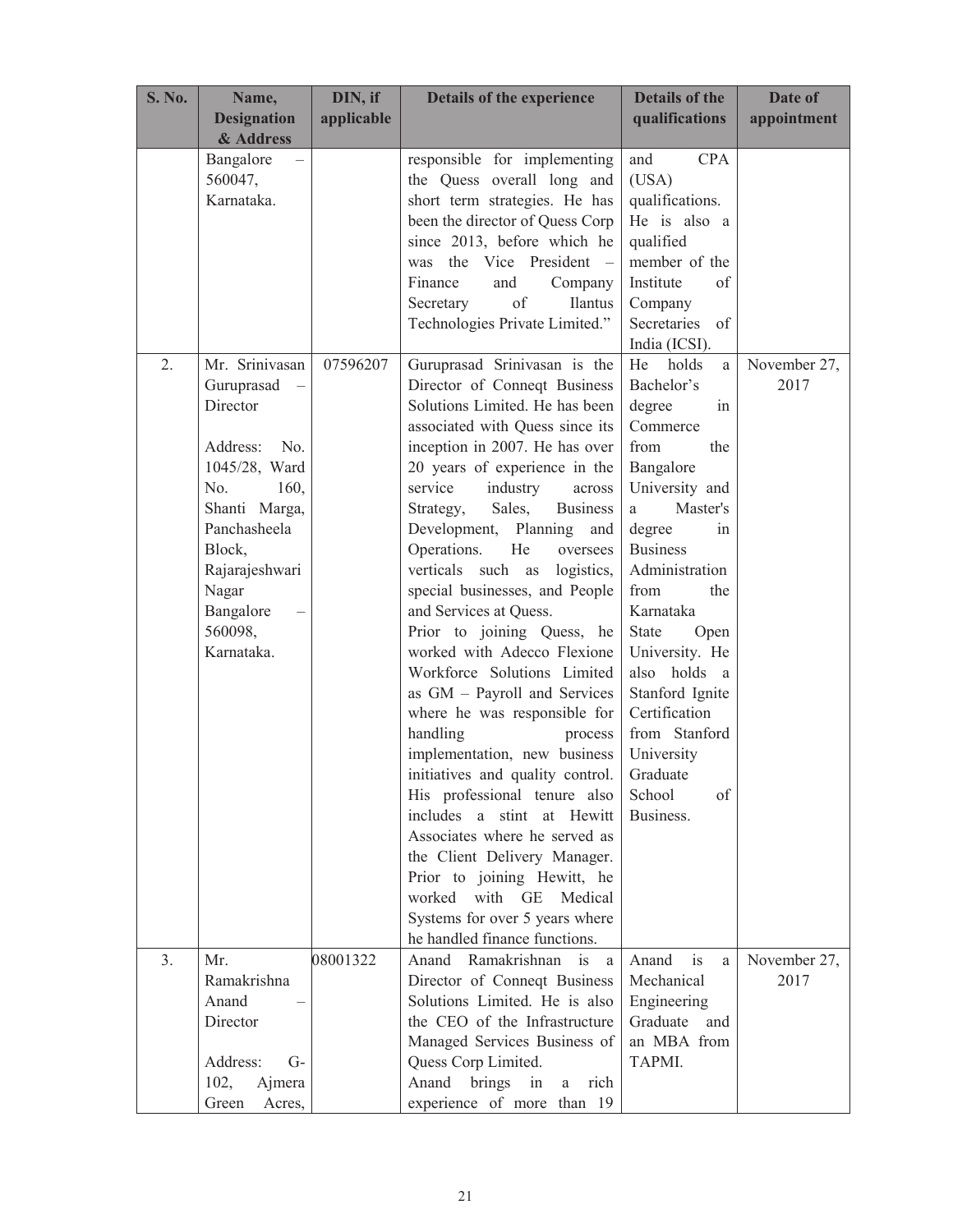| <b>S. No.</b> | Name,              | DIN, if        | <b>Details of the experience</b>      | <b>Details of the</b> | Date of      |
|---------------|--------------------|----------------|---------------------------------------|-----------------------|--------------|
|               | <b>Designation</b> | applicable     |                                       | qualifications        | appointment  |
|               | & Address          |                |                                       |                       |              |
|               | Bannerghatta       |                | years of Business<br>Strategy,        |                       |              |
|               | Road,<br>Near      |                | Leadership<br>P&L<br>and              |                       |              |
|               | Meenakshmi         |                | Management.<br>During<br>his          |                       |              |
|               | Temple,            |                | career, Anand has worked in           |                       |              |
|               | Kalena             |                | many reputed organizations            |                       |              |
|               | Agrahara           |                | such as Wipro, HCL, CMS IT            |                       |              |
|               | Bangalore          |                | Services and Sonata Software.         |                       |              |
|               | 560076,            |                | Prior to joining Quess, Anand         |                       |              |
|               | Karnataka.         |                | was the Chief Strategy Officer        |                       |              |
|               |                    |                | in CMS IT Services, where he          |                       |              |
|               |                    |                | was responsible for the growth        |                       |              |
|               |                    |                | of<br>new<br>businesses<br>and        |                       |              |
|               |                    |                | geographies. Anand was the            |                       |              |
|               |                    |                | <b>Business</b><br>Head<br>for<br>the |                       |              |
|               |                    |                | Infrastructure<br>Managed             |                       |              |
|               |                    |                | Services and Cloud businesses         |                       |              |
|               |                    |                | in HCL Info systems where he          |                       |              |
|               |                    |                | was responsible for setting up        |                       |              |
|               |                    |                | and growing the IMS business.         |                       |              |
|               |                    |                | He spent more than a decade in        |                       |              |
|               |                    |                | Wipro,<br>where<br>he<br>was          |                       |              |
|               |                    |                | instrumental in growing the           |                       |              |
|               |                    |                | Total Outsourcing and Cloud           |                       |              |
|               |                    |                | Computing businesses.                 |                       |              |
|               |                    |                | Anand is an avid speaker and          |                       |              |
|               |                    |                | has spoken in multiple events         |                       |              |
|               |                    |                | the<br>like<br>NASSCOM CEO            |                       |              |
|               |                    |                | <b>CII</b><br>Summit,<br>Leadership   |                       |              |
|               |                    |                | Forum, Business Technology            |                       |              |
|               |                    |                | Summit, Datacenter Summit,            |                       |              |
|               |                    |                | etc.                                  |                       |              |
| 4.            | Mr.                | Sanju 07482246 | Sanju Ballurkar is the Director       | Sanju holds a         | November 27, |
|               | Ballurkar          |                | of Conneqt Business Solutions         | double                | 2017         |
|               | Director           |                | Limited and currently serves as       | Master's              |              |
|               |                    |                | the CEO of Magna Infotech             | degree<br>from        |              |
|               | Address:           |                | with which he<br>has<br>been          | <b>USA</b><br>(MS)    |              |
|               | H.No:<br>$1 - 2 -$ |                | associated since 2005. As a key       | Mechanical            |              |
|               | 47/VG/38 and       |                | member of Magna Infotech's            | and<br><b>MS</b>      |              |
|               | 39, Plot No. 38    |                | early-stage strategic leadership      | Software). He         |              |
|               | and 39 Vijetha     |                | team, Sanju shaped company's          | also has two          |              |
|               | Green Homes,       |                | pioneering<br>strategies,             | US patents and        |              |
|               | Nizampet           |                | engineered<br>robust<br>software      | several               |              |
|               | Road,              |                | systems and led a large-scale         | international         |              |
|               | Kukatpally         |                | execution of sales & delivery         | technical             |              |
|               | Hyderabad          |                | His<br>effort.<br>23<br>years<br>of   | publications to       |              |
|               | 500072,            |                | experience includes an 8 year         | his credit.           |              |
|               | Telangana.         |                | stint with the global technology      |                       |              |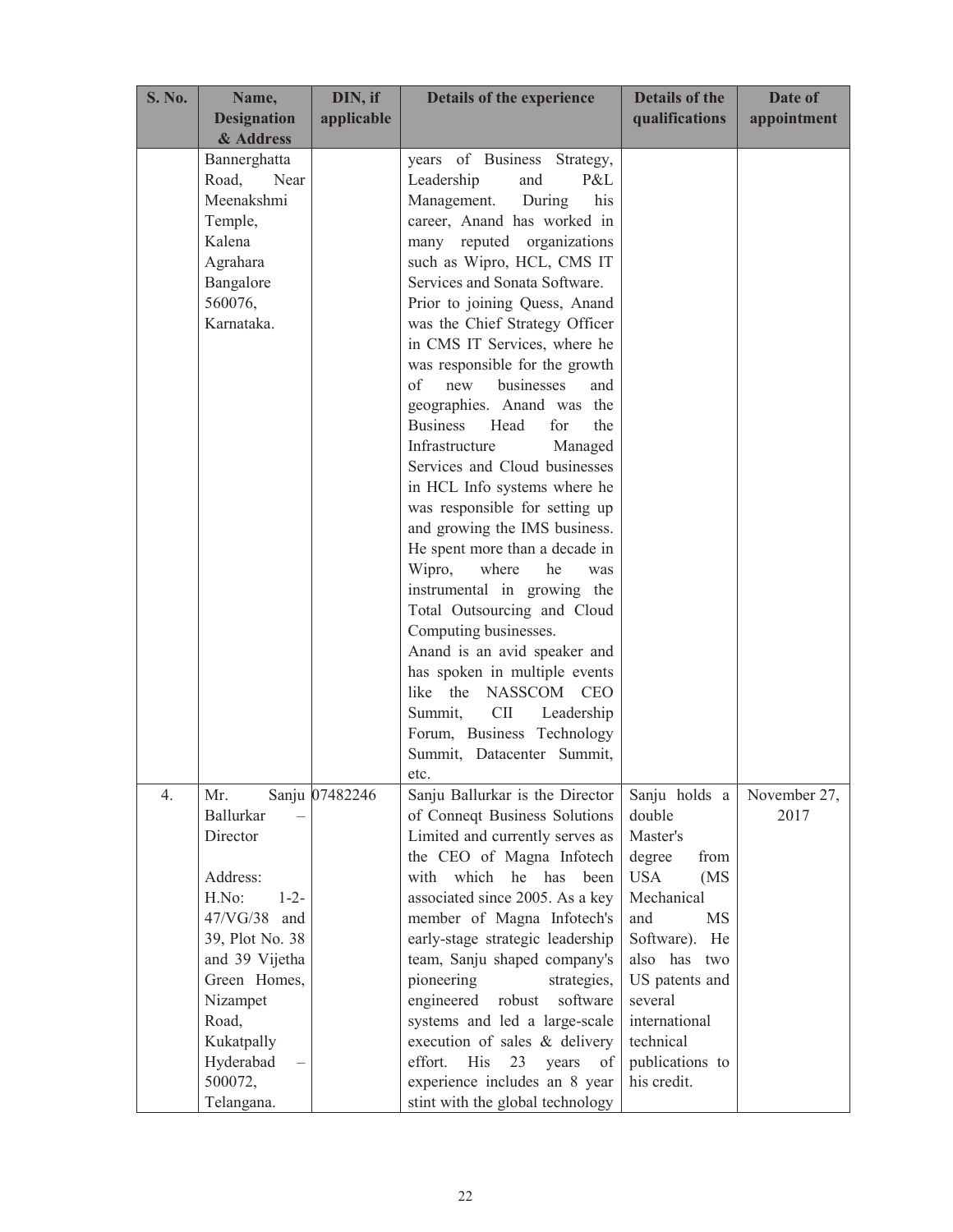| <b>Designation</b><br>qualifications<br>applicable<br>& Address<br>giant - Pitney Bowes in the<br>US. His<br>strengths<br>include<br>developing<br>Engineering<br>Subsystems,<br>Enterprise<br>Software,<br>managing<br>Commercial IT Businesses &<br>large revenue centres as well as<br>fortifying<br>customer<br>engagements<br>and<br>partner<br>networks.<br>Pinaki Kar is a Director of<br>5.<br>Mr. Pinaki Kar 08305157<br>Pinaki holds a January 22, 2019<br>$-$ Director<br>Bachelor's<br>Connect Business<br>Solutions<br>Limited. He serves<br>as the<br>degree<br>in<br>President<br>Production<br>of<br>the<br>Global<br>Address:<br>Flat<br>No.<br><b>Technology Solutions Business</b><br>1,<br>Engineering<br>Narendra<br>of Quess Corp Ltd,<br>from Jadavpur<br>and<br>spearheads the entire portfolio<br>University and<br>Apartment<br>Narendrapur<br>of IT Services & Consulting,<br><b>PGDBM</b><br>a<br>Kolkata<br><b>Business Process Management</b><br><b>XLRI</b><br>from<br>700103, West<br>Customer Life Cycle<br>Jamshedpur.<br>and<br>He has been a<br>Bengal.<br>management businesses across<br>keynote<br>India,<br>US,<br>Canada<br>and<br>speaker<br>Singapore.<br>in<br>He is also the CEO of MFX<br>leading<br>Services, a platform based<br>industry<br>services<br>digital<br>forums<br>company<br>like<br>providing deep domain led IT<br>Gartner<br>for<br>the<br>solutions<br>P&C<br>Summit<br>and<br>Insurance sector, based in US.<br>IDC Conclave.<br>He has over 24 years of<br>He has<br>also<br>experience in the industry and<br>represented the | <b>S. No.</b> | Name, | DIN, if | Details of the experience     | <b>Details of the</b> | Date of     |
|--------------------------------------------------------------------------------------------------------------------------------------------------------------------------------------------------------------------------------------------------------------------------------------------------------------------------------------------------------------------------------------------------------------------------------------------------------------------------------------------------------------------------------------------------------------------------------------------------------------------------------------------------------------------------------------------------------------------------------------------------------------------------------------------------------------------------------------------------------------------------------------------------------------------------------------------------------------------------------------------------------------------------------------------------------------------------------------------------------------------------------------------------------------------------------------------------------------------------------------------------------------------------------------------------------------------------------------------------------------------------------------------------------------------------------------------------------------------------------------------------------------------------------------------------------------------------------------------------|---------------|-------|---------|-------------------------------|-----------------------|-------------|
|                                                                                                                                                                                                                                                                                                                                                                                                                                                                                                                                                                                                                                                                                                                                                                                                                                                                                                                                                                                                                                                                                                                                                                                                                                                                                                                                                                                                                                                                                                                                                                                                  |               |       |         |                               |                       | appointment |
|                                                                                                                                                                                                                                                                                                                                                                                                                                                                                                                                                                                                                                                                                                                                                                                                                                                                                                                                                                                                                                                                                                                                                                                                                                                                                                                                                                                                                                                                                                                                                                                                  |               |       |         |                               |                       |             |
| of driving growth in Global<br>Industry as a<br>Technology Services. In his<br>member of the<br>last assignment with Zensar<br>Prime<br>Minister's<br>Technologies, Pinaki was the<br>President & Chief Executive of<br>business<br>Infrastructure Management &<br>delegation<br>as<br>Cloud<br>Solutions. Prior<br>part of his state<br>to<br>joining Zensar, he had<br>visit.<br>Pinaki<br>an<br>enriching stint of 17 years with<br>worked<br>has<br>Wipro, and was the CEO $\&$<br>and lived in<br>President<br>North<br>of<br>Wipro<br>Infocrossing, which was the<br>America,<br>largest cross border acquisition<br>Middle<br>East<br>done in the Indian IT industry<br>and Asia, and<br>at that time. Before that, he had<br>is<br>currently                                                                                                                                                                                                                                                                                                                                                                                                                                                                                                                                                                                                                                                                                                                                                                                                                                             |               |       |         | has an exemplary track record | Indian<br>IT          |             |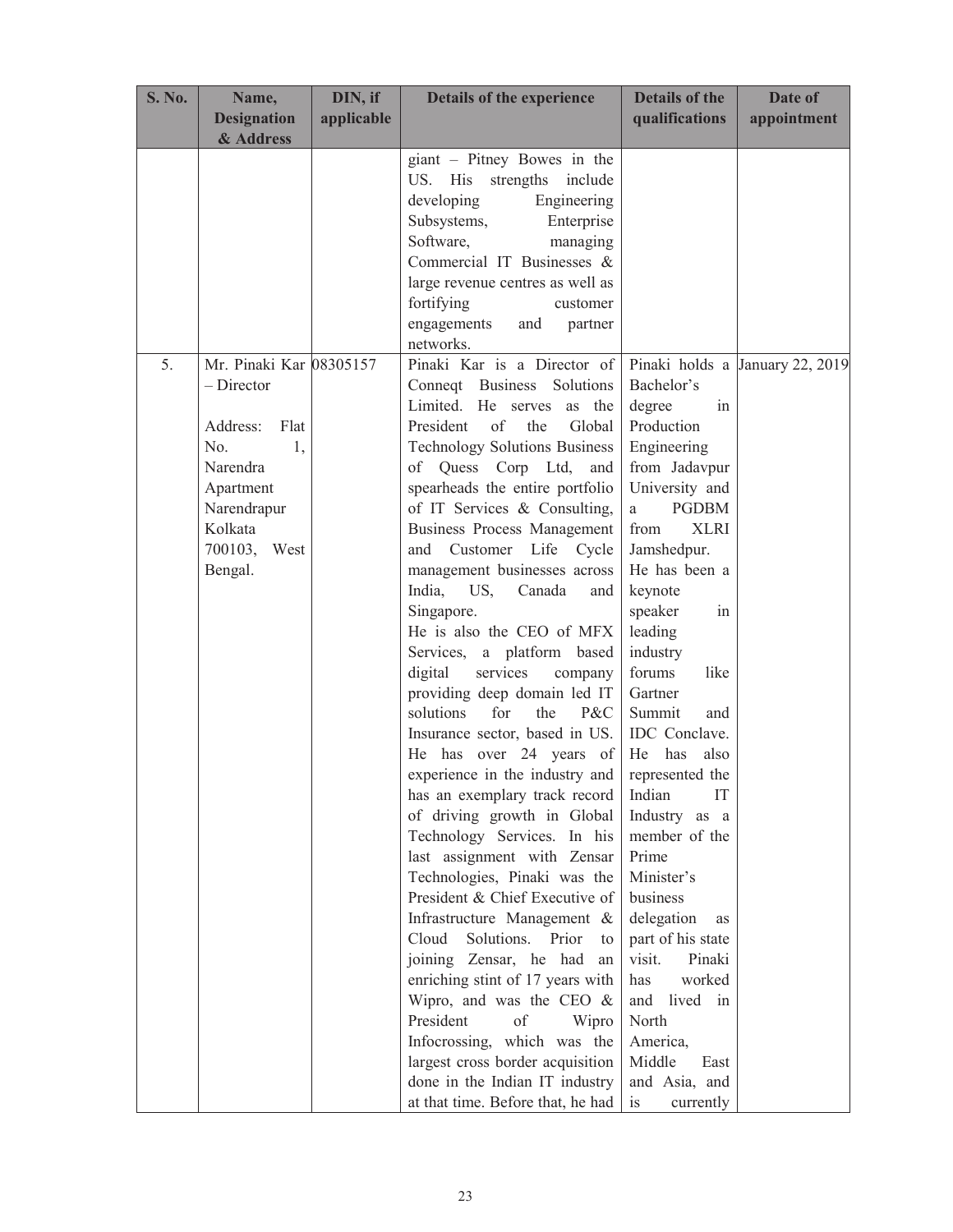| <b>S. No.</b> | Name,                                                                                                                                                                                                                                                                                                | DIN, if                          | <b>Details of the experience</b>                                                                                                                                                                                                                                                            | <b>Details of the</b>                                                                                                                                                                                                                                                                        | Date of                              |
|---------------|------------------------------------------------------------------------------------------------------------------------------------------------------------------------------------------------------------------------------------------------------------------------------------------------------|----------------------------------|---------------------------------------------------------------------------------------------------------------------------------------------------------------------------------------------------------------------------------------------------------------------------------------------|----------------------------------------------------------------------------------------------------------------------------------------------------------------------------------------------------------------------------------------------------------------------------------------------|--------------------------------------|
|               | <b>Designation</b><br>& Address                                                                                                                                                                                                                                                                      | applicable                       |                                                                                                                                                                                                                                                                                             | qualifications                                                                                                                                                                                                                                                                               | appointment                          |
|               |                                                                                                                                                                                                                                                                                                      |                                  | the opportunity to execute a                                                                                                                                                                                                                                                                | based in New                                                                                                                                                                                                                                                                                 |                                      |
|               |                                                                                                                                                                                                                                                                                                      |                                  | gamut of roles<br>in Wipro                                                                                                                                                                                                                                                                  | Jersey, US.                                                                                                                                                                                                                                                                                  |                                      |
|               |                                                                                                                                                                                                                                                                                                      |                                  | P&L<br>leadership,<br>spanning                                                                                                                                                                                                                                                              |                                                                                                                                                                                                                                                                                              |                                      |
|               |                                                                                                                                                                                                                                                                                                      |                                  | Geography Head,<br>Sales &                                                                                                                                                                                                                                                                  |                                                                                                                                                                                                                                                                                              |                                      |
|               |                                                                                                                                                                                                                                                                                                      |                                  | Marketing, M&A, Corporate                                                                                                                                                                                                                                                                   |                                                                                                                                                                                                                                                                                              |                                      |
| 6.            | Mr. Kuruvilla 06590613                                                                                                                                                                                                                                                                               |                                  | Development & Strategy.<br>Kuruvilla<br>Markose<br>is<br>a                                                                                                                                                                                                                                  | Kuruvilla is a                                                                                                                                                                                                                                                                               | May 24, 2013                         |
|               | Markose                                                                                                                                                                                                                                                                                              |                                  | Director of Conneqt Business                                                                                                                                                                                                                                                                | Graduate<br>in                                                                                                                                                                                                                                                                               |                                      |
|               | Director                                                                                                                                                                                                                                                                                             |                                  | Solutions Limited<br>and the                                                                                                                                                                                                                                                                | Agriculture                                                                                                                                                                                                                                                                                  |                                      |
|               |                                                                                                                                                                                                                                                                                                      |                                  | Operating<br>Chief<br>Officer,                                                                                                                                                                                                                                                              | from<br>the                                                                                                                                                                                                                                                                                  |                                      |
|               | Address: 2002                                                                                                                                                                                                                                                                                        |                                  | International<br><b>Business</b>                                                                                                                                                                                                                                                            | College<br>of                                                                                                                                                                                                                                                                                |                                      |
|               | Sobha                                                                                                                                                                                                                                                                                                |                                  | Division,<br>Titan<br>Company                                                                                                                                                                                                                                                               | Agriculture,                                                                                                                                                                                                                                                                                 |                                      |
|               | Palladian                                                                                                                                                                                                                                                                                            |                                  | Limited. He has Previously                                                                                                                                                                                                                                                                  | Trivandrum,                                                                                                                                                                                                                                                                                  |                                      |
|               | Yemalur Road                                                                                                                                                                                                                                                                                         |                                  | held various positions in Tata                                                                                                                                                                                                                                                              | Kerala and an                                                                                                                                                                                                                                                                                |                                      |
|               | Off<br>Hal                                                                                                                                                                                                                                                                                           |                                  | Group companies over<br>20                                                                                                                                                                                                                                                                  | MBA from the                                                                                                                                                                                                                                                                                 |                                      |
|               | Airport Road,                                                                                                                                                                                                                                                                                        |                                  | years.                                                                                                                                                                                                                                                                                      | Indian Institute                                                                                                                                                                                                                                                                             |                                      |
|               | Marathahalli,                                                                                                                                                                                                                                                                                        |                                  |                                                                                                                                                                                                                                                                                             | Foreign<br>of                                                                                                                                                                                                                                                                                |                                      |
|               | Bengaluru                                                                                                                                                                                                                                                                                            |                                  |                                                                                                                                                                                                                                                                                             | Trade,<br><b>New</b>                                                                                                                                                                                                                                                                         |                                      |
|               | 560037,<br>Karnataka.                                                                                                                                                                                                                                                                                |                                  |                                                                                                                                                                                                                                                                                             | Delhi.                                                                                                                                                                                                                                                                                       |                                      |
|               |                                                                                                                                                                                                                                                                                                      |                                  |                                                                                                                                                                                                                                                                                             |                                                                                                                                                                                                                                                                                              |                                      |
|               |                                                                                                                                                                                                                                                                                                      |                                  |                                                                                                                                                                                                                                                                                             |                                                                                                                                                                                                                                                                                              |                                      |
|               |                                                                                                                                                                                                                                                                                                      |                                  |                                                                                                                                                                                                                                                                                             |                                                                                                                                                                                                                                                                                              |                                      |
|               | $-$ Director                                                                                                                                                                                                                                                                                         |                                  | President<br>Vice<br>in<br>the                                                                                                                                                                                                                                                              | Business from                                                                                                                                                                                                                                                                                |                                      |
|               |                                                                                                                                                                                                                                                                                                      |                                  | Chairman's Office at Tata Sons.                                                                                                                                                                                                                                                             | the University                                                                                                                                                                                                                                                                               |                                      |
|               | Address:<br>$S-$                                                                                                                                                                                                                                                                                     |                                  | He has previously worked with                                                                                                                                                                                                                                                               | of<br>Hartford                                                                                                                                                                                                                                                                               |                                      |
|               | 3202, Imperial                                                                                                                                                                                                                                                                                       |                                  | N.M Rothschild and Merrill                                                                                                                                                                                                                                                                  | and a Master's                                                                                                                                                                                                                                                                               |                                      |
|               |                                                                                                                                                                                                                                                                                                      |                                  |                                                                                                                                                                                                                                                                                             | in                                                                                                                                                                                                                                                                                           |                                      |
|               |                                                                                                                                                                                                                                                                                                      |                                  |                                                                                                                                                                                                                                                                                             |                                                                                                                                                                                                                                                                                              |                                      |
|               |                                                                                                                                                                                                                                                                                                      |                                  |                                                                                                                                                                                                                                                                                             |                                                                                                                                                                                                                                                                                              |                                      |
|               |                                                                                                                                                                                                                                                                                                      |                                  |                                                                                                                                                                                                                                                                                             |                                                                                                                                                                                                                                                                                              |                                      |
|               |                                                                                                                                                                                                                                                                                                      |                                  |                                                                                                                                                                                                                                                                                             |                                                                                                                                                                                                                                                                                              |                                      |
|               |                                                                                                                                                                                                                                                                                                      |                                  |                                                                                                                                                                                                                                                                                             |                                                                                                                                                                                                                                                                                              |                                      |
|               |                                                                                                                                                                                                                                                                                                      |                                  |                                                                                                                                                                                                                                                                                             |                                                                                                                                                                                                                                                                                              |                                      |
|               | Anandaram                                                                                                                                                                                                                                                                                            |                                  | Director<br>of                                                                                                                                                                                                                                                                              | Bachelor's                                                                                                                                                                                                                                                                                   | 2017                                 |
|               |                                                                                                                                                                                                                                                                                                      |                                  |                                                                                                                                                                                                                                                                                             | in                                                                                                                                                                                                                                                                                           |                                      |
|               | Director                                                                                                                                                                                                                                                                                             |                                  | Limited. He has also been a                                                                                                                                                                                                                                                                 | Electrical                                                                                                                                                                                                                                                                                   |                                      |
|               |                                                                                                                                                                                                                                                                                                      |                                  | Director<br>at<br>Quess<br>since                                                                                                                                                                                                                                                            | Engineering                                                                                                                                                                                                                                                                                  |                                      |
|               | Address: 709,                                                                                                                                                                                                                                                                                        |                                  | December 2015. Sanjay has                                                                                                                                                                                                                                                                   | from Jadavpur                                                                                                                                                                                                                                                                                |                                      |
|               | Pine                                                                                                                                                                                                                                                                                                 |                                  | over 28 years of experience as                                                                                                                                                                                                                                                              | University<br>in                                                                                                                                                                                                                                                                             |                                      |
|               |                                                                                                                                                                                                                                                                                                      |                                  |                                                                                                                                                                                                                                                                                             |                                                                                                                                                                                                                                                                                              |                                      |
|               |                                                                                                                                                                                                                                                                                                      |                                  |                                                                                                                                                                                                                                                                                             |                                                                                                                                                                                                                                                                                              |                                      |
|               |                                                                                                                                                                                                                                                                                                      |                                  |                                                                                                                                                                                                                                                                                             |                                                                                                                                                                                                                                                                                              |                                      |
|               |                                                                                                                                                                                                                                                                                                      |                                  |                                                                                                                                                                                                                                                                                             |                                                                                                                                                                                                                                                                                              |                                      |
|               |                                                                                                                                                                                                                                                                                                      |                                  |                                                                                                                                                                                                                                                                                             |                                                                                                                                                                                                                                                                                              |                                      |
| 7.<br>8.      | Mr.<br>Sukumar<br>Krishnakumar<br>Towers,<br>B.B<br>Nakashe Marg,<br>Tardeo,<br>Mumbai<br>$\qquad \qquad -$<br>400034,<br>Maharashtra.<br>Mr.<br>Independent<br>Block,<br>Raheja<br>3 <sup>rd</sup><br>Residency<br>$8^{\text{th}}$<br>Block,<br>$\mathcal{C}$<br>Main,<br>Koramangala,<br>Bengaluru | Ajit 08002754<br>Sanjay 00579785 | Ajit Krishnakumar is a Director<br>of Conneqt Business Solutions<br>Limited. He is currently Senior<br>Lynch.<br>Sanjay<br>Anandaram<br>is<br>an<br>Independent<br>Connect Business<br>Solutions<br>a corporate executive, investor,<br>teacher, and advisor to funds<br>and entrepreneurs. | Ajit holds a<br>Bachelor's<br>degree<br>in<br>degree<br><b>Business</b><br>Administration<br>from<br>the<br>of<br>University<br>Michigan<br>in<br>Ann Arbor.<br>Sanjay holds a<br>degree<br>Kolkata and a<br>Post Graduate<br>Diploma<br>in<br>Management<br>from<br>the<br>Indian Institute | November 27,<br>2017<br>November 27, |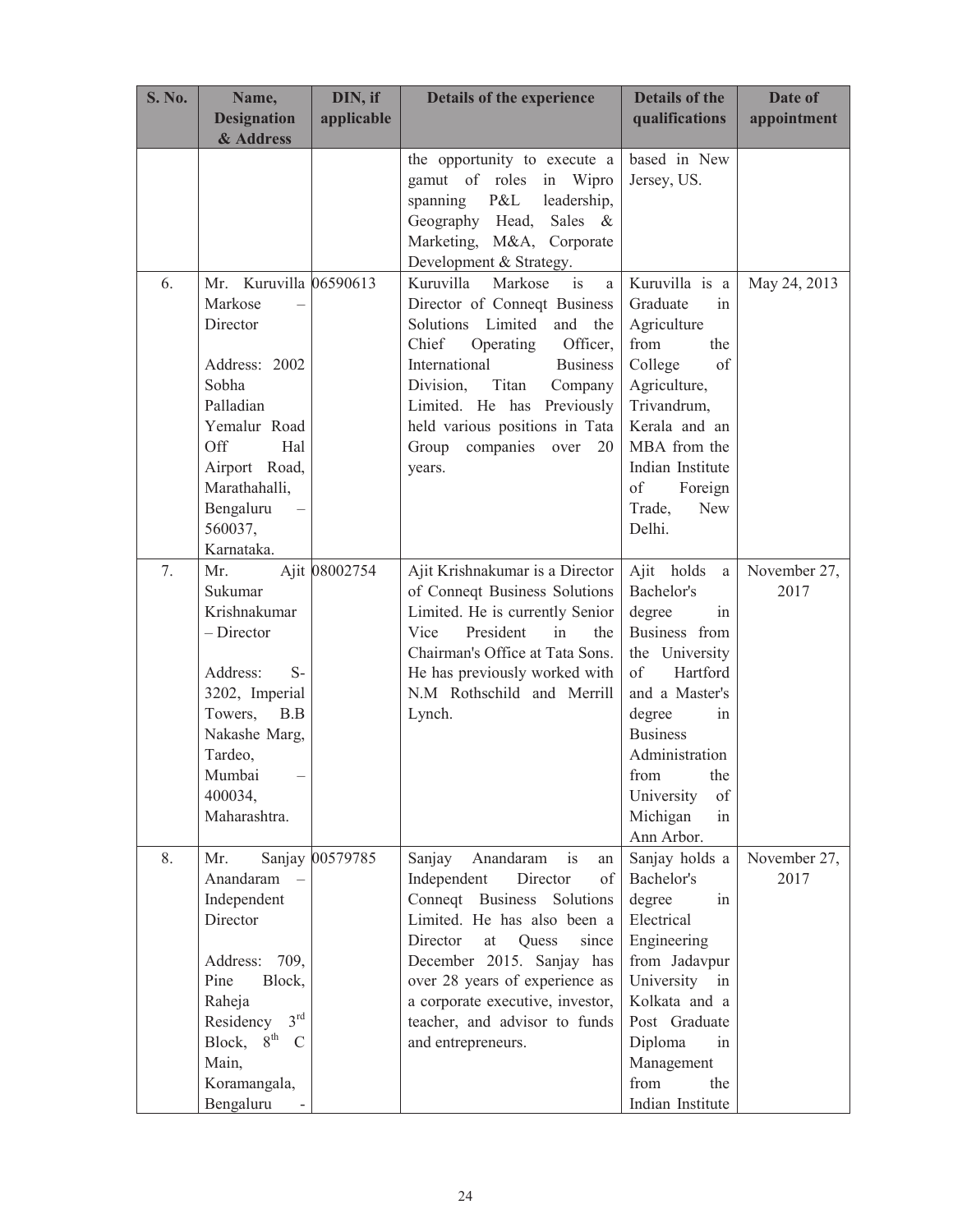| <b>S. No.</b> | Name,              | DIN, if    | Details of the experience       | <b>Details of the</b>     | Date of     |
|---------------|--------------------|------------|---------------------------------|---------------------------|-------------|
|               | <b>Designation</b> | applicable |                                 | qualifications            | appointment |
|               | & Address          |            |                                 |                           |             |
|               | 560034,            |            |                                 | of                        |             |
|               | Karnataka.         |            |                                 | Management,               |             |
|               |                    |            |                                 | Bangalore.                |             |
| 9.            | Ms.                | 07140433   | Lakshmi<br>Sarada R is<br>an    | Lakshmi                   | May 3, 2018 |
|               | Rallabhandi        |            | Independent<br>Director<br>of   | Sarada is<br>a            |             |
|               | Lakshmi            |            | Connect Business<br>Solution    | qualified                 |             |
|               | Sarada             |            | Limited. She has vast exposure  | Company                   |             |
|               | Independent        |            | the field of Secretarial,<br>in | Secretary,                |             |
|               | Director           |            | Finance, Direct and Indirect    | Associate                 |             |
|               |                    |            | Taxation. She has given expert  | member<br>of              |             |
|               | Address: 3-4-      |            | opinions and advisory services  | Insurance                 |             |
|               | $103/D/G1$ ,       |            | on Company Law matters. She     | Institute<br>of           |             |
|               | Sarojini Block,    |            | has represented before NCLT,    | India and holds           |             |
|               | Medha Rejoice      |            | RBI and Reginal Director on     | Bachelor<br>a             |             |
|               | Apts               |            | several matters.                | Degree<br>in              |             |
|               | Radhakrishna       |            |                                 | Commerce.                 |             |
|               | Nagar, Attapur     |            |                                 | She is a level 3          |             |
|               | Hyderabad          |            |                                 | Certified                 |             |
|               | 500048,            |            |                                 | Member<br>in              |             |
|               | Telangana.         |            |                                 | <b>NCFM</b>               |             |
|               |                    |            |                                 | conducted<br>by<br>NSEIT. |             |

- 3.1.9 With respect to the Target Company, the Acquirer does not hold any Equity Shares or voting rights.
- 3.1.10 The Acquirer has not acquired any Equity Shares after the date of the PA and the DPS.
- 3.1.11 The Acquirer has not been prohibited by SEBI from dealing in securities.
- 3.1.12 The Acquirer has not been categorized as a wilful defaulter by any bank or financial institution or consortium thereof, in accordance with the guidelines on wilful defaulters issued by the RBI.
- 3.1.13 All the Offer Shares will be acquired by the Acquirer.
- 3.1.14 The financial information of the Acquirer, on a consolidated basis, is provided below:

|                              |                |                |                | (In INR Lakhs)           |
|------------------------------|----------------|----------------|----------------|--------------------------|
| <b>Particulars</b>           | <b>FY 2016</b> | <b>FY 2017</b> | <b>FY 2018</b> | Nine months ending       |
|                              |                |                |                | <b>December 31, 2018</b> |
| Income<br>from<br>operations | 62,793.32      | 67,273.58      | 73,927.36      | 62,003.00                |
| Other Income                 | 378.79         | 876.16         | 368.69         | 278.56                   |
| <b>Total Income</b>          | 63,172.11      | 68,149.74      | 74,296.05      | 62,281.56                |
| Total<br>Expenditure         | 57,228.79      | 61,337.91      | 69,016.90      | 56,515.51                |

# **CONSOLIDATED STATEMENT OF PROFIT AND LOSS**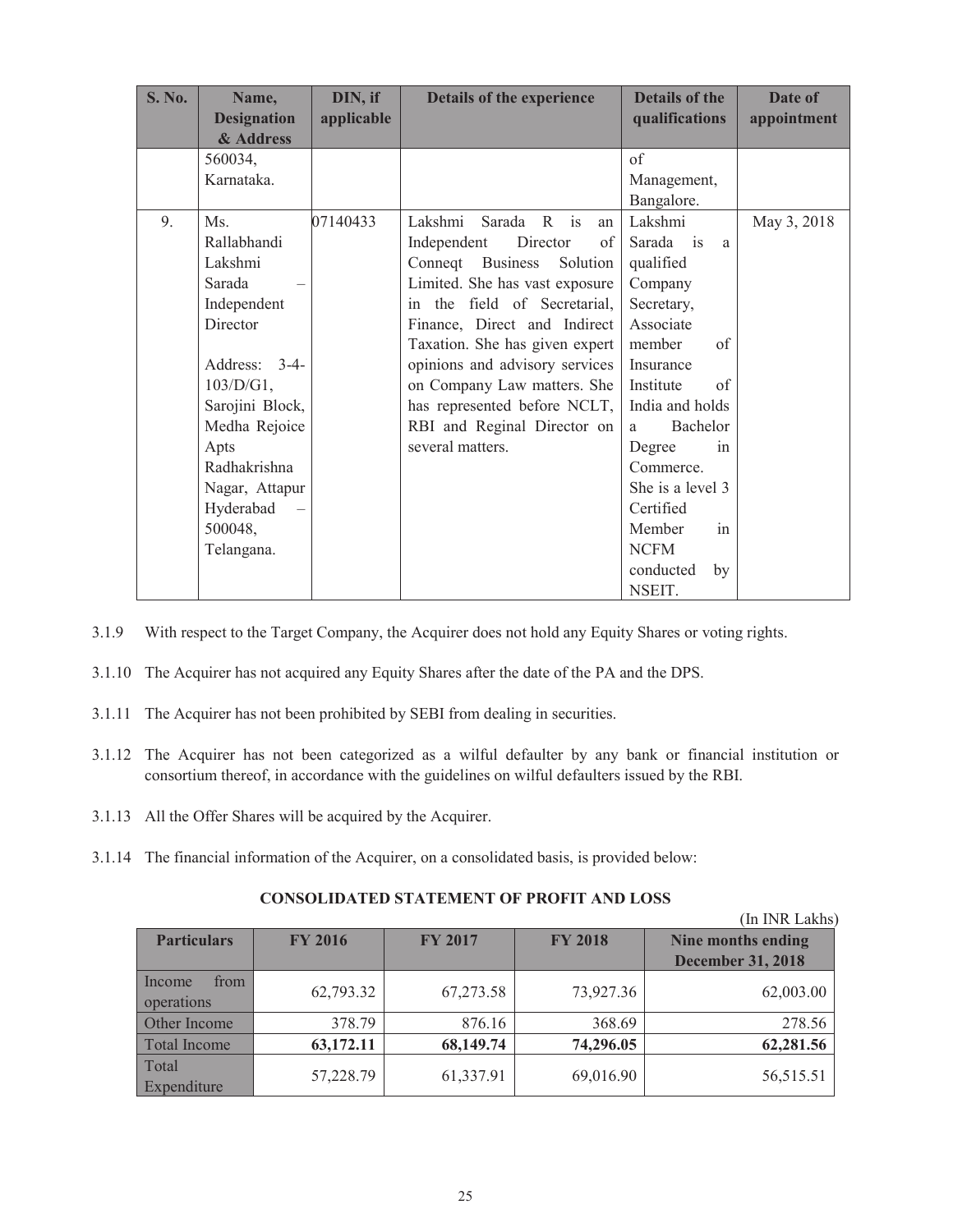| Profit<br><b>Before</b><br>Depreciation<br>Interest<br>and<br>Tax | 5,943.32 | 6,811.83 | 5,279.15 | 5,766.05 |
|-------------------------------------------------------------------|----------|----------|----------|----------|
| Depreciation                                                      | 2,168.77 | 2,303.27 | 1,910.23 | 1,640.18 |
| Interest                                                          | 669.91   | 749.85   | 644.44   | 352.31   |
| Share of profits                                                  | 21.73    |          |          |          |
| from                                                              |          |          |          |          |
| Associates                                                        |          |          |          |          |
| Profit<br><b>Before</b><br>Tax                                    | 3,126.37 | 3,758.71 | 2,724.48 | 3,773.56 |
| Provision<br>for<br>Tax                                           | 973.45   | 1,439.05 | 416.27   | 855.62   |
| Other<br>Comprehensive                                            |          | (139.85) | (129.14) | (54.01)  |
| Income                                                            |          |          |          |          |

### Notes:

- 1. Other Income includes interest income.
- 2. Profit after Tax = Total Comprehensive Income
- 3. The erstwhile subsidiaries of the company were amalgamated with itself effective April 1, 2016, post which the company had no other subsidiaries. Accordingly, the amounts for FY 2016 are consolidated and thereafter consolidation was not applicable.
- 4. The income statement amounts for FY 2016 are adopted from the pre-IND AS financials.

|                                                                    |                         |                         |                         | (In INR Lakhs)          |
|--------------------------------------------------------------------|-------------------------|-------------------------|-------------------------|-------------------------|
| <b>Particulars</b>                                                 | As on March 31,<br>2016 | As on March 31,<br>2017 | As on March 31,<br>2018 | As on December 31, 2018 |
| Sources of<br><b>Funds</b>                                         |                         |                         |                         |                         |
| Paid<br>up<br>share<br>capital                                     | 9,150.85                | 9,150.85                | 9,150.85                | 9,150.85                |
| Reserves<br>and Surplus<br>(excluding)<br>revaluation<br>reserves) | 4,827.28                | 6,655.73                | 8,504.43                | 11,368.36               |
| <b>Net worth</b>                                                   | 13,978.13               | 15,806.58               | 17,655.28               | 20,519.21               |

# **CONSOLIDATED BALANCE SHEET**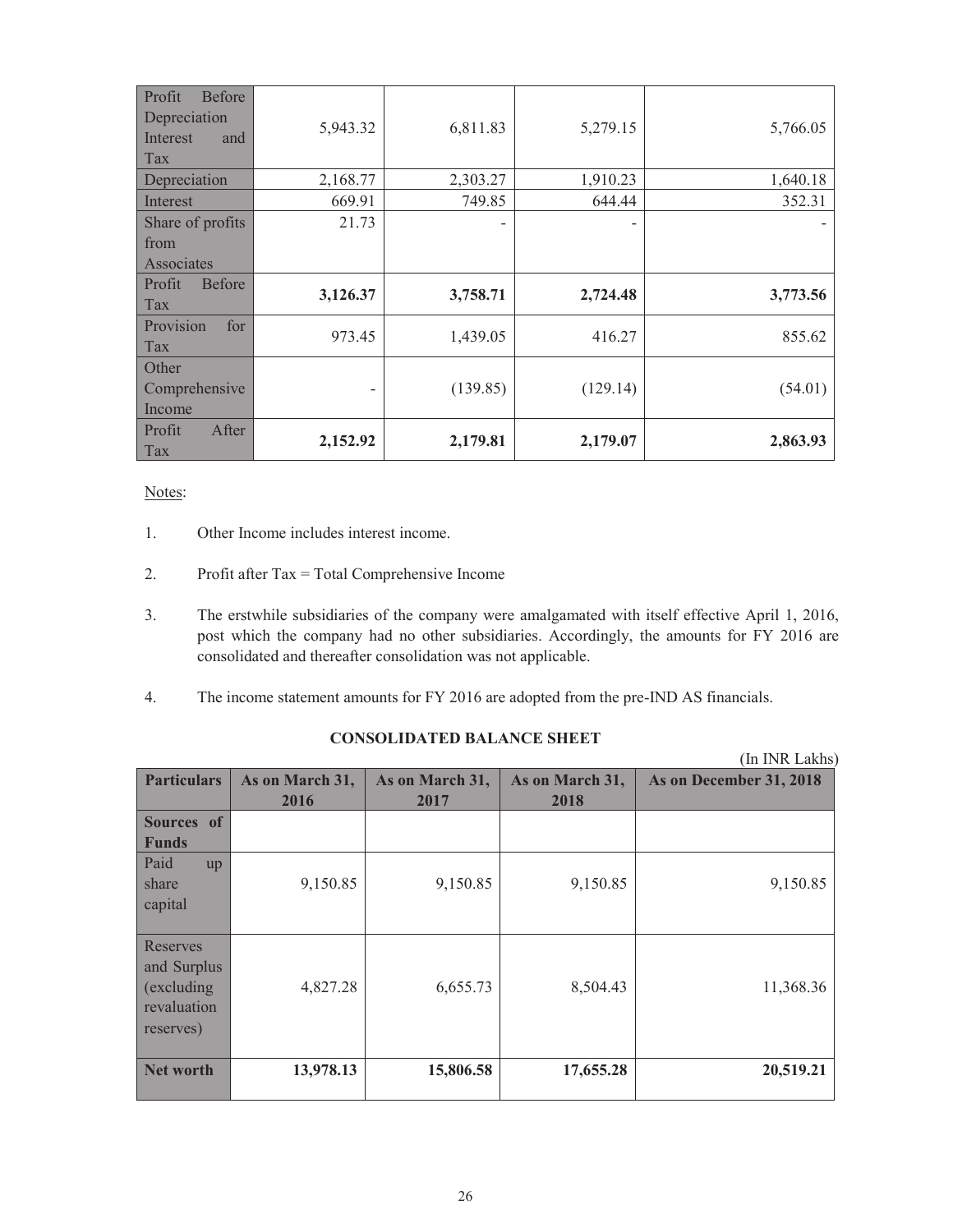| Secured<br>loans                  | 3,912.11  | 738.68    | 1,720.25                 | 3,713.26  |
|-----------------------------------|-----------|-----------|--------------------------|-----------|
| Unsecured<br>Loans                | 600.00    |           | 1,000.00                 |           |
| Non-<br>current<br>liabilities    | 2,453.70  | 2,841.37  | 1,445.89                 | 1,415.93  |
| <b>Total</b>                      | 20,943.94 | 19,386.63 | 21,821.42                | 25,648.40 |
| <b>of</b><br><b>Uses</b><br>funds |           |           |                          |           |
| fixed<br><b>Net</b><br>assets     | 8,650.85  | 8,124.92  | 7,984.41                 | 8,926.75  |
| Investments                       | 558.00    |           | $\overline{\phantom{a}}$ |           |
| Non-<br>current<br>assets         | 9,206.34  | 7,727.40  | 9,721.42                 | 10,640.66 |
| Net current<br>assets             | 2,528.75  | 3,534.31  | 4,115.59                 | 6,080.99  |
| Total                             | 20,943.94 | 19,386.63 | 21,821.42                | 25,648.40 |

Notes:

- 1. The erstwhile subsidiaries of the company were amalgamated with itself effective April 1, 2016, post which the company had no other subsidiaries. Accordingly, the amounts for FY 2016 are consolidated and thereafter consolidation was not applicable.
- 2. The amounts for FY 2016 and FY 2017 have been adopted based on the Balance Sheet re-stated as per IND AS during FY 2018.

# **OTHER FINANCIAL DATA**

| <b>Particulars</b>                                      | <b>FY 2016</b> | <b>FY 2017</b> | <b>FY 2018</b> | As on December 31,<br>2018 |
|---------------------------------------------------------|----------------|----------------|----------------|----------------------------|
| $\left(\frac{0}{0}\right)$<br><b>Dividend</b><br>equity | 3%             | 3%             | Nil            | Nil                        |
| Dividend<br>$\overline{(^{0}_{0}})$<br>Preference       | 12.33%         | 12.33%         | 12.33%         | Nil                        |
| Earnings<br>Per<br>Share (Basic)                        | 2.35           | 2.53           | 2.52           | 3.19                       |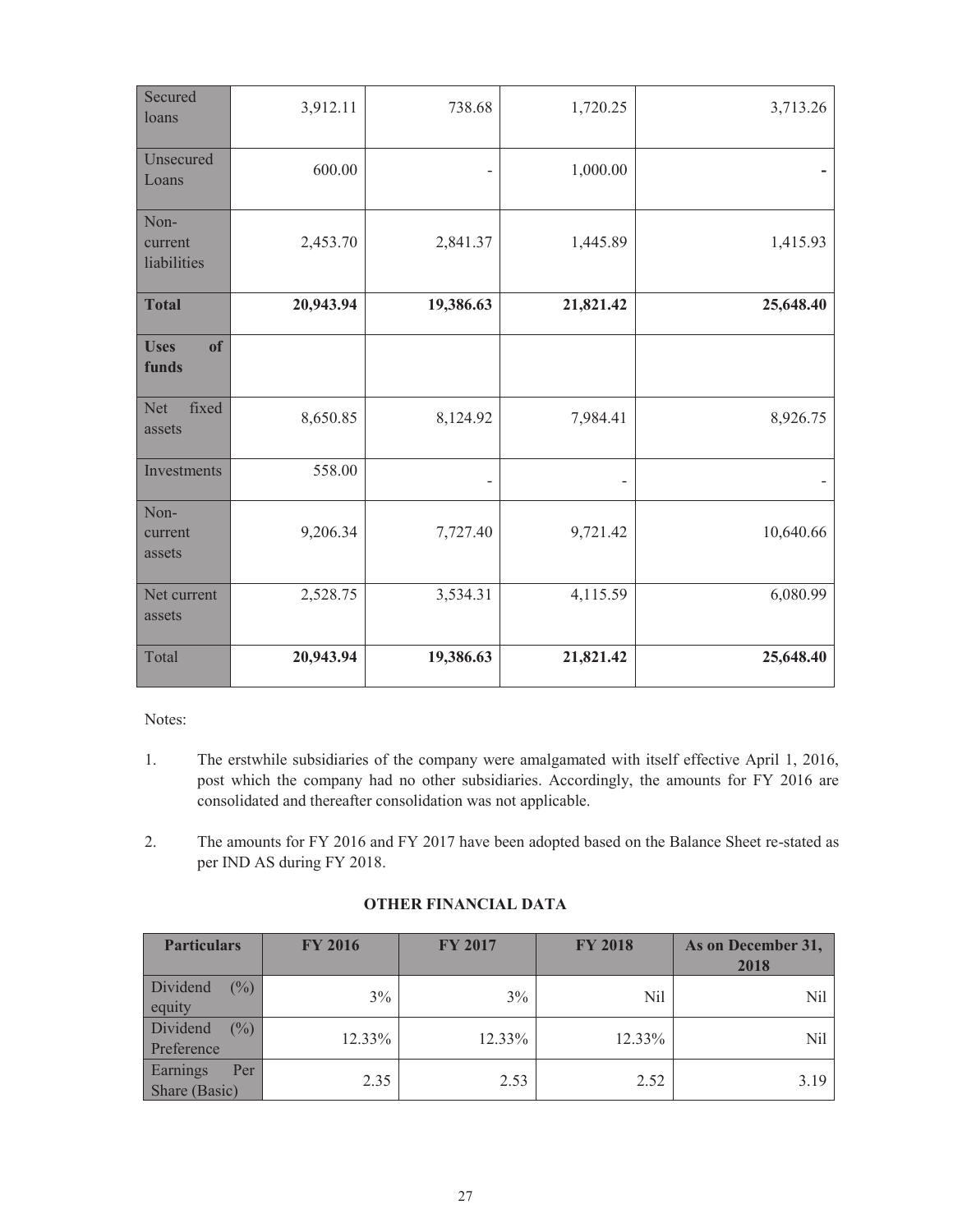| Earnings<br>Per  | $\sim$ $\sim$ $\sim$ | $\sim$ $\sim$ | $\sim$                   |          |
|------------------|----------------------|---------------|--------------------------|----------|
| Share<br>duted). | ں رہے۔               | ر ر. ے        | $\overline{\phantom{a}}$ | <u>.</u> |

Source:

- For the information as at and for the financial years ending on March 31, 2016, March 31, 2017 and March 31, 2018: audited financial statements for the respective financial years.
- For the information as at and for the nine month period ending on December 31, 2018: unaudited consolidated financial statements subject to limited review for the said period.
- 3.1.15 Details of contingent liabilities of the Acquirer (on consolidated basis) as on March 31, 2018 (as disclosed in the audited consolidated financial statements for the financial year ended March 31, 2018) are set out below:

| <b>Contingent liabilities</b>                   | As at<br><b>March 31, 2018</b><br>(Amount in lakhs) | As at<br><b>March 31, 2017</b><br>(Amount in lakhs) |  |  |
|-------------------------------------------------|-----------------------------------------------------|-----------------------------------------------------|--|--|
| Claims against Company not acknowledged as Debt |                                                     |                                                     |  |  |
| Service Tax *<br>$\mathbf{i}$ .                 | 4,996.34                                            | 4,996.34                                            |  |  |
| ii. Provident Fund                              | 348.48                                              | 348.48                                              |  |  |
| iii. Other Claims                               | 265.80                                              | 265.80                                              |  |  |
|                                                 | 5,610.62                                            | 5,610.62                                            |  |  |

\* The Acquirer has received show cause notice from Directorate General of Central Excise Intelligence dated April 19, 2017 for an amount of INR 4,433.35 lakhs plus interest and penalty regarding availment of ineligible CENVAT credit on services provided to the Acquirer by the dealers of automobile companies. The Acquirer has filed a response on October 11, 2017. The matter is pending before the Central Excise and Service Tax Appellate Tribunal, Hyderabad.

The management is of the view that the above claims are being contested by the Acquirer and no provision is required to be made at this stage including consequential interest and penalties, if any, pending outcome of the matter.

# 3.2 **PAC**

- 3.2.1 PAC is a public limited company incorporated on September 19, 2007 under the Company Act, 1956 with its equity shares listed on the NSE and the BSE. The PAC was formerly known as IKYA Human Capital Solutions Limited. The PAC's name was changed from IKYA Human Capital Solutions Limited to Quess Corp Limited on January 2, 2015. The PAC is controlled by: (a) Mr. Ajit Isaac; (b) Thomas Cook (India) Limited; and (c) Net Resources Investments Private Limited, who collectively hold 71.43% of the paid-up share capital of the PAC. The remaining shares are held by public shareholders.
- 3.2.2 The Corporate Identification Number of the PAC is L74140KA2007PLC043909. The registered office of PAC is located at 3/3/2, Bellandur Gate, Sarjapur Main Road, Bengaluru – 560103.
- 3.2.3 The PAC is in the business of integrated business services (workforce management, asset management, technology solutions, etc.).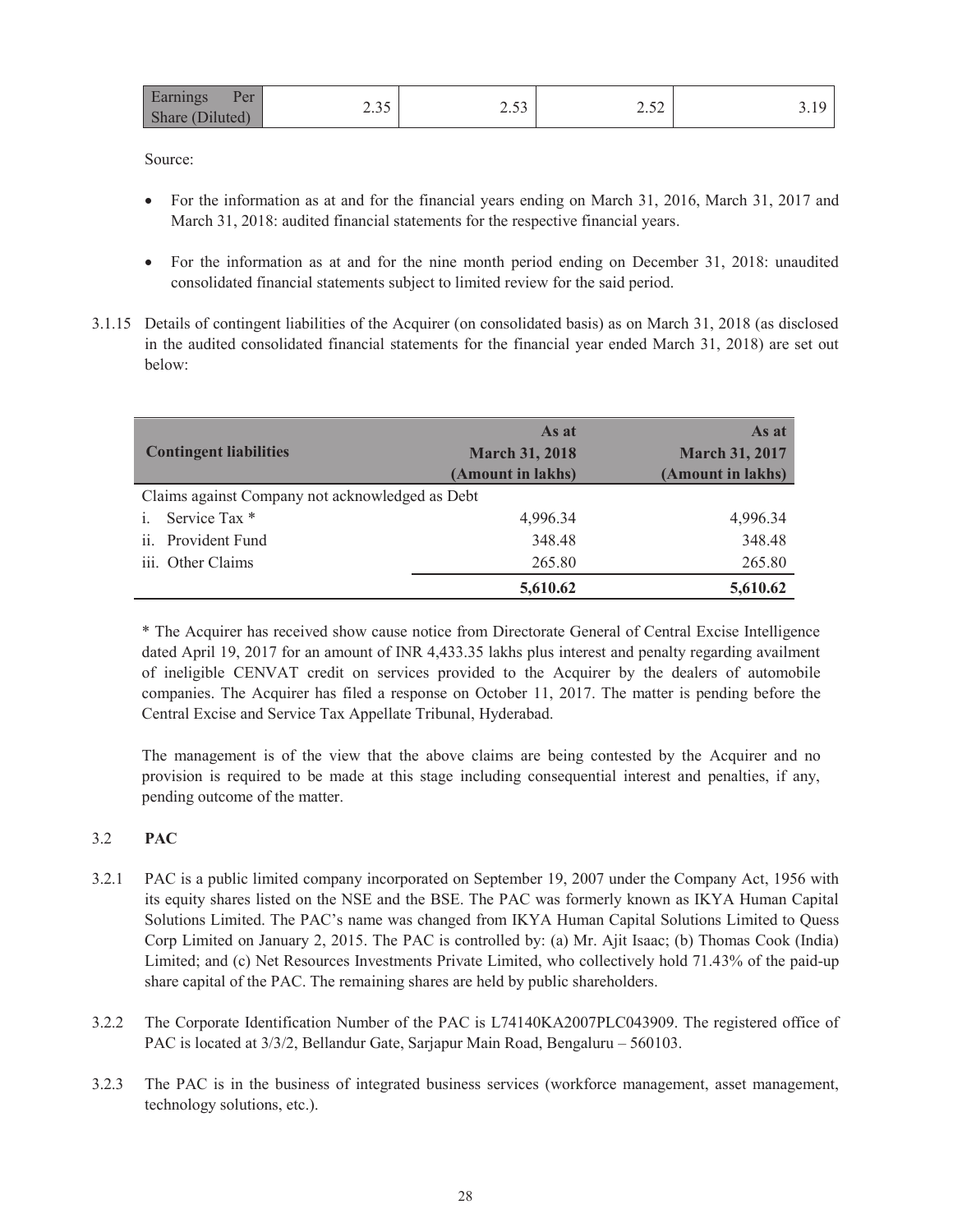- 3.2.4 The shares of the PAC are listed on the BSE and the NSE.
- 3.2.5 The directors and key employees of PAC do not have any interest in the Target Company. There are no directors on the Board representing the PAC. However, the PAC and the Target Company have entered into the following agreements:
	- 3.2.5.1 Service agreement dated September 18, 2018 executed between the Target Company and the PAC in relation to deputation of skilled and semi-skilled employees of the PAC to the Target Company; and
	- 3.2.5.2 Agreement for business process outsourcing services dated April 1, 2015 executed between the Target Company and the PAC in relation to, *inter-alia*, the PAC engaging the services of the Target Company for outsourcing its payroll.
- 3.2.6 The shareholding pattern of the PAC, as on March 31, 2019, is as follows:

| <b>S. No.</b>                | <b>Shareholders' Category</b> | <b>Number of Shares Held</b> |             |
|------------------------------|-------------------------------|------------------------------|-------------|
|                              |                               |                              | <b>Held</b> |
|                              | <b>Promoters</b>              | 10,43,43,994                 | 71.43%      |
| 2.                           | MFs/AIFs/FPIs/FIs/Banks       | 2,95,07,118                  | 20.20%      |
|                              | Public                        | 1,22,33,721                  | 8.37%       |
| <b>Total Paid Up Capital</b> |                               | 14,60,84,833                 | 100.00%     |

3.2.7 The details of the directors of the PAC are as follows:

| <b>S. No.</b> | Name,              | DIN, if    | <b>Details of the experience</b>     | Details of the    | Date of       |
|---------------|--------------------|------------|--------------------------------------|-------------------|---------------|
|               | <b>Designation</b> | applicable |                                      | qualifications    | appointment   |
|               | & Address          |            |                                      |                   |               |
| 1.            | $A$ jit<br>Isaac   | 00087168   | Ajit Isaac is the Chairman and       | He is a gold      | April 6, 2009 |
|               | Chairman $\&$      |            | MD at Quess Corp. He is credited     | medalist in his   |               |
|               | Managing           |            | with building Quess Corp into        | PG                |               |
|               | Director           |            | India's largest business services    | programme in      |               |
|               |                    |            | provider within a span of 10 years   | <b>HR</b><br>from |               |
|               |                    |            | under his leadership. He was the     | Madras School     |               |
|               | Address: 242,      |            | founder of PeopleOne Consulting,     | of Social Work    |               |
|               | 3rd main, 4th      |            | which was sold to Adecco SA of       | and a British     |               |
|               | 1st<br>Cross,      |            | Switzerland in 2004. He served as    | Chevening         |               |
|               | Block,             |            | the Managing Director at Adecco      | Scholar<br>from   |               |
|               | Koramangala,       |            | Peopleone India Pvt. Ltd. from       | the<br>Leeds      |               |
|               | Bangalore-         |            | 2000 to 2007. Prior to his           | University.       |               |
|               | 560<br>034,        |            | becoming an entrepreneur, Mr.        |                   |               |
|               | Karnataka          |            | Isaac worked for about ten years     |                   |               |
|               |                    |            | in industries across sectors such as |                   |               |
|               |                    |            | oil, energy, financial<br>steel.     |                   |               |
|               |                    |            | services and telecom in various      |                   |               |
|               |                    |            | senior management positions.         |                   |               |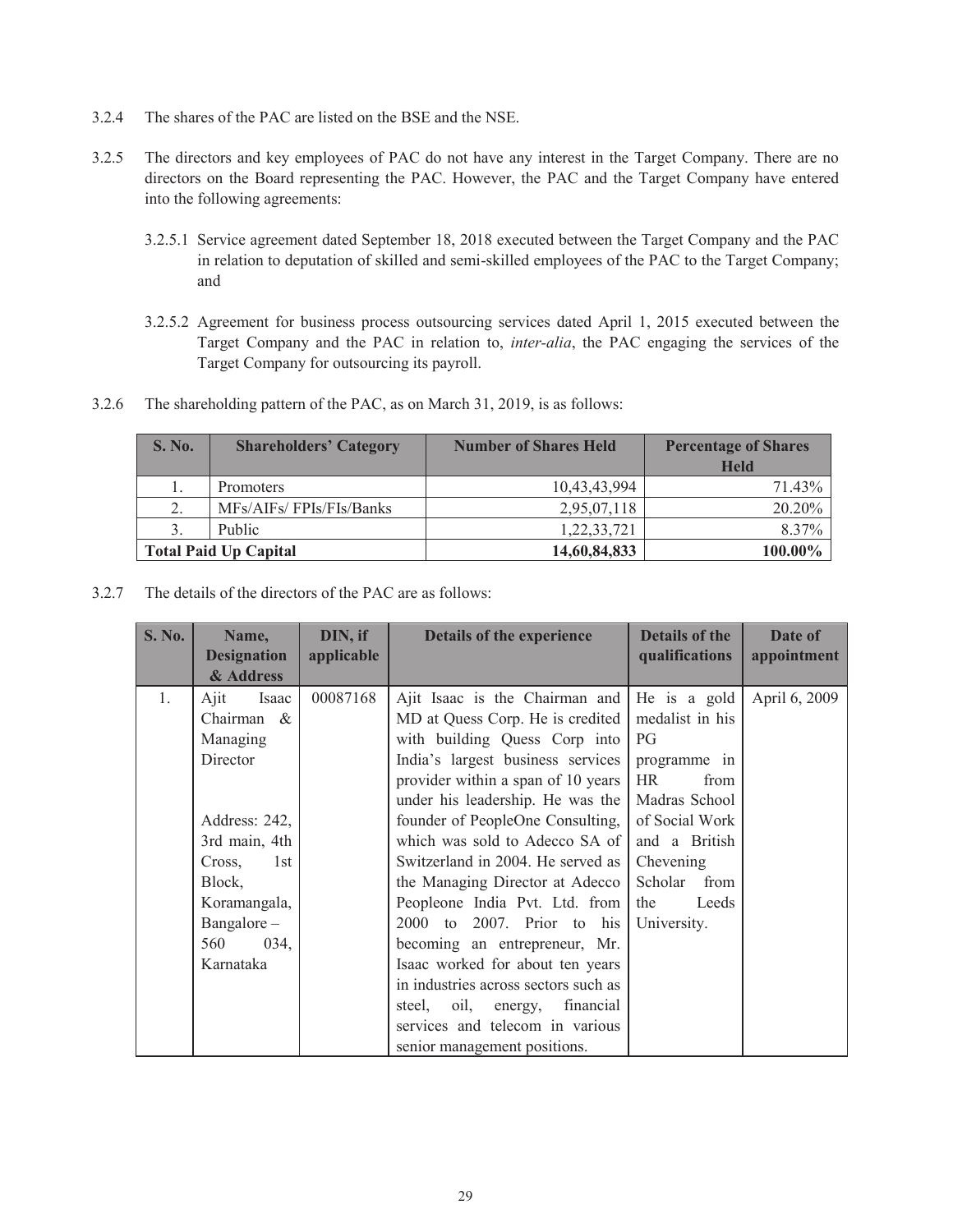| <b>S. No.</b> | Name,<br><b>Designation</b><br>& Address                                                                                                                            | DIN, if<br>applicable | Details of the experience                                                                                                                                                                                                                                                                                                                                                                                                                                                                                                                                                                        | <b>Details of the</b><br>qualifications                                                                                                                                                                                                                                                                        | Date of<br>appointment |
|---------------|---------------------------------------------------------------------------------------------------------------------------------------------------------------------|-----------------------|--------------------------------------------------------------------------------------------------------------------------------------------------------------------------------------------------------------------------------------------------------------------------------------------------------------------------------------------------------------------------------------------------------------------------------------------------------------------------------------------------------------------------------------------------------------------------------------------------|----------------------------------------------------------------------------------------------------------------------------------------------------------------------------------------------------------------------------------------------------------------------------------------------------------------|------------------------|
| 2.            | Subrata<br>Kumar<br>Nag<br>Executive<br>Director CEO<br>Address: A2,<br>303, Ganga<br>Block, NGV,<br>Koramangala,<br>Bangalore<br>560047,<br>Karnataka              | 02234000              | Subrata<br>Kumar<br>Nag<br>is<br>the<br>Chairman of Conneqt Business<br>Solutions Limited. He is also the<br>Group CEO & Executive Director,<br>Quess Corp Limited. He has been<br>a part of Quess since 2008 A<br>seasoned<br>finance<br>professional<br>with over three<br>decades<br>- of<br>experience, he is responsible for<br>implementing the Quess overall<br>long and short term strategies. He<br>has been the Director of the<br>since 2013, before<br>Company<br>which he was the Vice President -<br>Finance and Company Secretary<br>of Ilantus Technologies Private<br>Limited." | He<br>holds<br>a<br>Masters<br>Degree<br>in<br><b>Business</b><br>Management<br>from<br>University of<br>Calcutta along<br><b>ICWA</b><br>with<br><b>CPA</b><br>and<br>(USA)<br>qualifications.<br>He is also a<br>qualified<br>member of the<br>Institute<br>of<br>Company<br>Secretaries of<br>India (ICSI). | July 29, 2013          |
| 3.            | Madhavan<br>Menon Non-<br>Executive<br>Director<br>Address: Flat<br>No.702,<br>Supreme<br>Pearl,<br>17th<br>Road<br>Khar<br>West<br>Mumbai<br>400052<br>Maharashtra | 00008542              | Madhavan Menon has over 36<br>years of experience in the fields of<br>banking,<br>finance<br>and foreign<br>exchange management. He is also<br>the Chairman and Managing<br>Director of Thomas Cook (India)<br>Limited and Part-time Chairman<br>of The Catholic Syrian Bank<br>Limited.                                                                                                                                                                                                                                                                                                         | holds<br>He<br>a<br>Bachelors and<br>Masters<br>a<br>degree<br>1n<br><b>Business</b><br>Administration<br>from<br>George<br>Washington<br>University,<br>USA.                                                                                                                                                  | May 13,<br>2013        |
| 4.            | Chandran<br>Ratnaswami<br>Non-<br>Executive<br>Director<br>Address: 177,<br>McKee<br>Avenue,<br>Ontario,<br>M2N4C6,<br>Canada                                       | 00109215              | Chandran<br>Ratnaswami has<br>27<br>years of experience in the field of<br>investment management. He has<br>been a Director of Thomas Cook<br>India since August 22, 2012, and a<br>director of India Infoline Limited<br>since May 15, 2012. He also<br>serves as a director of a number of<br>and<br>non-insurance<br>insurance<br>companies in India and abroad.                                                                                                                                                                                                                              | holds<br>He<br>a<br>B.Tech. degree<br>Civil<br>in<br>Engineering<br>from<br>the<br>Indian Institute<br>of Technology,<br>Madras and a<br>masters degree<br>in<br><b>Business</b><br>Administration<br>from Rotman<br>School<br>of                                                                              | January 18,<br>2016    |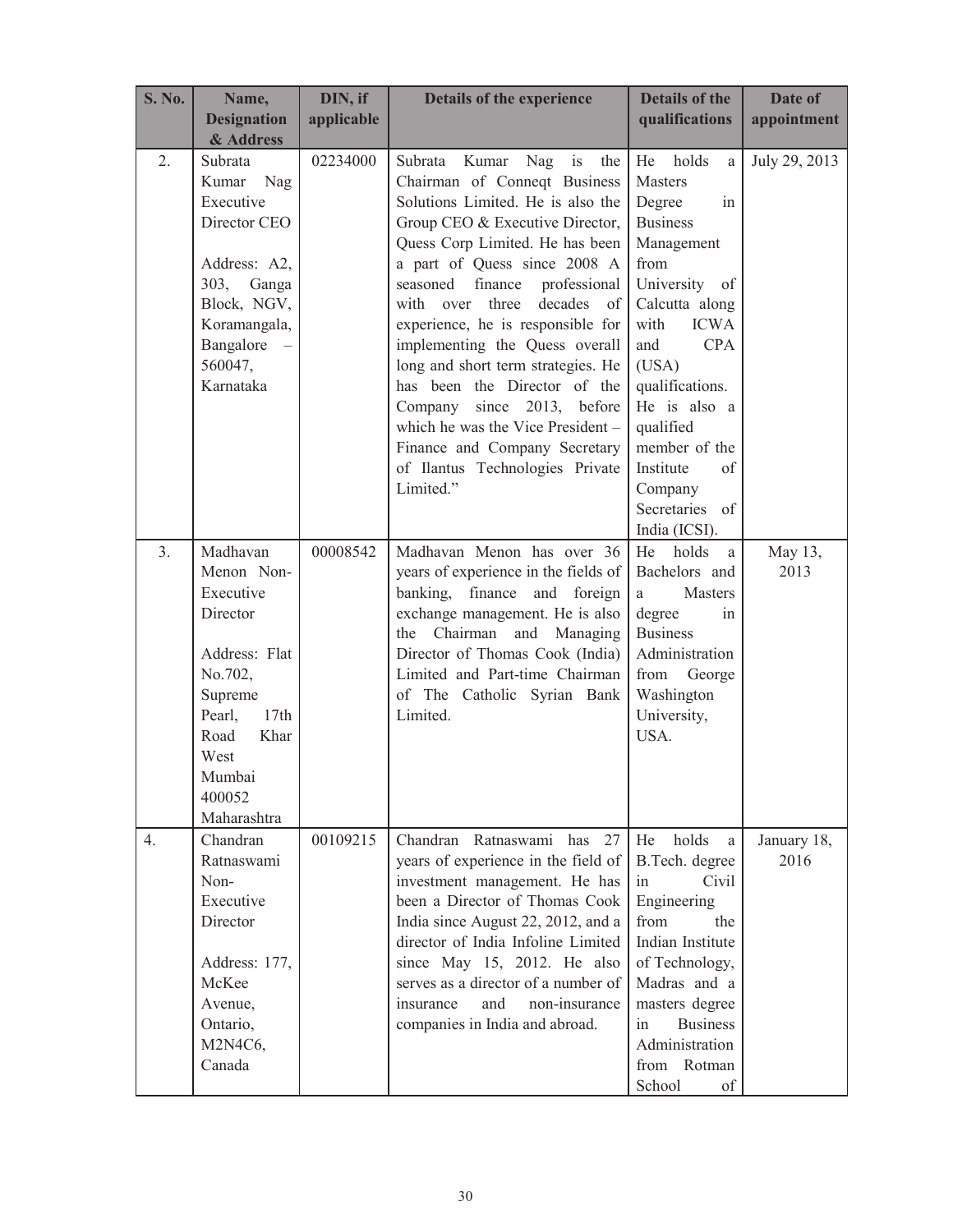| <b>S. No.</b> | Name,                           | DIN, if    | Details of the experience                                             | <b>Details of the</b>                      | Date of       |
|---------------|---------------------------------|------------|-----------------------------------------------------------------------|--------------------------------------------|---------------|
|               | <b>Designation</b><br>& Address | applicable |                                                                       | qualifications                             | appointment   |
|               |                                 |            |                                                                       | Management,<br>University<br><sub>of</sub> |               |
|               |                                 |            |                                                                       | Toronto,                                   |               |
|               |                                 |            |                                                                       | Canada.                                    |               |
| 5.            | Pravir Kumar                    | 00082545   | Pravir Kumar Vohra has over 40                                        | holds<br>He<br>a                           | July 24, 2015 |
|               | Vohra Non-                      |            | years of experience in the fields of                                  | Masters                                    |               |
|               | Executive,                      |            | banking<br>and<br>information                                         | Degree<br>in                               |               |
|               | Independent<br>Director         |            | technology. He was previously the<br>Group Chief Technical Officer at | Economics<br>from                          |               |
|               |                                 |            | ICICI Bank Limited. He has held                                       | University<br>of                           |               |
|               | Address: E-                     |            | various leadership positions in                                       | Delhi and is a                             |               |
|               | 602,                            |            | India and overseas with State                                         | Certified                                  |               |
|               | Oberoi                          |            | Bank of India.                                                        | Associate<br>of                            |               |
|               | Splendor,                       |            |                                                                       | Indian<br>the                              |               |
|               | JV Link                         |            |                                                                       | Institute<br>of                            |               |
|               | Road, Opp.                      |            |                                                                       | Bankers.                                   |               |
|               | Majas Depot.                    |            |                                                                       |                                            |               |
|               | Andheri East,<br>Mumbai-        |            |                                                                       |                                            |               |
|               | 400060,                         |            |                                                                       |                                            |               |
|               | Maharashtra                     |            |                                                                       |                                            |               |
| 6.            | Pratip                          | 00915201   | Pratip Chaudhuri has over 40                                          | holds<br>He<br>a                           | July 24, 2015 |
|               | Chaudhuri                       |            | years of experience in the field of                                   | <b>Bachelors</b>                           |               |
|               | Non-                            |            | banking. He was the Chairman of                                       | Degree<br>in                               |               |
|               | Executive,                      |            | State Bank of India and has also                                      | Science<br>from                            |               |
|               | Independent<br>Director         |            | served as the Chairman of SBI<br>Global Factors Limited and other     | University<br>of<br>Delhi,                 |               |
|               |                                 |            | SBI subsidiaries. He is currently                                     | a<br>Masters                               |               |
|               | Address: H-                     |            | an Independent Director on the                                        | Degree<br>in                               |               |
|               | 1591, Pocket                    |            | board of several companies.                                           | <b>Business</b>                            |               |
|               | H, CR Park,                     |            |                                                                       | Administration                             |               |
|               | Delhi<br>New                    |            |                                                                       | Punjab<br>from                             |               |
|               | 110019,                         |            |                                                                       | University and                             |               |
|               | Delhi                           |            |                                                                       | is a member of<br>Indian<br>the            |               |
|               |                                 |            |                                                                       | Institute<br>of                            |               |
|               |                                 |            |                                                                       | <b>Bankers</b>                             |               |
| 7.            | Revathy                         | 00057539   | Revathy Ashok has over 30 years                                       | She holds<br>a                             | July 24, 2015 |
|               | Ashok Non-                      |            | of experience in the field of                                         | <b>Bachelors</b>                           |               |
|               | Executive,                      |            | finance. She was previously the                                       | degree<br>in                               |               |
|               | Independent                     |            | Director<br>Finance<br>and<br>$\overline{\phantom{m}}$                | Science<br>from                            |               |
|               | Director                        |            | Administration of TSI Ventures                                        | Bangalore                                  |               |
|               |                                 |            | and the Chief Financial Officer of                                    | University and                             |               |
|               | Address:<br>No.139/6-2,         |            | Syntel Limited.                                                       | Post<br>a<br>Graduate                      |               |
|               |                                 |            |                                                                       |                                            |               |
|               | Domlur                          |            |                                                                       | Diploma<br>in                              |               |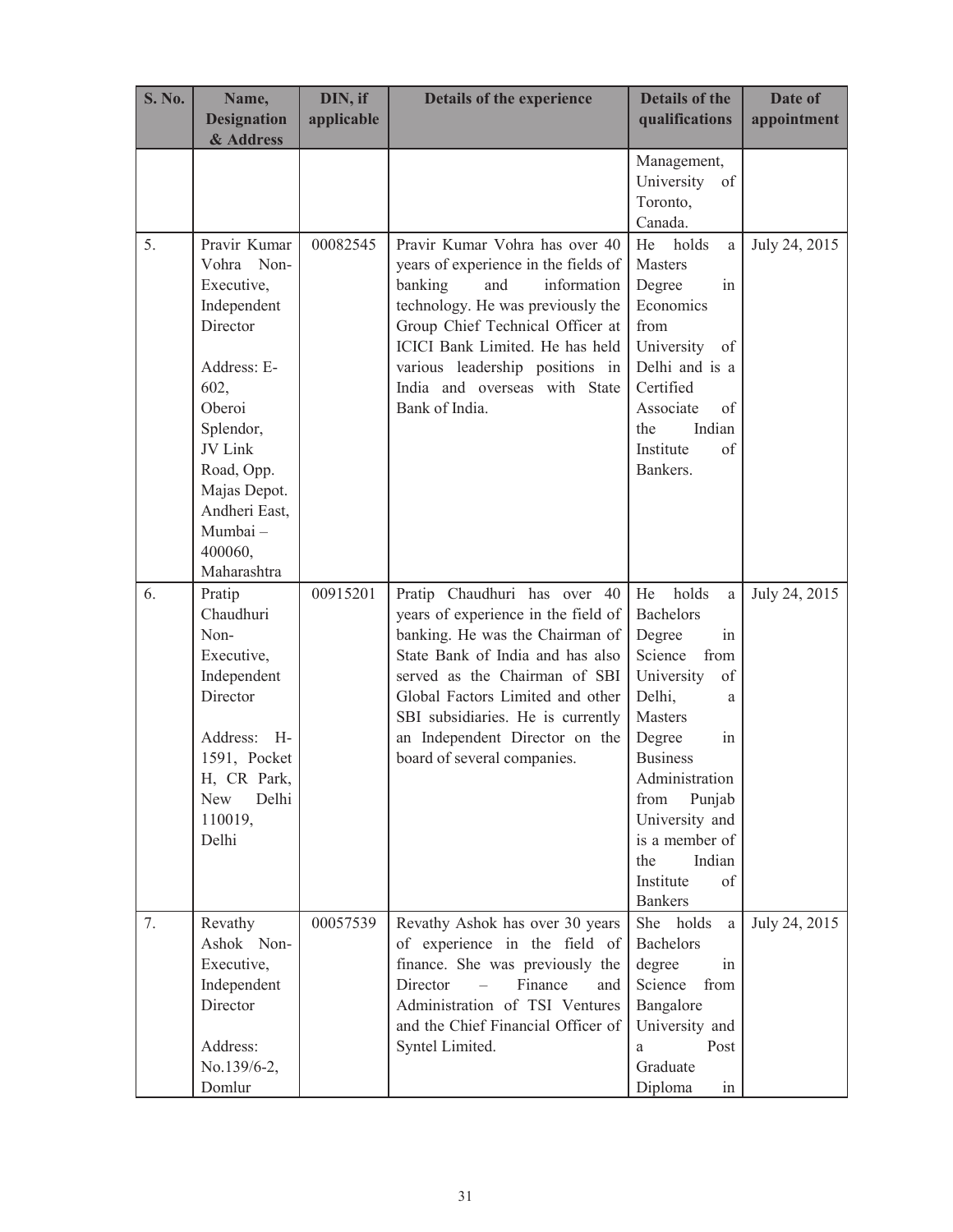| <b>S. No.</b> | Name,              | DIN, if    | Details of the experience          | <b>Details of the</b> | Date of     |
|---------------|--------------------|------------|------------------------------------|-----------------------|-------------|
|               | <b>Designation</b> | applicable |                                    | qualifications        | appointment |
|               | & Address          |            |                                    |                       |             |
|               | Layout,            |            |                                    | Management            |             |
|               | sharadamma         |            |                                    | from<br>Indian        |             |
|               | layout             |            |                                    | Institute<br>of       |             |
|               | Bangalore          |            |                                    | Management,           |             |
|               | 560071,            |            |                                    | Bangalore.            |             |
|               | Karnataka          |            |                                    |                       |             |
| 8.            | Sanjay             | 00579785   | Sanjay Anandaram has over 29       | holds<br>He<br>a      | December    |
|               | Anandaram          |            | years of experience as a corporate | <b>Bachelors</b>      | 22, 2015    |
|               | Non-               |            | executive, investor, teacher, and  | degree<br>in          |             |
|               | Executive,         |            | advisor<br>funds<br>to<br>and      | Electrical            |             |
|               | Independent        |            | entrepreneurs.                     | Engineering           |             |
|               | Director           |            |                                    | from Jadavpur         |             |
|               |                    |            |                                    | University in         |             |
|               | Address: 709,      |            |                                    | Kolkata and a         |             |
|               | Block,<br>Pine     |            |                                    | Post Graduate         |             |
|               | Raheja             |            |                                    | Diploma<br>in         |             |
|               | Residency 3rd      |            |                                    | Management            |             |
|               | Block, $8^{th}$ C  |            |                                    | from<br>Indian        |             |
|               | Main,              |            |                                    | Institute<br>of       |             |
|               | Koramangala,       |            |                                    | Management,           |             |
|               | Bengaluru          |            |                                    | Bangalore.            |             |
|               | 560034,            |            |                                    |                       |             |
|               | Karnataka          |            |                                    |                       |             |

- 3.2.8 With respect to the Target Company, the PAC does not hold any Equity Shares or voting rights.
- 3.2.9 The PAC has not acquired any Equity Shares after the date of the PA and the DPS.
- 3.2.10 The PAC has not been prohibited by SEBI from dealing in securities.
- 3.2.11 The PAC has not been categorized as a wilful defaulter by any bank or financial institution or consortium thereof, in accordance with the guidelines on wilful defaulters issued by the RBI.
- 3.2.12 The key financial information of the PAC, on a consolidated basis, is as provided below:

# **CONSOLIDATED STATEMENT OF PROFIT AND LOSS**

(In INR lakhs)

|                                     |                |                |                | (ші пуіл іакііз    |
|-------------------------------------|----------------|----------------|----------------|--------------------|
| <b>Particulars</b>                  | <b>FY 2016</b> | <b>FY 2017</b> | <b>FY 2018</b> | <b>Nine months</b> |
|                                     |                |                |                | ending December    |
|                                     |                |                |                | 31, 2018           |
| Income<br>from<br><b>Operations</b> | 343,501.42     | 431,493.20     | 616,726.07     | 623,221.84         |
| Other Income                        | 905.16         | 1,542.23       | 5,692.16       | 4,221.77           |
| Total Income                        | 344,406.58     | 433,035.43     | 622,418.23     | 627,443.61         |
| <b>Total Expenditure</b>            | 328,393.17     | 407,700.38     | 581,289.67     | 589,940.50         |
| Profit<br><b>Before</b>             | 16,013.41      | 25,335.05      | 41,128.56      | 37,503.11          |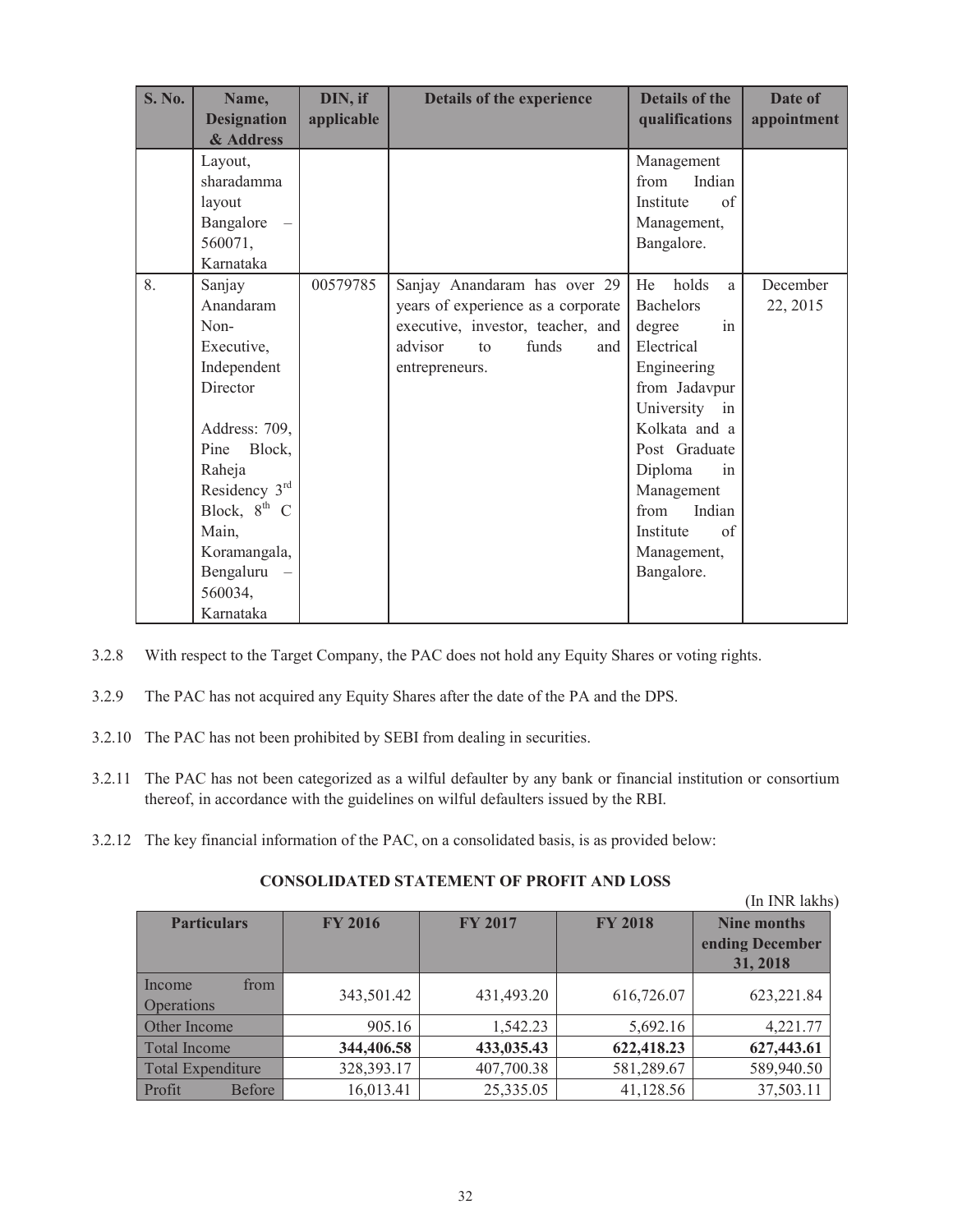| Depreciation                          |           |           |            |           |
|---------------------------------------|-----------|-----------|------------|-----------|
| Interest and Tax                      |           |           |            |           |
| Depreciation                          | 1,439.01  | 3,329.95  | 7,474.01   | 9,062.18  |
| Interest                              | 3,104.27  | 4,786.07  | 7,545.39   | 8,231.48  |
| <b>Share</b><br>Profits<br>$-$ of $-$ |           |           |            |           |
| from Associates                       |           | 12.46     | 36.49      | (23.98)   |
| Profit before Tax                     | 11,470.13 | 17,231.49 | 26,145.65  | 20,185.47 |
| Provision for Tax                     | 3,352.13  | 5,043.55  | (4,830.54) | 2,080.63  |
| Profit After Tax                      | 8,118.00  | 12,187.94 | 30,976.19  | 18,104.84 |

# Notes:

- 1. Other Income includes Interest Income.
- 2. Profit after tax is before Other Comprehensive Income.

# **CONSOLIDATED BALANCE SHEET**

|                                                                   |                         | CONSOLIDATED BALANCE SHEET |                         |                                    |
|-------------------------------------------------------------------|-------------------------|----------------------------|-------------------------|------------------------------------|
|                                                                   |                         |                            |                         | (In INR lakhs)                     |
| <b>Particulars</b>                                                | As on March 31,<br>2016 | As on March 31,<br>2017    | As on March 31,<br>2018 | <b>As on September</b><br>30, 2018 |
| <b>Sources of Funds</b>                                           |                         |                            |                         |                                    |
| Paid<br>Share<br>up<br>Capital                                    | 11,333.51               | 12,679.10                  | 14,548.42               | 14,608.48                          |
| Shares to be issued                                               |                         | 46,030.53                  |                         |                                    |
| Reserves<br>and<br>Surplus (excluding<br>revaluation<br>reserves) | 24,328.77               | 71,767.08                  | 2,31,527.90             | 244,529.60                         |
| <b>Net worth</b>                                                  | 35,662.28               | 130,476.71                 | 246,076.32              | 259,138.08                         |
| Non-controlling<br>Interest                                       |                         | 88.20                      | 157.78                  | 215.56                             |
| <b>Secured Loans</b>                                              | 35,756.71               | 74,555.38                  | 97,736.95               | 79,289.61                          |
| <b>Unsecured Loans</b>                                            | 3,187.38                | 3,299.79                   | 3,138.62                | 3,623.18                           |
| Non-current<br>Liabilities                                        | 4,336.14                | 18,600.23                  | 25,359.83               | 30,946.71                          |
| <b>Total</b>                                                      | 78,942.51               | 227,020.31                 | 372,469.50              | 373,213.14                         |
| <b>Uses of funds</b>                                              |                         |                            |                         |                                    |
| <b>Net Fixed Assets</b>                                           | 25,456.39               | 117,929.70                 | 163,397.88              | 168,199.70                         |
| Investments                                                       | 365.50                  | 7,763.82                   | 28,616.72               | 14,243.74                          |
| <b>Net</b><br>Non-current<br>assets                               | 14,688.15               | 18,618.52                  | 48,675.70               | 58,442.17                          |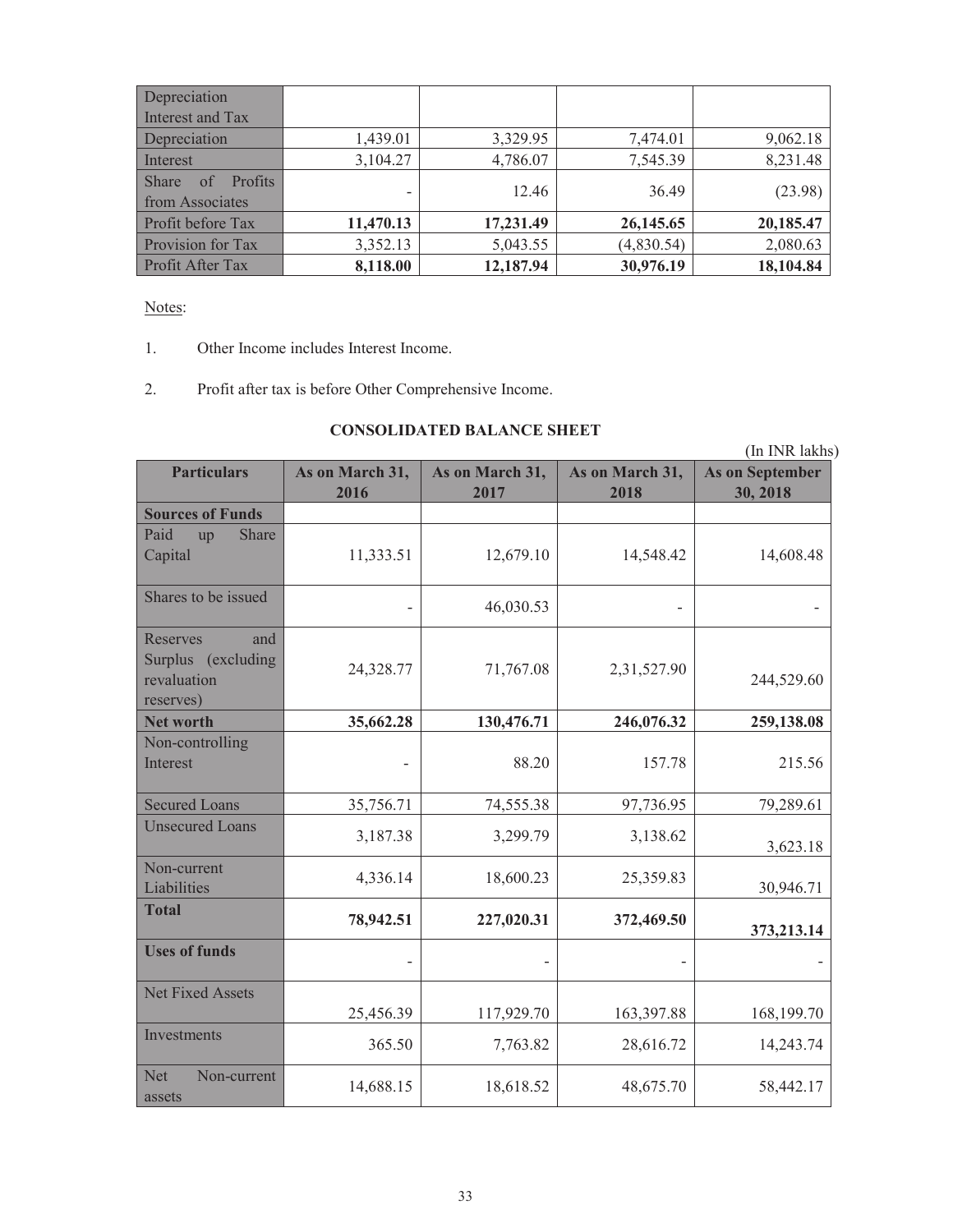| Net Current Assets | 38,432.47 | 82,708.27  | 131,779.20 | 132,327.53 |
|--------------------|-----------|------------|------------|------------|
| <b>Total</b>       | 78,942.51 | 227,020.31 | 372,469.50 | 373,213.14 |

# **OTHER FINANCIAL DATA**

| <b>Particulars</b>                   | <b>FY 2016</b> | <b>FY 2017</b> | <b>FY 2018</b> | For 9 months<br>ending December<br>31, 2018 |
|--------------------------------------|----------------|----------------|----------------|---------------------------------------------|
| Dividend<br>$\binom{0}{0}$<br>equity |                |                |                |                                             |
| Earnings Per Share<br>(Basic)        | 7.17           | 9.74           | 22.05          | 12.40                                       |
| Earnings Per Share<br>(Diluted)      | 7.03           | 9.59           | 21.82          | 12.33                                       |

Source:

- For the information as at and for the financial years ending on March 31, 2016, March 31, 2017 and March 31, 2018: audited financial statements for the respective financial years.
- For the statement of profit & loss for the nine month period ending on December 31, 2018: unaudited consolidated financial statements subject to limited review for the nine month period ending on December 31, 2018.
- For the balance sheet for the six month period ending on September 30, 2018: unaudited consolidated financial statements subject to limited review for the six month period ending on September 30, 2018.
- 3.2.13 Details of contingent liabilities of the PAC (on consolidated basis) as on March 31, 2018 (as disclosed in the audited consolidated financial statements for the financial year ended March 31, 2018) are set out below:

| <b>Particulars</b>              | As at 31 March<br>2018 (Amount in<br>lakhs) | As at 31 March 2017 (Amount in lakhs) |
|---------------------------------|---------------------------------------------|---------------------------------------|
| Corporate<br>guarantee          | 2,200.00                                    | 2,200.00                              |
| given as security for loan      |                                             |                                       |
| availed by related party        |                                             |                                       |
| (refer note (i))                |                                             |                                       |
| Bonus (refer note (ii))         | 3,258.77                                    | 3,258.77                              |
| <b>Provident Fund (see note</b> | 949.81                                      | 257.33                                |
| (iii) and (iv) below)           |                                             |                                       |
| Direct and Indirect Tax         | 1,895.54                                    | 1,230.86                              |
| Matters (see note (iii)         |                                             |                                       |
| and (iv) below)                 |                                             |                                       |
| <b>Other Claims</b>             | 468.99                                      |                                       |
| <b>Total</b>                    | 8773.11                                     | 6,946.96                              |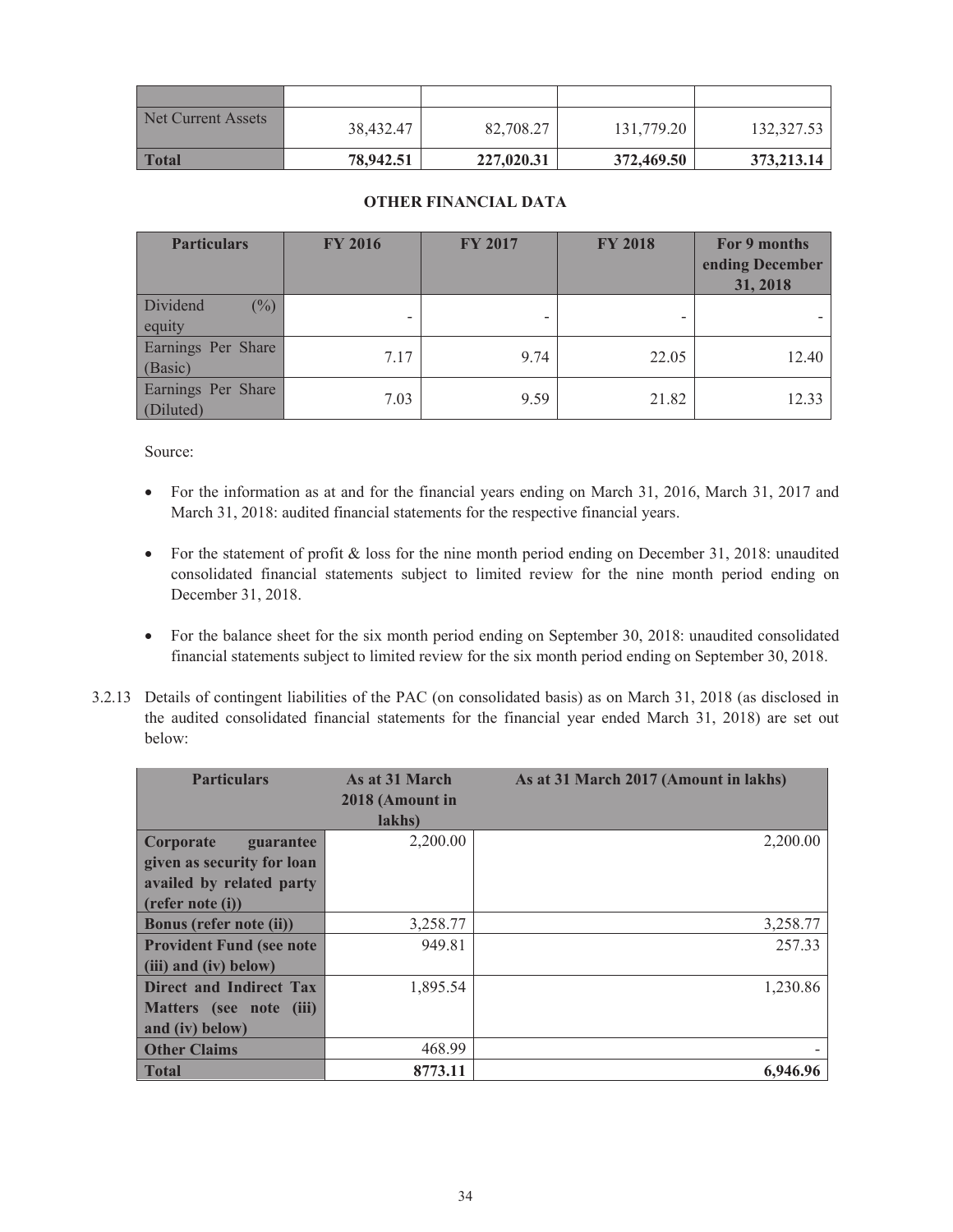(a) The PAC and its subsidiaries have given guarantee to banks for the loans given to related parties to make good any default made by its related parties in payment to banks on the loan availed by those related parties.

|                        |                |                     |                         | (Amount in INR lakhs) |
|------------------------|----------------|---------------------|-------------------------|-----------------------|
| <b>Related Parties</b> | As at April 1, | <b>Given during</b> | <b>Settled /expired</b> | As at March 31,       |
|                        | 2017           | the                 | during the financial    | 2018                  |
|                        |                | financial year      | vear                    |                       |
| Terrier<br>Security    | 2,200.00       | 2,200.00            | 2,200.00                | 2,200.00              |
| Services<br>(India)    |                |                     |                         |                       |
| Private Limited        |                |                     |                         |                       |
| <b>Total</b>           | 2,200.00       | 2,200.00            | 2,200.00                | 2,200.00              |

#### **Movement of corporate guarantee given to related party during the year is as follows:**

**Movement of corporate guarantee given to related party during the previous year is as follows:** 

(Amount in INR lakhs)

| <b>Related Parties</b> | As at April 1,<br>2016 | <b>Given during</b><br>the financial<br>vear | <b>Settled /expired</b><br>during the financial<br>vear | As at March 31,<br>2017 |
|------------------------|------------------------|----------------------------------------------|---------------------------------------------------------|-------------------------|
| Terrier<br>Security    |                        | 2,200.00                                     |                                                         | 2,200.00                |
| (India)<br>Services    |                        |                                              |                                                         |                         |
| Private Limited        |                        |                                              |                                                         |                         |
| <b>Total</b>           |                        | 2,200.00                                     |                                                         | 2,200.00                |

- (b) The Payment of Bonus (Amendment) Act, 2015 (hereinafter referred to as the Amendment Act, 2015) has been enacted on December 31, 2015, according to which the eligibility criteria of salary or wages has been increased from INR 10,000.00 per month to INR 21,000.00 per month (Section 2(13)) and the ceiling for computation of such salary or wages has been increased from INR 3,500.00 per month to INR 7,000.00 per month or the minimum wage for the scheduled employment, as fixed by the appropriate government, whichever is higher. The reference to scheduled employment has been linked to the provisions of the Minimum Wages Act, 1948. The Amendment Act, 2015 is effective retrospectively from April 1, 2014. Based on the same, the PAC has computed the bonus for the year ended March 31, 2016 and March 31, 2017 aggregating to INR 4,536.37 lakhs and INR nil respectively. For the period ended March 31, 2015, the PAC has obtained a legal opinion from an external lawyer and advised to take a position that the stay granted by two High Courts of India on the retrospective application of the amendment would have a persuasive effect even outside the boundaries of the relevant states and accordingly no provision is currently required. The same if incurred by the PAC will be billed back to customers including service charges.
- (c) Pending resolution of the respective proceedings, it is not practicable for the PAC and its subsidiaries to estimate the timings of cash outflows, if any, in respect of the above as it is determinable only on receipt of judgements/decisions pending with various forums/ authorities.
- (d) The PAC and its subsidiaries have reviewed all its pending litigations and proceedings and has adequately provided for where provisions are required and disclosed as contingent liabilities where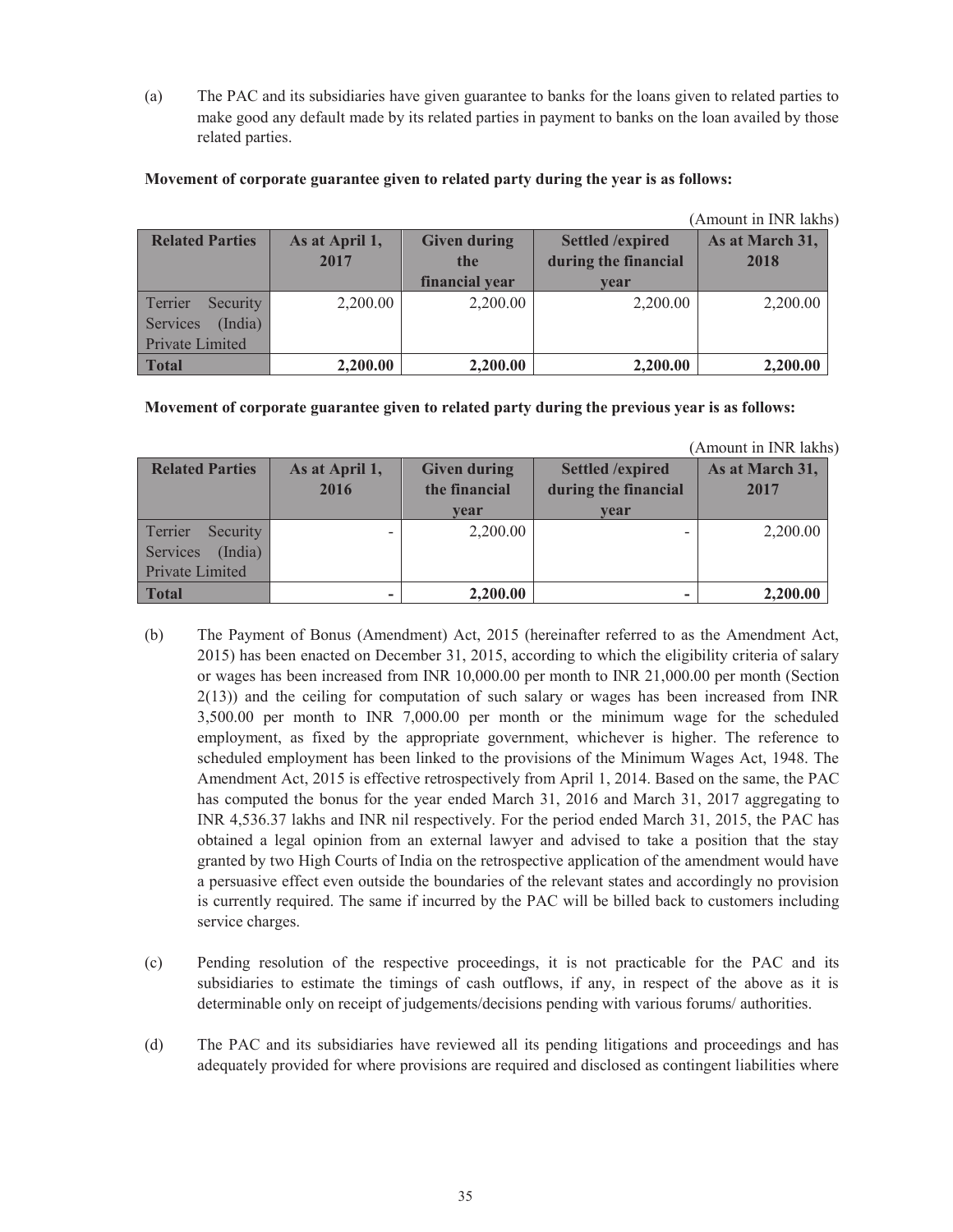applicable, in its financial statements. The PAC and its subsidiaries do not expect outcome of these proceedings to have a material adverse effect on its financial position.

3.2.14 The closing market price on May 2, 2019 of the equity shares of the PAC, on the Stock Exchanges is given below:

| <b>Stock Exchange</b> | <b>Closing Price on May 2, 2019</b> |
|-----------------------|-------------------------------------|
| <b>NSE</b>            | 699 <sup>2</sup>                    |
| <b>BSE</b>            | 6929'                               |

- 3.2.15 Status of Corporate Governance of the PAC: The PAC has received a certificate dated May 17, 2018 from Mr. S.N. Mishra, Practicing Company Secretary, wherein it has been confirmed that the PAC has complied with the conditions of corporate governance stipulated in the SEBI LODR Regulations, as applicable for the year ended March 31, 2018. Further, the PAC has submitted the quarterly compliance report (in the format prescribed as per SEBI circular CIR/CFD/CMD/5/2015 dated September 24, 2015) on corporate governance wherein it has confirmed compliance, as of March 31, 2019, with corporate governance norms relating to the composition of board of directors and various committees (such as audit committee, nomination and remuneration committee etc.) and that meetings of the board of directors and the relevant committees have been conducted in the manner specified in SEBI LODR Regulations. Further, vide a letter dated May 3, 2019, PAC has stated that the confirmations provided in the quarterly compliance report continue to be valid as of May 3, 2019.
- 3.2.16 Name and Details of Compliance Officer of the PAC: Mr. Kundan Kumar Lal (E-mail: kundan.lal@quesscorp.com; M: +91 9742435447).

#### 3.3 **SELLERS**

The details of Mr. Adiseshan Saravanan, Mr. Ramamoorthi Jagadish and First Carlyle Ventures Mauritius are as follows:

#### 3.3.1 **Mr. Adiseshan Saravanan**

- (a) Mr. Adiseshan Saravanan is an individual residing at 20 Yogambal Street T Nagar, Chennai 600 017.
- (b) He is one of the promoters of the Target Company.
- (c) As on the date of this DLoF, he holds 31,12,119 Equity Shares, constituting 20.42% of the Voting Share Capital.
- (d) He has not been prohibited by SEBI from dealing in securities.

#### 3.3.2 **Mr. Ramamoorthi Jagadish**

- (a) Mr. Ramamoorthi Jagadish is an individual residing at 16/18 First Cross Street, Raja Annamalaipuram, Chennai – 600 028.
- (b) He is one of the promoters of the Target Company.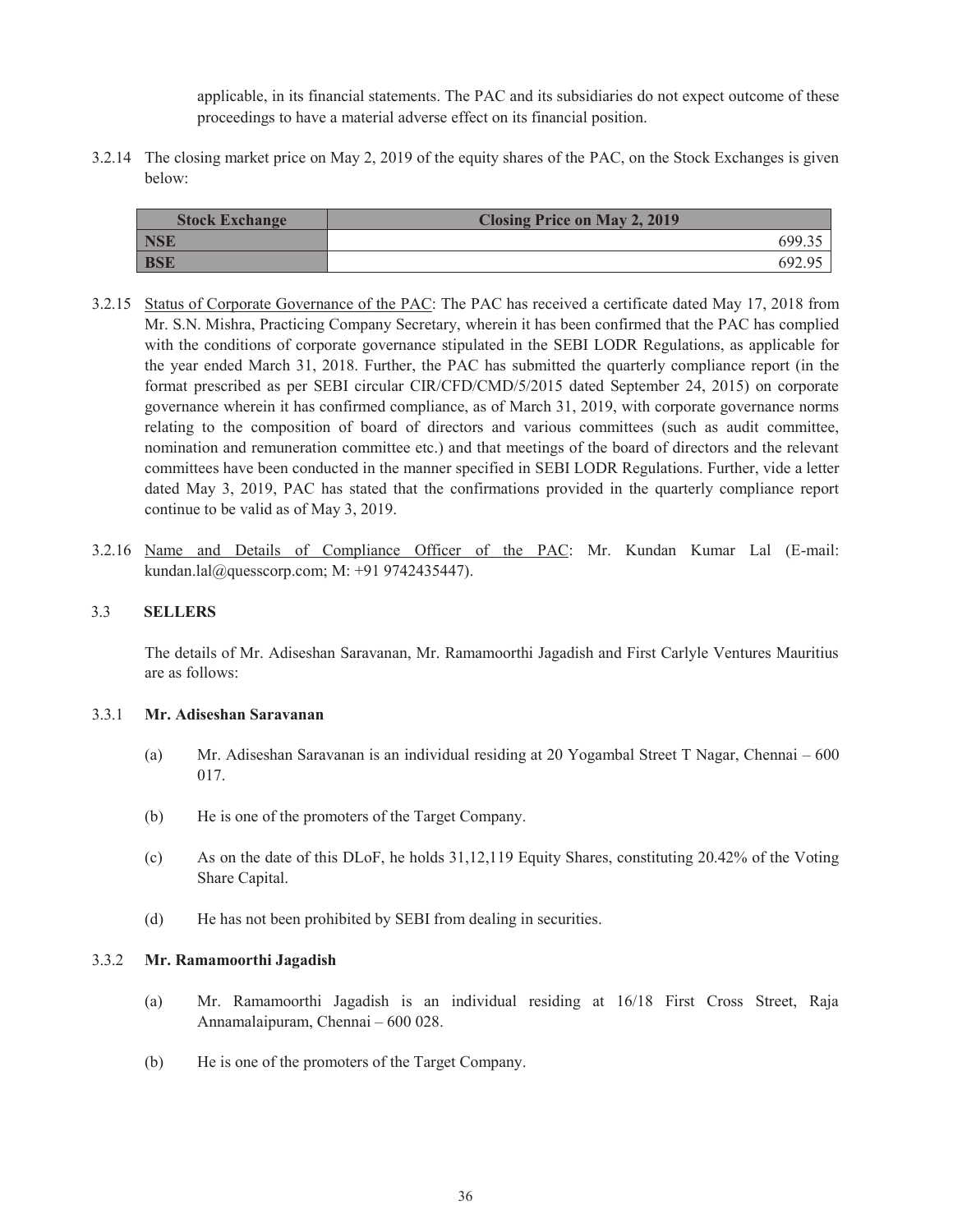- (c) As on the date of the DLoF, he holds 30,36,952 Equity Shares, constituting 19.93% of the Voting Share Capital.
- (d) He has not been prohibited by SEBI from dealing in securities.

# 3.3.3 **First Carlyle Ventures Mauritius**

- (a) First Carlyle Ventures Mauritius is a fund established in the Republic of Mauritius.
- (b) The registered office of the Investor is located at C/o. CIM Fund Services Limited, 33 Edith Cavell Street, Port Louis, Mauritius.
- (c) The Investor is classified as a public shareholder of the Target Company.
- (d) As on the date of this DLoF, the Investor holds 47,02,858 Equity Shares representing 30.86% of the Voting Share Capital.
- (e) The Investor has not been prohibited by SEBI from dealing in securities.

# **4 BACKGROUND OF THE TARGET COMPANY**

- 4.1. The Target Company was incorporated on August 24, 1998 under the provisions of the Companies Act, 1956, as amended. There has been no change in the name of the Target Company in the last three years.
- 4.2. The Corporate Identification Number of the Target Company is L72300TN1998PLC041033. The registered office of the Target Company is located at No. 7H, Century Plaza, 560-562, Anna Salai, Teynampet, Chennai – 600 018, Tamil Nadu, India. Tel.: +91 44 4299 7070.
- 4.3. The Target Company is in the business of 'Business Processing Outsourcing' (both 'Voice' and 'Non Voice').
- 4.4. The Equity Shares are currently listed on the BSE (Scrip Code: 532633) (Scrip ID: ALLSEC) and the NSE (Symbol: ALLSEC). The ISIN of Equity Shares is INE835G01018.
- 4.5. The Equity Shares are frequently traded in terms of Regulation  $2(1)(i)$  of the Takeover Regulations.
- 4.6. The total authorized share capital of the Target Company is INR. 33,50,00,000 consisting of 2,00,00,000 equity shares of INR. 10 each amounting to INR. 20,00,00,000 and 13,50,000 convertible preference shares of INR. 100 each amounting to INR.13,50,00,000. The issued, subscribed and paid-up share capital of the Target Company is INR. 15,23,83,260 consisting of 1,52,38,326 equity shares of INR. 10 each.
- 4.7. The share capital structure of the Target Company, as on March 31, 2019, based on the information available on the website of the Stock Exchanges, is as follows:

| <b>Paid-up Equity Shares</b>       | <b>No. of Equity Shares/voting</b><br>rights | % of Equity Shares/voting<br>rights |
|------------------------------------|----------------------------------------------|-------------------------------------|
| <b>Fully paid-up Equity Shares</b> | 1,52,38,326                                  | $100\%$                             |
| Partly paid-up equity shares       | -                                            |                                     |
| Total paid-up Equity Shares        | 1,52,38,326                                  | $100\%$                             |
| Total voting rights in the Target  | 1,52,38,326                                  | 100%                                |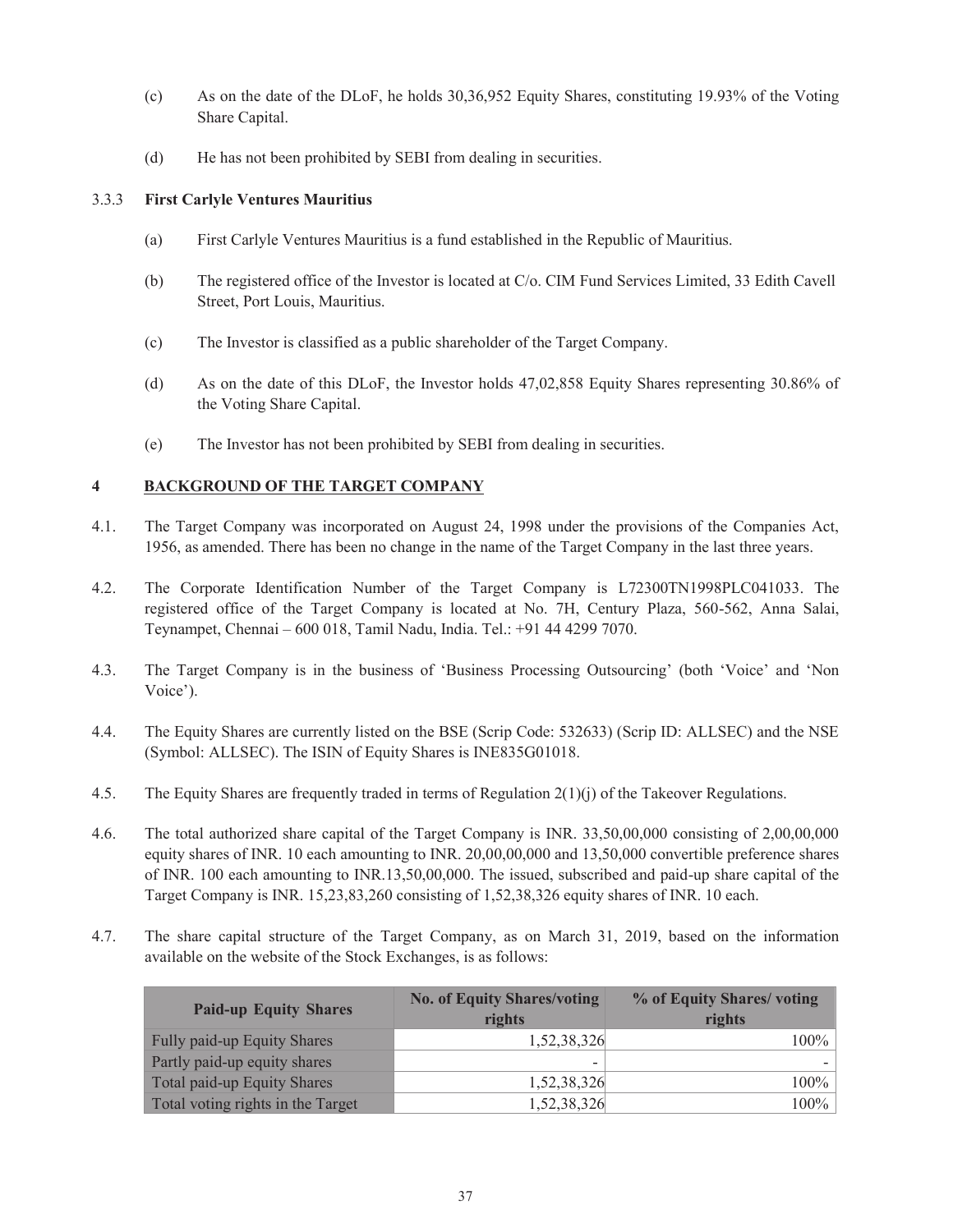| <b>Paid-up Equity Shares</b> | <b>No. of Equity Shares/voting</b><br>rights | % of Equity Shares/voting<br>rights |
|------------------------------|----------------------------------------------|-------------------------------------|
| Company                      |                                              |                                     |

- 4.8. The Target Company has no outstanding vested stock options. It does not have any (i) partly paid-up Equity Shares; and (ii) convertible instruments.
- 4.9. The trading of the Equity Shares is currently not suspended on BSE and NSE.
- 4.10. The key financial information of the Target Company, on a consolidated basis, is as provided below:

### **CONSOLIDATED STATEMENT OF PROFIT AND LOSS**

|                                                                                               |                |                |                | (In INR lakhs)                                 |
|-----------------------------------------------------------------------------------------------|----------------|----------------|----------------|------------------------------------------------|
| <b>Particulars</b>                                                                            | <b>FY 2016</b> | <b>FY 2017</b> | <b>FY 2018</b> | Nine months ending<br><b>December 31, 2018</b> |
| <b>Income</b><br>from<br>operations                                                           | 23,338         | 31,812         | 32,496         | 19,482                                         |
| <b>Other Income</b>                                                                           | 803            | 590            | 727            | 492                                            |
| <b>Total Income</b>                                                                           | 24,141         | 32,402         | 33,223         | 19,974                                         |
| <b>Total</b><br><b>Expenditure</b>                                                            | 19,949         | 25,540         | 26,392         | 17,023                                         |
| <b>Profit</b><br><b>Before</b><br><b>Depreciation</b><br><b>Interest</b><br>and<br><b>Tax</b> | 4,192          | 6,862          | 6,831          | 2,951                                          |
| <b>Depreciation</b>                                                                           | 755            | 554            | 450            | 390                                            |
| <b>Interest (Net)</b>                                                                         | (16)           | (20)           | 22             | (51)                                           |
| <b>Profit</b><br><b>Before</b><br><b>Tax</b>                                                  | 3,453          | 6,328          | 6,359          | 2,612                                          |
| <b>Provision</b><br>for<br><b>Tax</b>                                                         | 359            | 156            | 406            | 858                                            |
| <b>Profit</b><br><b>After</b><br><b>Tax</b>                                                   | 3,094          | 6,172          | 5,953          | 1,754                                          |

Notes:

- 1. Profit After Tax considered before Other Comprehensive Income.
- 2. The Income Statement amounts for FY 2016 are adopted from the pre-IND AS financials.
- 3. Other Income excludes Interest Income for FY 17 & 18.

### **CONSOLIDATED BALANCE SHEET**

(In INR Lakhs)

|            | 2016 | 2017 | 2018 | <b>Particulars</b>   As on March 31,   As on March 31,   As on March 31,   As on December 31, 2018 |
|------------|------|------|------|----------------------------------------------------------------------------------------------------|
| Sources of |      |      |      |                                                                                                    |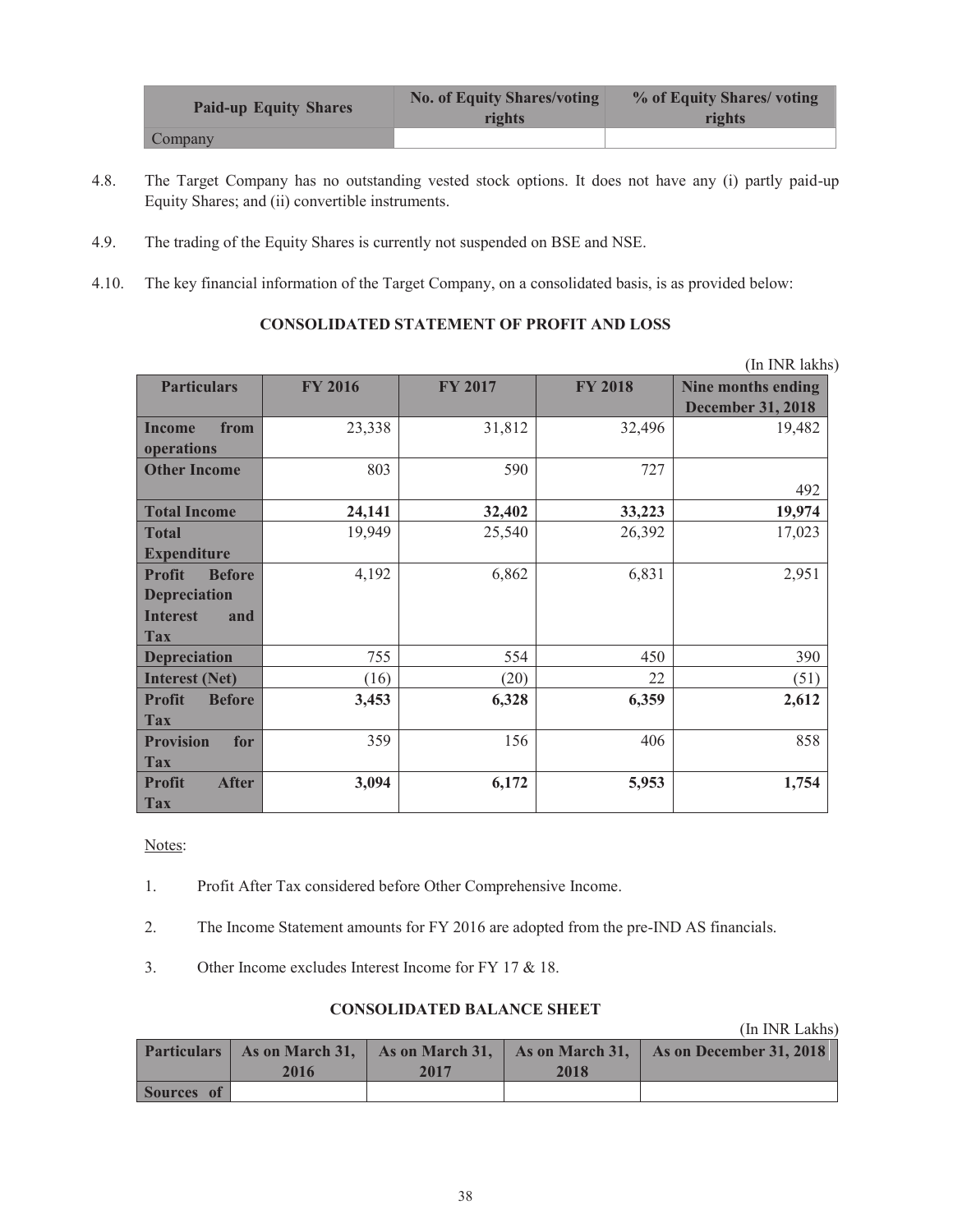| <b>Funds</b>                                                      |       |        |        |        |
|-------------------------------------------------------------------|-------|--------|--------|--------|
| Paid<br>up<br>share<br>capital                                    | 1,524 | 1,524  | 1,524  | 1,524  |
| Reserves<br>and Surplus<br>(excluding<br>revaluation<br>reserves) | 7,623 | 13,436 | 19,229 | 20,432 |
| Net worth                                                         | 9,147 | 14,960 | 20,753 | 21,956 |
| Secured<br>loans                                                  | 256   | 25     | 65     | 51     |
| Non-<br>current<br>liabilities                                    | 53    | 93     | 311    | 377    |
| <b>Total</b>                                                      | 9,456 | 15,078 | 21,129 | 22,384 |
| <b>Uses</b><br>of<br>funds                                        |       |        |        |        |
| Net<br>fixed<br>assets                                            | 2,264 | 2,233  | 2,424  | 2,623  |
| Investments                                                       | 1,911 | 6,139  | 7,316  |        |
|                                                                   |       |        |        | 7,941  |
| Non-<br>current<br>assets                                         | 1,523 | 1,944  | 2,942  | 2,944  |
| Net current<br>assets                                             | 3,758 | 4,762  | 8,447  | 8,876  |

Notes:

- 1. Investments Includes both Current and Non Current investments.
- 2. Net Fixed Assets = Gross tangible and Intangible assets includes Capital WIP less Accumulated depreciation, amortization.
- 3. Non Current Assets includes all non current assets including deferred tax assets, financial assets and Income tax assets.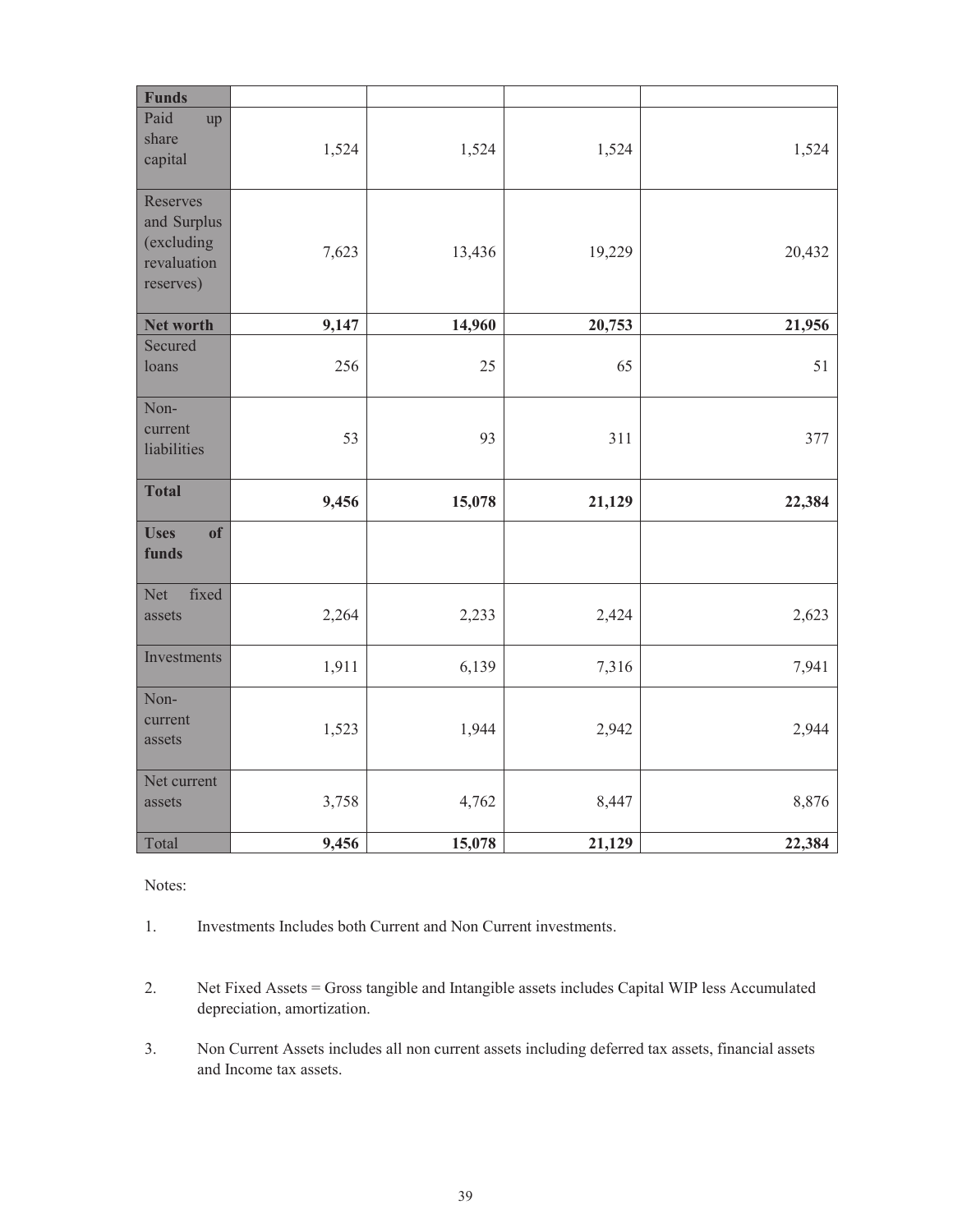- 4. Net Current Assets = Current Assets less Current liabilities excluding Borrowings.
- 5. Non Current liabilities includes Non Current Provisions and borrowings.

| <b>Particulars</b>                    | <b>FY 2016</b>           | <b>FY 2017</b>           | <b>FY 2018</b> | For 9 months ending<br><b>December 31, 2018</b> |
|---------------------------------------|--------------------------|--------------------------|----------------|-------------------------------------------------|
| Dividend<br>$(\%)$ equity             | $\overline{\phantom{0}}$ | $\overline{\phantom{0}}$ |                | 50%                                             |
| Earnings<br>Share<br>Per<br>(Basic)   | 20.30                    | 38.10                    | 38.02          | 11.51                                           |
| Earnings<br>Share<br>Per<br>(Diluted) | 20.30                    | 38.10                    | 38.02          | 11.51                                           |

# **OTHER FINANCIAL DATA**

Note:

1. EPS considered after Other Comprehensive Income.

Source:

- · For the information as at and for the financial years ending on March 31, 2016, March 31, 2017 and March 31, 2018: audited financial statements for the respective financial years.
- · For the information as at and for the nine month period ending on December 31, 2018: unaudited consolidated financial statements subject to limited review for the said period.
- 4.11. The composition of the Board is as follows:

| Sr.<br>No. | <b>Name</b>          | <b>Designation</b>              | <b>DIN</b> | <b>Date of Initial</b><br><b>Appointment</b> |
|------------|----------------------|---------------------------------|------------|----------------------------------------------|
| 1.         | Mr. T. Anantha       | Non-Executive – Independent     | 00007227   | October 20, 2005                             |
|            | Narayanan            | Director-Chairman               |            |                                              |
| 2.         | Ms. Lalitha Sankaran | Non-Executive – Independent     | 01780757   | April 27, 2015                               |
|            |                      | Director                        |            |                                              |
| 3.         | Mr. A. Saravanan     | Non-Executive – Non Independent | 00033683   | August 24, 1998                              |
|            |                      | Director                        |            |                                              |
| 4.         | Mr. R. Jagadish      | Executive Director & CEO        | 00033589   | August 24, 1998                              |
|            | Mr. C. Jayaram       | Non-Executive – Independent     | 00012214   | May 20, 2016                                 |
| 5.         |                      | Director                        |            |                                              |
|            | Mr. D. Padmanabhan   | Non-Executive – Independent     | 00265865   | May 20, 2016                                 |
| 6.         |                      | Director                        |            |                                              |

4.12. Pre and post Offer Shareholding pattern of the Target Company is as provided below: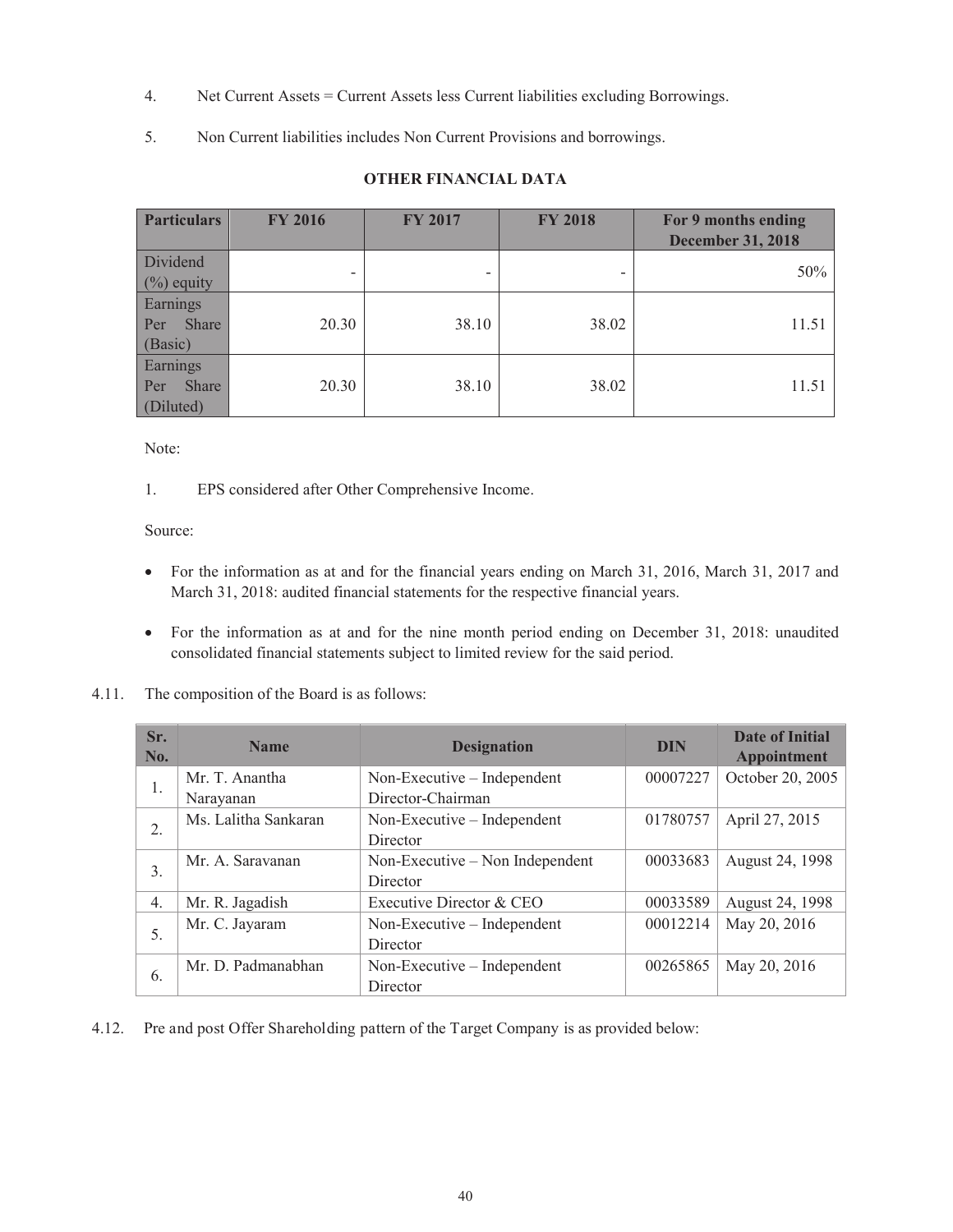| Shareholde<br>rs Category                                              | <b>Shareholding and</b><br>voting rights prior<br>to the SPAs and the<br><b>Open Offer</b> |               |                                                                                | <b>Shares/voting rights</b><br><b>Shares/voting</b><br>agreed to be acquired<br>rights to be<br>acquired in<br>which triggered the<br>Open Offer (i.e. after<br><b>Offer (assuming</b><br>completion of the<br>full acceptance)<br><b>Underlying</b><br><b>Transactions</b> ) |                 | Shareholding/voting<br>rights after the<br>completion of the<br><b>Underlying Transactions</b><br>and the Open Offer<br>acquisition (assuming<br>full acceptance) |                             |                              |
|------------------------------------------------------------------------|--------------------------------------------------------------------------------------------|---------------|--------------------------------------------------------------------------------|-------------------------------------------------------------------------------------------------------------------------------------------------------------------------------------------------------------------------------------------------------------------------------|-----------------|-------------------------------------------------------------------------------------------------------------------------------------------------------------------|-----------------------------|------------------------------|
|                                                                        |                                                                                            | (A)           | (B)                                                                            |                                                                                                                                                                                                                                                                               | (C)             |                                                                                                                                                                   |                             | $(A) + (B) + (C)$<br>$=$ (D) |
|                                                                        | <b>Numbe</b><br>r                                                                          | $\frac{0}{0}$ | Number*                                                                        | $\frac{0}{0}$                                                                                                                                                                                                                                                                 | <b>Number</b>   | $\frac{0}{0}$                                                                                                                                                     | Number*                     | $\frac{0}{0}$                |
| 1. Promoter Group                                                      |                                                                                            |               |                                                                                |                                                                                                                                                                                                                                                                               |                 |                                                                                                                                                                   |                             |                              |
| (a) Parties<br>to the SPAs                                             | 61,49,0<br>71                                                                              | 40.35         |                                                                                |                                                                                                                                                                                                                                                                               |                 |                                                                                                                                                                   | $7,61,916^s$                | 5.00 <sup>s</sup>            |
| (b)<br><b>Promoters</b><br>other than<br>(a) above                     |                                                                                            |               |                                                                                |                                                                                                                                                                                                                                                                               |                 |                                                                                                                                                                   |                             |                              |
| <b>Total</b><br>$(1)(a+b)$                                             | 61,49,0<br>71                                                                              | 40.35         |                                                                                |                                                                                                                                                                                                                                                                               |                 |                                                                                                                                                                   | $7,61,916^s$                | 5.00 <sup>s</sup>            |
| 2. Acquirers                                                           |                                                                                            |               |                                                                                |                                                                                                                                                                                                                                                                               |                 |                                                                                                                                                                   |                             |                              |
| (a)<br>Acquirer                                                        |                                                                                            |               | 93,49,095*                                                                     | 61.35                                                                                                                                                                                                                                                                         | 39,61,965 26.00 |                                                                                                                                                                   | 13,311,060                  | 87.35                        |
| $(b)$ PAC                                                              |                                                                                            |               |                                                                                |                                                                                                                                                                                                                                                                               |                 |                                                                                                                                                                   |                             |                              |
| <b>Total 2</b><br>$(a+b)$                                              |                                                                                            |               | 93,49,095*                                                                     | 61.35                                                                                                                                                                                                                                                                         | 39,61,965 26.00 |                                                                                                                                                                   | 13,311,060                  | 87.35                        |
| 3. Parties to<br>the<br>agreement<br>other than<br>$(1)(a)$ and<br>(2) | 47,02,8<br>58                                                                              | 30.86         |                                                                                |                                                                                                                                                                                                                                                                               |                 |                                                                                                                                                                   | 7,40,918                    | 4.86                         |
|                                                                        |                                                                                            |               | 4. Public (other than parties to the agreement, Acquirer and PAC) <sup>#</sup> |                                                                                                                                                                                                                                                                               |                 |                                                                                                                                                                   |                             |                              |
| (a)<br>FIs/MFs/Ba<br>nks/SFIs                                          |                                                                                            |               |                                                                                |                                                                                                                                                                                                                                                                               |                 |                                                                                                                                                                   | 4,24,432                    | 2.79                         |
| (b) Others                                                             | 43,86,3<br>97                                                                              | 28.79         |                                                                                |                                                                                                                                                                                                                                                                               |                 |                                                                                                                                                                   |                             |                              |
| Total (4)<br>$(a+b)$                                                   | 43,86,3<br>97                                                                              | 28.79         |                                                                                |                                                                                                                                                                                                                                                                               |                 |                                                                                                                                                                   | 4,24,432                    | 2.79                         |
| Grand<br><b>Total</b><br>$(1+2+3+4)$                                   | 1,52,38,<br>326                                                                            | 100.00        | 93,49,095                                                                      | 61.35                                                                                                                                                                                                                                                                         |                 |                                                                                                                                                                   | 39,61,965 26.00 1,52,38,326 | 100.00                       |

\* Pursuant to acquisition of 53,87,155 Equity Shares under the Promoter SPA and 39,61,940 Equity Shares under the Investor SPA.

# The total number of shareholders in the public category, other than the Investor and parties to the SPAs, as of March 31, 2019, is 5,819.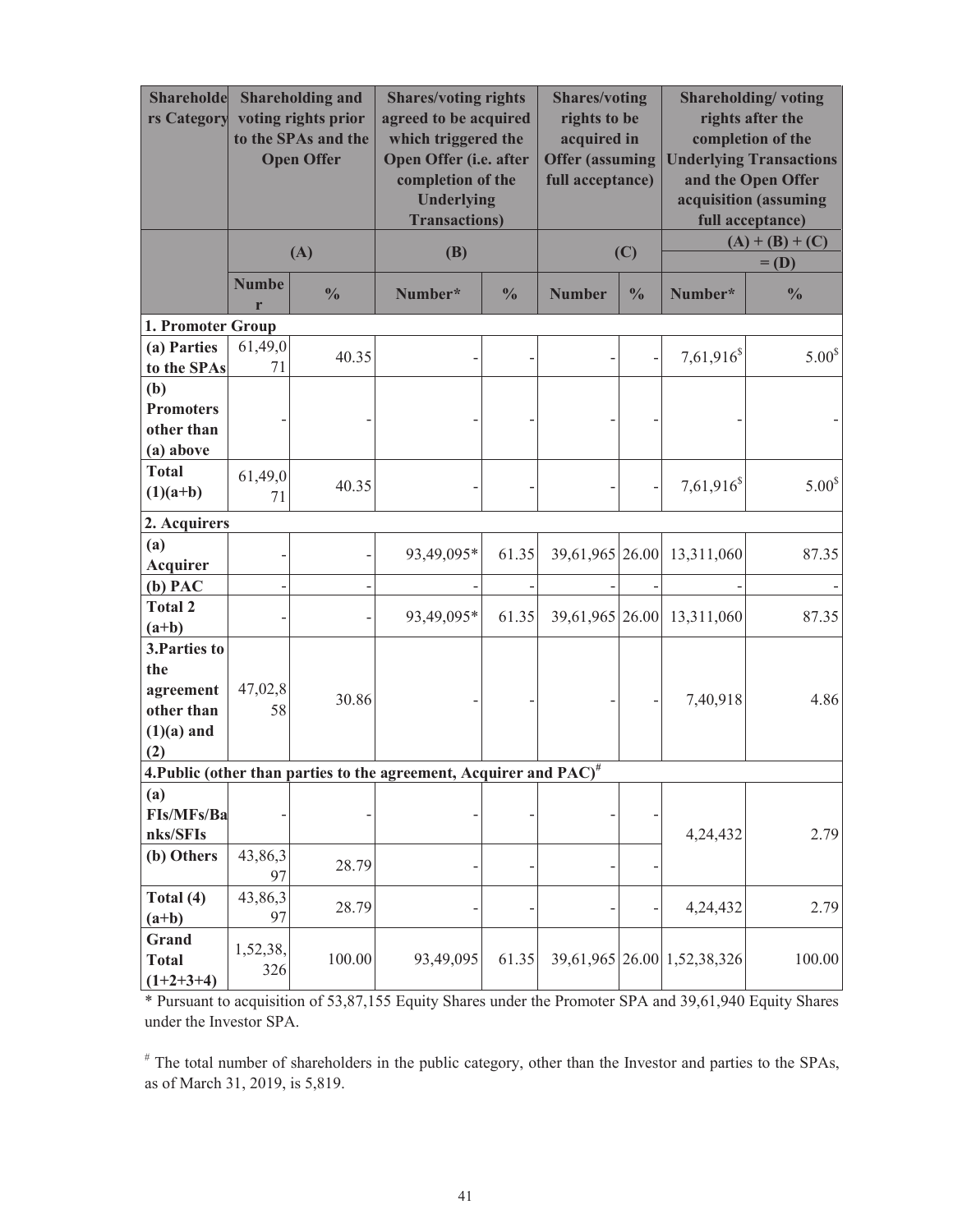<sup>\$</sup> Pursuant to the completion of the Underlying Transactions, the Acquirer will become a member of the promoter/promoter group of the Target Company. Accordingly, the aggregate shareholding of the members of the promoter/promoter group of the Target Company (including that of the Acquirer) will be 1,40,72,976 Equity Shares, representing 92.35% of the Voting Share Capital.

4.13. The Target Company has not been party to any scheme of amalgamation, restructuring, merger/demerger and spin off during the last 3 years.

# **5 OFFER PRICE AND FINANCIAL ARRANGEMENTS**

# **5.1. Justification of Offer price**

- 5.1.1. The Equity Shares are currently listed on the BSE (Scrip Code: 532633) (Scrip ID: ALLSEC) and the NSE (Symbol: ALLSEC). The ISIN of Equity Shares is INE835G01018.
- 5.1.2. The trading turnover in the Equity Shares based on the trading volumes during the twelve calendar months prior to the calendar month in which the PA is made i.e. April 1, 2018 to March 31, 2019 on BSE and NSE was as under:

| <b>Stock Exchanges</b> | <b>Total number of Equity</b><br><b>Shares traded ("A")</b> | <b>Total number of Equity</b><br>shares listed ("B") | Trading<br>turnover %<br>(A/B) |
|------------------------|-------------------------------------------------------------|------------------------------------------------------|--------------------------------|
| <b>BSE</b>             | 5.35,436                                                    | 1,52,38,326                                          | $3.51\%$                       |
| <b>NSE</b>             | 55,22,389                                                   | 1,52,38,326                                          | $36.24\%$                      |

 *(Source: www.bseindia.com and www.nseindia.com)* 

- 5.1.3. Based on the above, the Equity Shares are frequently traded on the BSE and NSE in terms of Regulation 2(1)(j) of the Takeover Regulations.
- 5.1.4. The Offer Price of INR 320 per Equity Share is justified in terms of Regulation 8 of the Takeover Regulations, in view of the following:

| <b>S. No.</b> | <b>Clause References</b> | <b>Particulars</b>          | <b>Amount (In INR per</b> |
|---------------|--------------------------|-----------------------------|---------------------------|
|               |                          |                             | <b>Equity Share)</b>      |
| 1.            | Clause (a) of Regulation | The highest negotiated      | 320                       |
|               | 8(2)                     | price per share, if any, of |                           |
|               |                          | the Target Company for      |                           |
|               |                          | any acquisition under the   |                           |
|               |                          | agreement attracting the    |                           |
|               |                          | obligation to make a        |                           |
|               |                          | public announcement of      |                           |
|               |                          | an open offer.              |                           |
| 2.            | Clause (b) of Regulation | The<br>volume-weighted      | Nil                       |
|               | 8(2)                     | average price paid or       |                           |
|               |                          | payable for<br>any          |                           |
|               |                          | acquisition, whether by     |                           |
|               |                          | the Acquirer or by PAC,     |                           |
|               |                          | during the $52$ (fifty-two) |                           |
|               |                          | weeks immediately           |                           |
|               |                          | preceding the date of       |                           |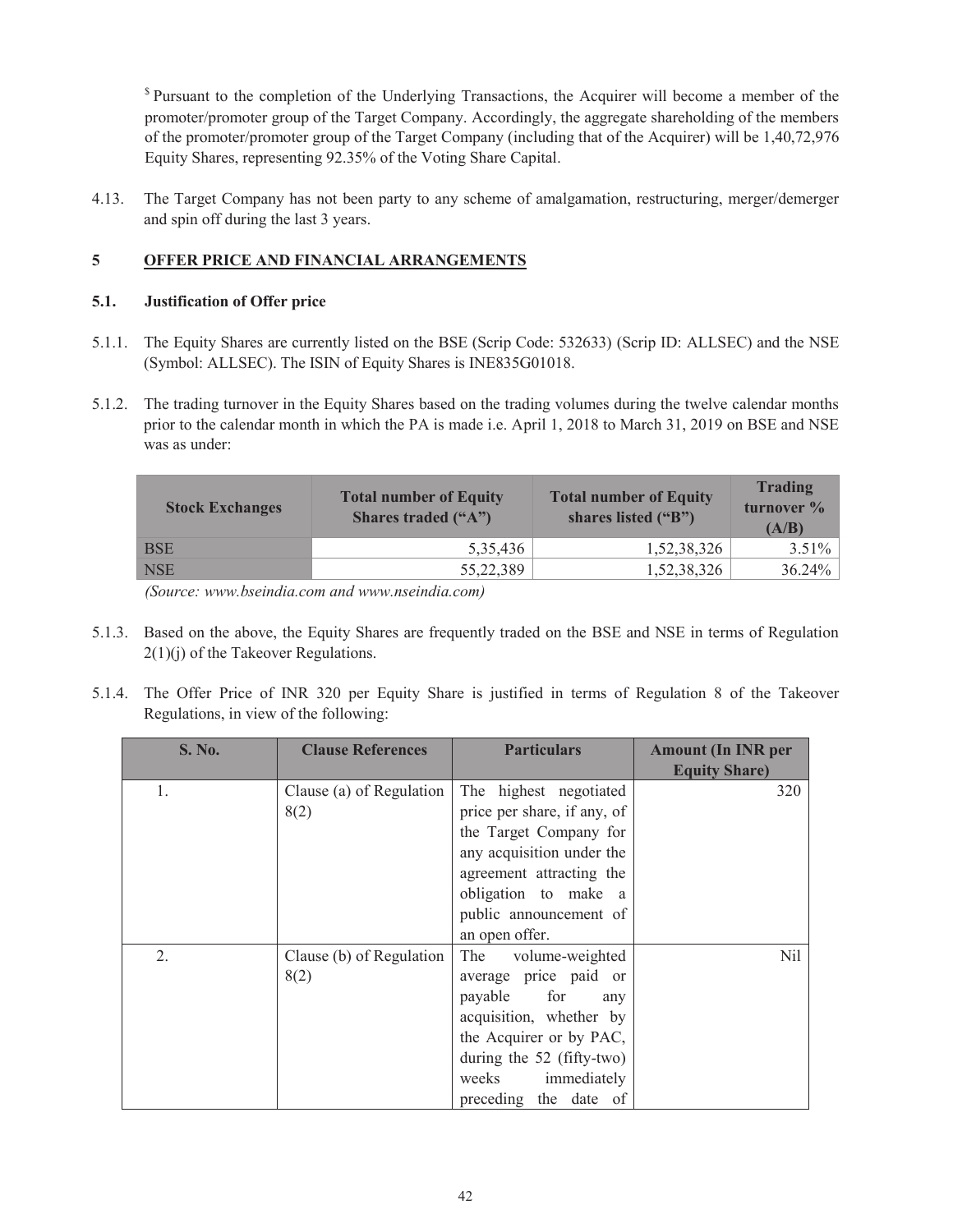|    |                                  | Public<br>Announcement,<br>i.e April 17, 2019.                                                                                                                                                                                                                                                                                                                                                                               |            |
|----|----------------------------------|------------------------------------------------------------------------------------------------------------------------------------------------------------------------------------------------------------------------------------------------------------------------------------------------------------------------------------------------------------------------------------------------------------------------------|------------|
| 3. | Clause (c) of Regulation<br>8(2) | The highest price paid or<br>payable<br>for<br>any<br>acquisition, whether by<br>the Acquirer or by PAC,<br>during the 26 (twenty-<br>six) weeks immediately<br>preceding the date of<br>Public<br>Announcement,<br>i.e. April 17, 2019.                                                                                                                                                                                     | <b>Nil</b> |
| 4. | Clause (d) of Regulation<br>8(2) | The<br>volume-weighted<br>average market price of<br>the Equity Shares for a<br>period of sixty trading<br>days<br>immediately<br>preceding April 17, 2019,<br>as traded on the stock<br>exchange where<br>the<br>maximum<br>volume<br>of<br>trading in the Equity<br><b>Shares</b><br>recorded<br>are<br>during such period, <i>i.e.</i><br><b>NSE</b><br>provided<br>such<br>Shares<br>Equity<br>are<br>frequently traded. | 253.77     |

*Source: Certificate dated April 17, 2019 issued by Vasan & Sampath LLP, Chartered Accountants*.

- 5.1.5. In view of the parameters considered and presented in the table in paragraph 5.1.4 above, the minimum offer price per Equity Share under Regulation 8(2) of the Takeover Regulations is the highest of item numbers (1) to (4) above i.e. INR 320 per Equity Share. Accordingly, the Offer Price is justified in terms of the Takeover Regulations.
- 5.1.6. There have been no corporate actions by the Target Company warranting adjustment of the relevant price parameters under Regulation 8(9) of the Takeover Regulations. (*Source: www.nseindia.com, www.bseindia.com*). The Offer Price may be revised in the event of any corporate actions like bonus, rights, split etc. where the record date for effecting such corporate actions falls within 3 Working Days prior to the commencement of Tendering Period of the Offer.
- 5.1.7. There has been no revision in the Offer Price or Offer Size.
- 5.1.8. The Offer Price is subject to upward revision, if any, pursuant to the Takeover Regulations or at the discretion of the Acquirer and / or PAC at any time prior to 1 Working Day before the commencement of the Tendering Period in accordance with Regulation 18(4) of the Takeover Regulations. In the event of such revision, the Acquirer and / or PAC will make corresponding increases to the escrow amounts (under Regulation 18(5) of Takeover Regulations), as more particularly set out in paragraph 5.2 (Financial Arrangements) of this DLoF; and the Acquirer and PAC will: (i) make a public announcement in the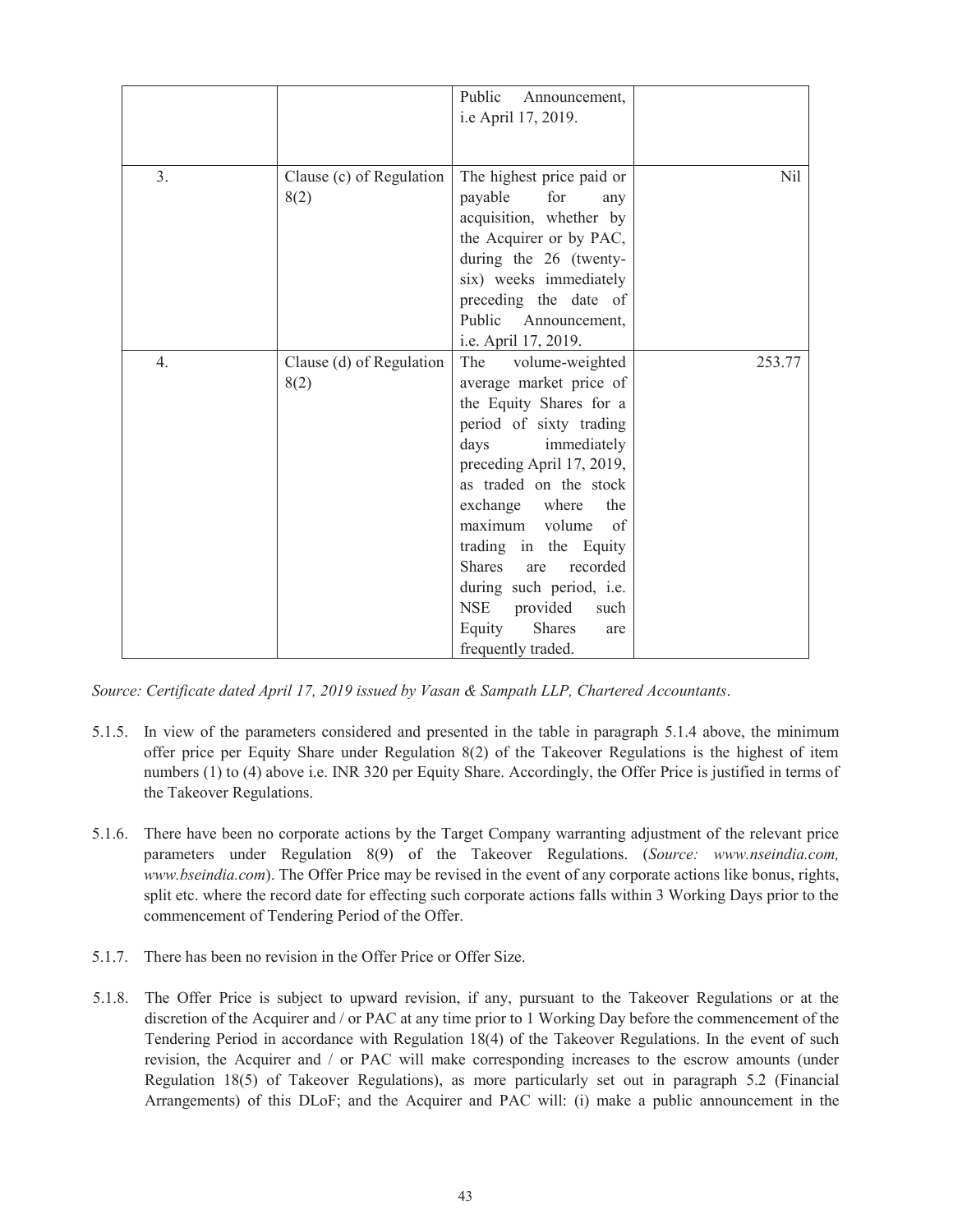Newspapers; and (ii) simultaneously with the issue of such announcement, inform SEBI, the Stock Exchanges and the Target Company at its registered office of such revision. Such revision, if any, would be done in compliance with applicable requirements prescribed under the Takeover Regulations.

- 5.1.9. If the Acquirer or the PAC acquire Equity Shares during the period of 26 (twenty six) weeks after the Tendering Period at a price higher than the Offer Price, then the Acquirer and the PAC shall pay the difference between the highest acquisition price and the Offer Price, to all the Public Shareholders whose Equity Shares have been accepted in the Offer, within 60 (sixty) days from the date of such acquisition. However, no such difference shall be paid in the event that such acquisition is made under another open offer under the Takeover Regulations or pursuant to the SEBI (Delisting of Equity Shares) Regulations, 2009, or open market purchases made in the ordinary course on the stock exchanges, not being a negotiated acquisition of the Equity Shares in any form.
- 5.1.10. The Acquirer and/or the PAC shall not acquire any Equity Shares after the 3rd (third) Working Day prior to the commencement of the Tendering Period and until the expiry of the Tendering Period.

### **5.2. Financial arrangements:**

- 5.2.1. The total consideration for the Offer Size at the Offer Price, assuming full acceptance of the Offer, is INR 126,78,28,800 ("**Maximum Consideration**").
- 5.2.2. The Acquirer and PAC have confirmed that they have adequate financial resources to meet the obligations under the Offer and have made firm financial arrangements for financing the acquisition of the Offer Shares, in terms of Regulation 25(1) of the Takeover Regulations.
- 5.2.3. The Acquirer, the Manager and Yes Bank Limited, having an office at Yes Bank Tower, IFC  $-$  2, 15th Floor, Senapati Bapat Marg, Elphinstone (W), Mumbai – 400 013 ("**Escrow Bank**") have entered into an escrow agreement dated April 18, 2019 ("**Offer Escrow Agreement**"). Pursuant to the Offer Escrow Agreement, the Acquirer has opened an escrow account under the name and title of "Conneqt Business Solutions Limited Escrow Account" ("**Offer Escrow Account**") with the Escrow Bank and the Acquirer has made a cash deposit of INR 31,69,57,200 being 25% of the Maximum Consideration in the Offer Escrow Account in accordance with Regulation 17(1) of the Takeover Regulations. The Manager has been duly authorized to realize the monies lying to the credit of the Offer Escrow Account in terms of the Takeover Regulations. The cash deposit has been confirmed by way of a confirmation letter dated April 22, 2019 issued by the Escrow Bank.
- 5.2.4. The source of funds to meet the obligations of the Acquirer and PAC under the Offer has been met from the internal accruals of the Acquirer and the PAC.
- 5.2.5. Vasan & Sampath LLP, Chartered Accountants (Unnikrishnan Menon, Partner, Membership No. 205703) having its office Jupiter-2, # 190, 5th cross, 3rd main, MICO Layout, BTM 2nd stage, Bengaluru – 560076, India *vide* certificate dated April 17, 2019, have, certified that adequate and firm financial resources are available with the Acquirer and PAC to enable them to fulfill their financial obligations under the Offer.
- 5.2.6. Based on the above, the Manager is satisfied that firm arrangements have been put in place by the Acquirer and PAC to fulfill their obligations in relation to this Offer through verifiable means in accordance with the Takeover Regulations.
- 5.2.7. In case of any upward revision in the Offer Price or the Offer Size, the Acquirer and PAC will deposit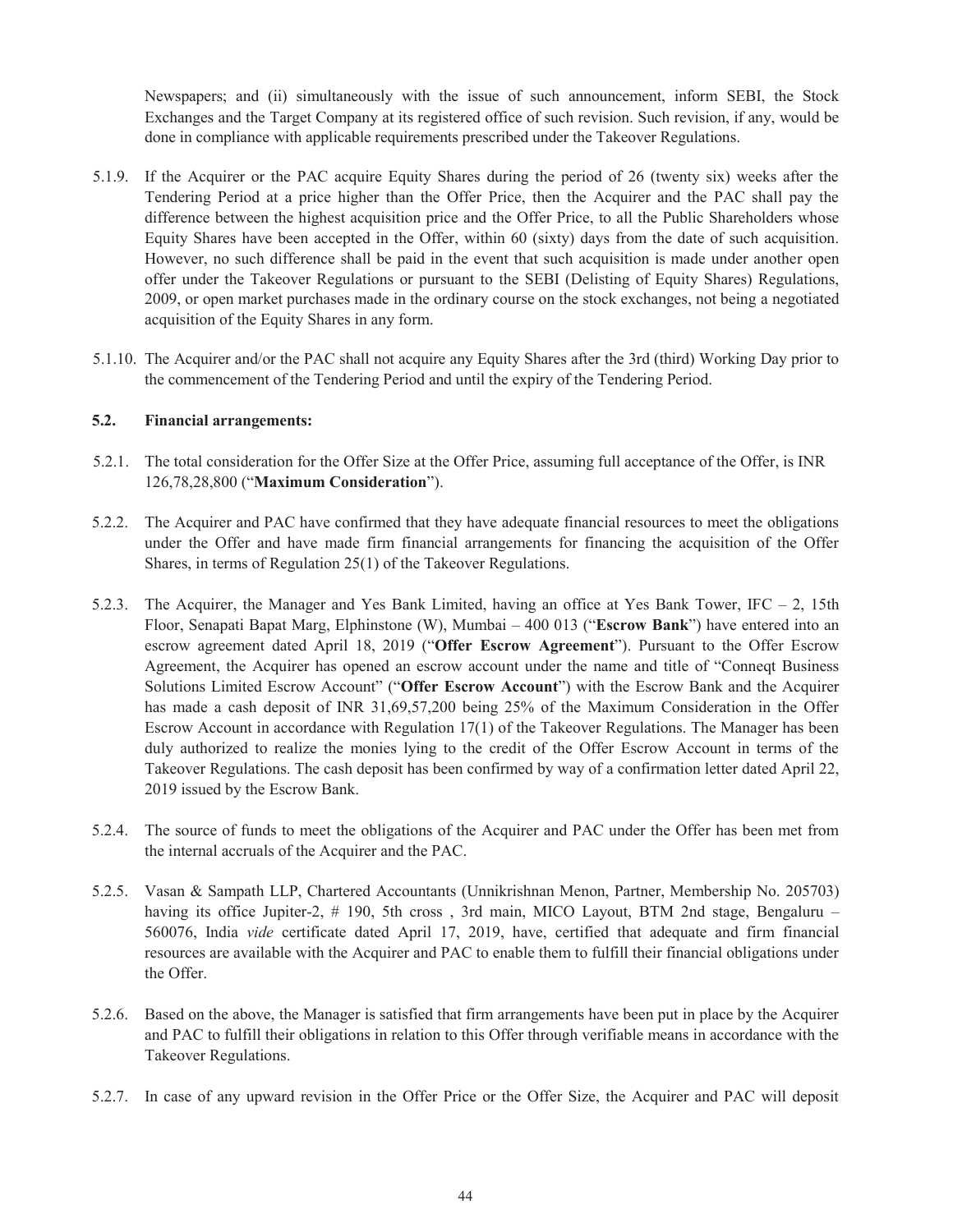additional funds in the Offer Escrow Account as required under the Regulation 17(2) of the Takeover Regulations.

5.2.8. In terms of Regulation 22(2) and the proviso to Regulation 22(2A) of the Takeover Regulations, subject to the Acquirer depositing in the Offer Escrow Account, cash of an amount equal to the entire Maximum Consideration, the Acquirer and PAC may, after the expiry of 21 (twenty one) Working Days from date of the DPS, subject to fulfillment of the SPA Conditions (Background of the Offer), complete the acquisition of Sale Shares proposed to be acquired pursuant to the SPAs.

### **6 TERMS AND CONDITIONS OF THE OFFER**

#### 6.1 **Operational Terms and Conditions**

- 6.1.1 In terms of the indicative schedule of major activities, the Tendering Period shall commence on Wednesday, June 12, 2019 and close on Tuesday, June 25, 2019 (both days inclusive).
- 6.1.2 The Identified Date for this Open Offer as per the indicative schedule of major activities is May 28, 2019.
- 6.1.3 The Equity Shares offered under this Offer should be free from all liens, charges, equitable interests, encumbrances and are to be offered together with, if any, all rights of dividends, bonuses or rights from now on and declared hereafter.
- 6.1.4 The instructions, authorizations and provisions contained in the Form of Acceptance-cum-Acknowledgment constitute an integral part of the terms and conditions of this Offer. The Public Shareholders can write to the Registrar to the Offer / Manager to the Offer requesting for the Letter of Offer along with Form of Acceptance-cum-Acknowledgement. Alternatively, the Letter of Offer along with the Form of Acceptance cum Acknowledgement is also expected to be available at SEBI's website, www.sebi.gov.in, and the Public Shareholders can also apply by downloading such forms from the website.
- 6.1.5 Each Public Shareholder to whom this Offer is being made is free to offer the Equity Shares in whole or in part while accepting this Offer.
- 6.1.6 Accidental omission to dispatch this DLoF to any Public Shareholder to whom this Offer has been made or non-receipt of this Letter of Offer by any such Public Shareholder will not invalidate this Offer in any way.
- 6.1.7 This is not a conditional Offer and there is no stipulation on any minimum level of acceptance.
- 6.1.8 The marketable lot for the Equity Shares for the purpose of this Offer shall be 1 Equity Share.
- 6.1.9 Locked in Equity Shares: To the best of the knowledge of the Acquirer and the PAC, the Target Company has no Equity Shares that are currently locked-in. The locked-in Equity Shares, if any acquired pursuant to the Offer can be transferred to the Acquirer, subject to the continuation of the residual lock-in period in the hands of the Acquirer. The Manager to the Offer ensures that there will be no discrimination in the acceptance of locked-in and non-locked-in Equity Shares.
- 6.1.10 In terms of Regulation 18(9) of the Takeover Regulations, the Public Shareholders who tender their Equity Shares in acceptance of this Offer will not be entitled to withdraw such acceptance during the Tendering Period.
- 6.1.11 There has been no revision in the Offer Price or Offer Size as of the date of this DLoF. The Acquirer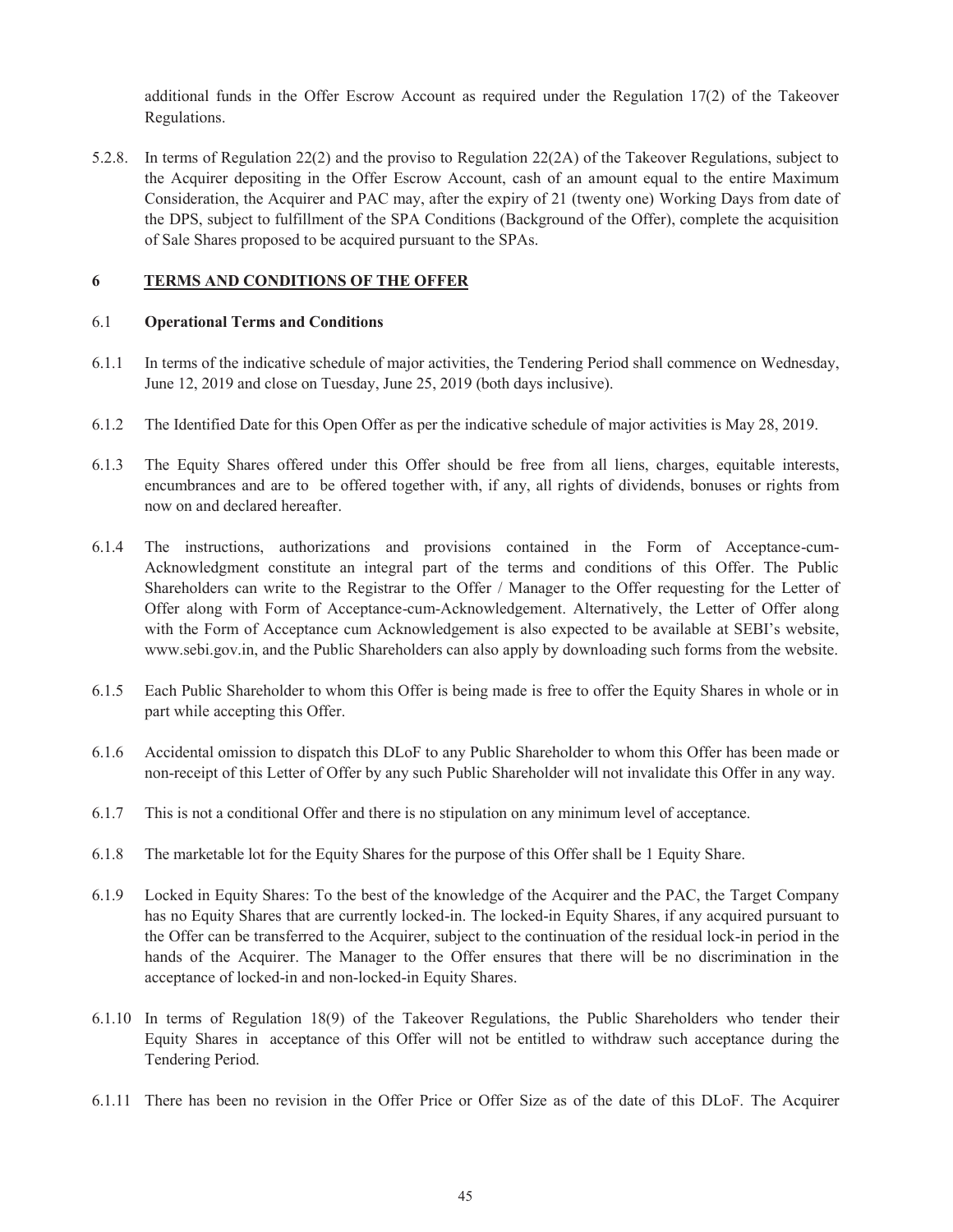reserves the right to revise the Offer Price and/or the number of Offer Shares upwards at any time prior to the commencement of 1 (One) Working Day prior to the commencement of the Tendering Period, i.e., up to Tuesday, June 11, 2019, in accordance with the Takeover Regulations. In the event of such revision, in terms of Regulation 18(5) of the Takeover Regulations, the Acquirer and the PAC will: (i) make a corresponding increase to the escrow amount, (ii) make a public announcement in the Newspapers; and (iii) simultaneously notify Stock Exchanges, SEBI and the Target Company at its registered office. In case of any revision of the Offer Price, the Acquirers would pay such revised price for all the Equity Shares validly tendered at any time during the Open Offer and accepted under the Open Offer in accordance with the terms of the LOF.

6.1.12 Any Permitted Dividend declared by the Target Company, as per the terms of the Promoter SPA and disclosed under paragraph 2.1.3.3 of this DLoF, will be payable to all the persons who are shareholders of the Target Company as on the record date, irrespective of whether such shareholders have tendered the Equity Shares held by them as a part of the Offer during the Tendering Period.

**Any Equity Shares that are subject matter of litigation or are held in abeyance due to pending court cases/attachment orders/restriction from other statutory authorities wherein the Public Shareholder may be precluded from transferring the Equity Shares during pendency of the said litigation, are liable to be rejected if directions/orders are passed regarding the free transferability of such Equity Shares tendered under the Open Offer prior to the date of closure of the Tendering Period.** 

### 6.2 **Eligibility for accepting the Offer**

- 6.2.1 The Letter of Offer will be sent to all Public Shareholders holding Equity Shares in dematerialized form whose names appear in register of Target Company as on the Identified Date.
- 6.2.2 All Public Shareholders (registered or unregistered) who own Equity Shares and are able to tender such Equity Shares in this Offer at any time before the closure of the Tendering Period, are eligible to participate in this Offer.
- 6.2.3 The acceptance of this Offer by the Public Shareholders must be absolute and unqualified. Any acceptance to this Offer which is conditional or incomplete in any respect will be rejected without assigning any reason whatsoever.
- 6.2.4 All Public Shareholders, including non-resident holders of Equity Shares, must obtain all requisite approvals required, if any, to tender the Offer Shares (including without limitation, the approval from the RBI) and submit such approvals, along with the other documents required to accept this Offer. In the event such approvals are not submitted, the Acquirer and the PAC reserve the right to reject such Equity Shares tendered in this Offer. Further, if the holders of the Equity Shares who are not persons resident in India had required any approvals (including from the RBI, or any other regulatory body) in respect of the Equity Shares held by them, they will be required to submit such previous approvals, that they would have obtained for holding the Equity Shares, to tender the Offer Shares, along with the other documents required to be tendered to accept this Offer. In the event such approvals are not submitted, the Acquirer and the PAC reserve the right to reject such Offer Shares.
- 6.2.5 The acceptance of this Offer is entirely at the discretion of the Public Shareholders.
- 6.2.6 The Acquirer, PAC, Manager to the Offer or Registrar to the Offer accept no responsibility for any loss of any documents during transit and the Public Shareholders are advised to adequately safeguard their interest in this regard.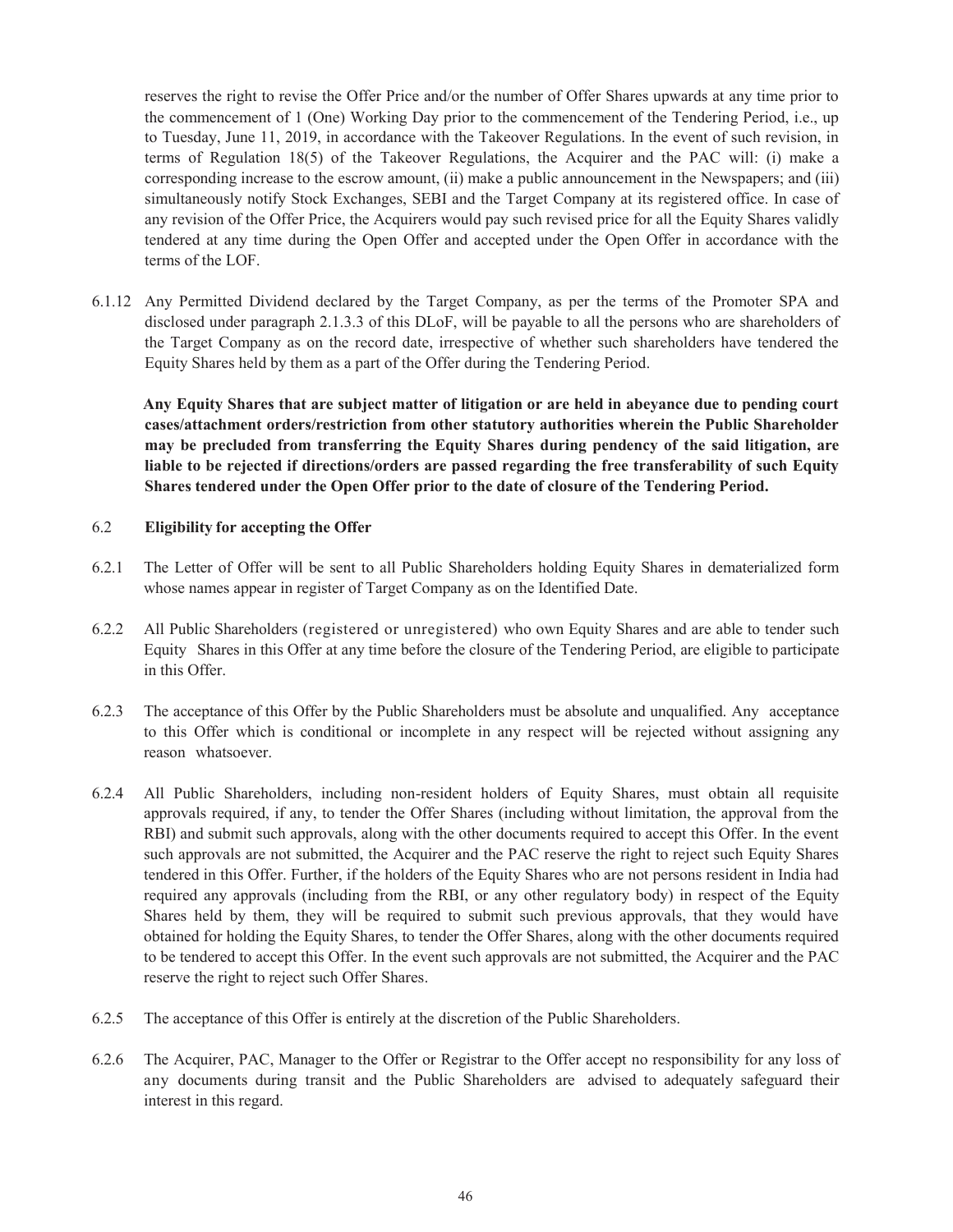- 6.2.7 The acceptance of Equity Shares tendered in this Offer will be made by the Acquirer in consultation with the Manager to the Offer.
- 6.2.8 For any assistance please contact the Manager to the Offer or the Registrar to the Offer.

#### 6.3 **Statutory Approvals:**

- 6.3.1 To the best of the knowledge and belief of the Acquirer and PAC, there are no statutory or other approvals required for the Offer. If, however, any statutory or other approval becomes applicable prior to the completion of the Offer, the Offer would also be subject to such statutory or other approval(s) and the Acquirer and PAC will make necessary applications for such approvals.
- 6.3.2 All Public Shareholders, including non-resident holders of Equity Shares, must obtain all requisite approvals required, if any, to tender the Offer Shares (including without limitation, the approval from the RBI) and submit such approvals, along with the other documents required to accept this Offer. In the event such approvals are not submitted, the Acquirer and the PAC reserve the right to reject such Equity Shares tendered in this Offer. Further, if the holders of the Equity Shares who are not persons resident in India had required any approvals (including from the RBI, or any other regulatory body) in respect of the Equity Shares held by them, they will be required to submit such previous approvals, that they would have obtained for holding the Equity Shares, to tender the Offer Shares, along with the other documents required to be tendered to accept this Offer. In the event such approvals are not submitted, the Acquirer and the PAC reserve the right to reject such Offer Shares.
- 6.3.3 In case of delay in receipt of any statutory approval that may be required by the Acquirer and/ or PAC at a later date, SEBI may, if satisfied that such delay in receipt of the requisite statutory approval(s) was not attributable to any willful default, failure or neglect on the part of the Acquirer and/ or PAC to diligently pursue such approval, and subject to such terms and conditions as may be specified by SEBI, including payment of interest in accordance with Regulation 18(11) of the Takeover Regulations, grant an extension of time to the Acquirer and/ or PAC to make the payment of the consideration to the Public Shareholders whose Offer Shares have been accepted in the Offer. Where any statutory approval extends to some but not all of the Public Shareholders, the Acquirer and/ or PAC will have the option to make payment to such Public Shareholders in respect of whom no statutory approvals are required in order to complete this Offer.
- 6.3.4 In terms of Regulation 23(1) of the Takeover Regulations, in the event that any approvals which may become applicable prior to completion of the Offer are not received, the Acquirer and/ or PAC shall have the right to withdraw the Offer. The completion of the Underlying Transactions is conditional upon the SPA Conditions. In the event the SPA Conditions are not met for reasons outside the reasonable control of the Acquirer, then the SPAs may be rescinded, and the Offer may be withdrawn, subject to applicable law. In the event of withdrawal of this Offer, a public announcement will be made within 2 Working Days of such withdrawal, in accordance with the provisions of Regulation 23(2) of the Takeover Regulations.
- 6.3.5 The information contained in this DLoF is exclusively intended for persons who are not US Persons as such term is defined under the US Securities Act of 1933, as amended, and who are not physically present in the United States of America. This DLoF does not in any way constitute an offer to sell, or an invitation to sell, any securities in the United States of America or in any other jurisdiction in which such offer or invitation is not authorized or to any person to whom it is unlawful to make such offer or solicitation. Potential users of the information contained in this DLoF are requested to inform themselves about and to observe any such restrictions. This is not an offer to purchase or a solicitation of an offer to sell in the United States of America and cannot be accepted by any means or instrumentality from within the United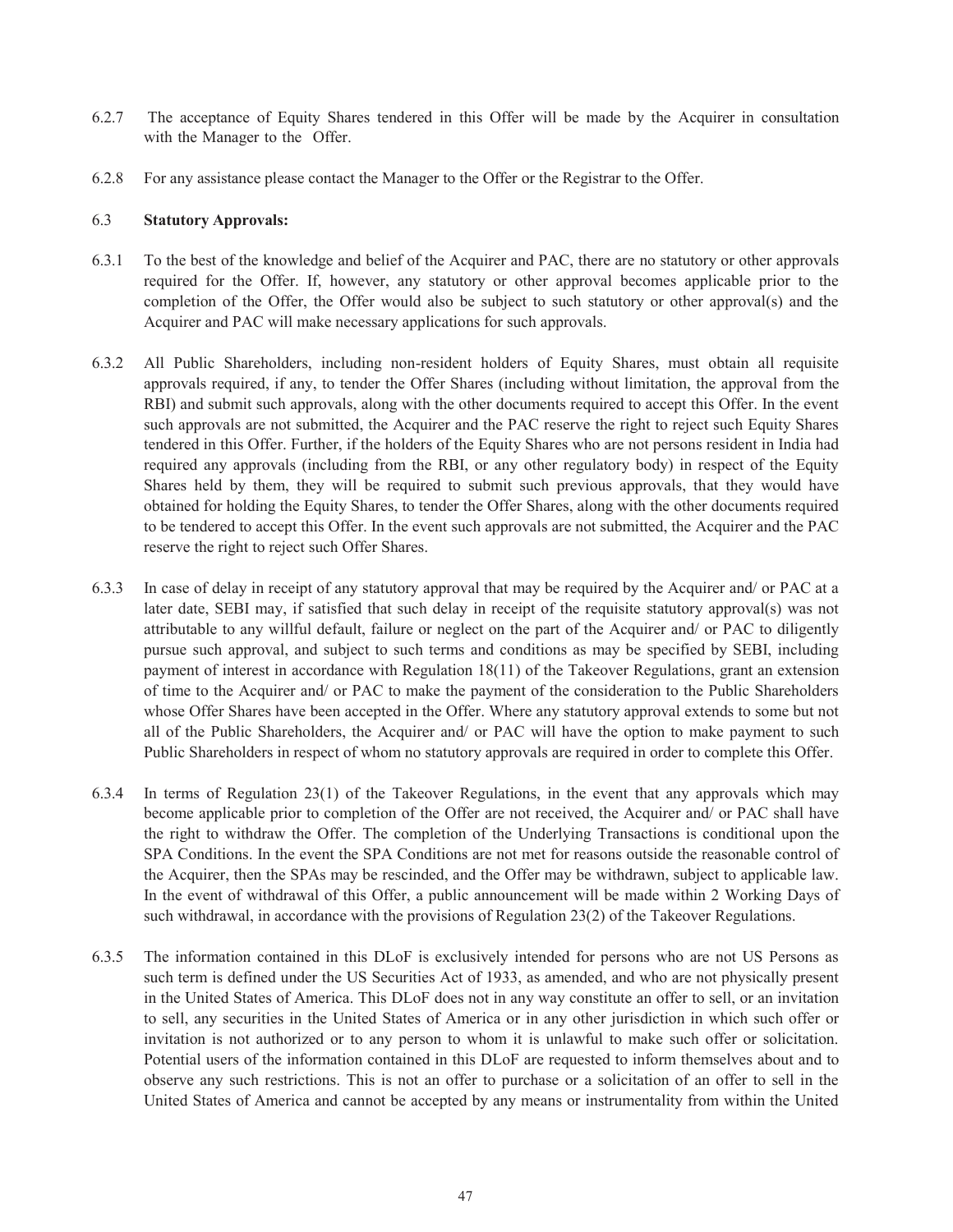States of America. U.S. Public Shareholders should seek independent advice in relation to their ability to participate in this Offer.

### **7 PROCEDURE FOR ACCEPTANCE AND SETTLEMENT OF THE OFFER**

- 7.1 The Offer will be implemented by the Acquirer and PAC through Stock Exchange Mechanism made available by the Stock Exchanges in the form of separate window ("**Acquisition Window**") as provided under the Takeover Regulations, SEBI Circular CIR/CFD/POLICY/CELL/1/2015 dated April 13, 2015 issued by SEBI as amended via SEBI Circular CFD/DCR2/CIR/P/2016/131 dated December 09, 2016 issued by SEBI (together, the "**Acquisition Window Circulars**").
- 7.2 BSE will be the designated stock exchange ("**Designated Stock Exchange**") for the purpose of tendering the Offer Shares;
- 7.3 The facility for acquisition of shares through Stock Exchange mechanism pursuant to Offer shall be available on the Stock Exchanges in the form of a separate Acquisition Window.
- 7.4 All the Public Shareholders who desire to tender their Equity Shares under the Offer would have to approach their respective stock brokers ("**Selling Broker(s)**"), within the normal trading hours of the secondary market during the Tendering Period.
- 7.5 The Acquirer has appointed **Axis Capital Limited** as the "**Buying Broker**" for the Offer through whom the purchases and settlement of Offer Shares tendered in this Offer shall be made.
- 7.6 Contact details for the Buying Broker are as follows:



**Axis Capital Limited**  5th floor, Axis House House, C-2 Wadia International Centre, P. B. Marg, Worli, Mumbai -400 025 Contact Person: Mr. Ram Shinde, Tel: +91 22 4325 5579, Email: QIB@axiscap.in Website: www.axiscapital.co.in SEBI Registration No. NSE Capital Market: INB231387235; BSE Equity: INB011387330 CIN: U51900MH2005PLC157853

- 7.7 During the Tendering Period, the tender of the Equity Shares by the Public Shareholders in this Offer will be placed through their respective Selling Brokers during normal trading hours of the secondary market.
- 7.8 The cumulative quantity tendered shall be displayed on the Designated Stock Exchange website throughout the trading session at specific intervals by the Designated Stock Exchange during Tendering Period.
- 7.9 Modification/cancellation of orders will not be allowed during the Tendering Period.
- 7.10 Public Shareholders can tender their shares only through a broker with whom the Public Shareholder is registered as client (KYC Compliant). In the event Seller Broker(s) are not registered with BSE or NSE or if the Public Shareholder does not have any stock broker then that Public Shareholder can approach any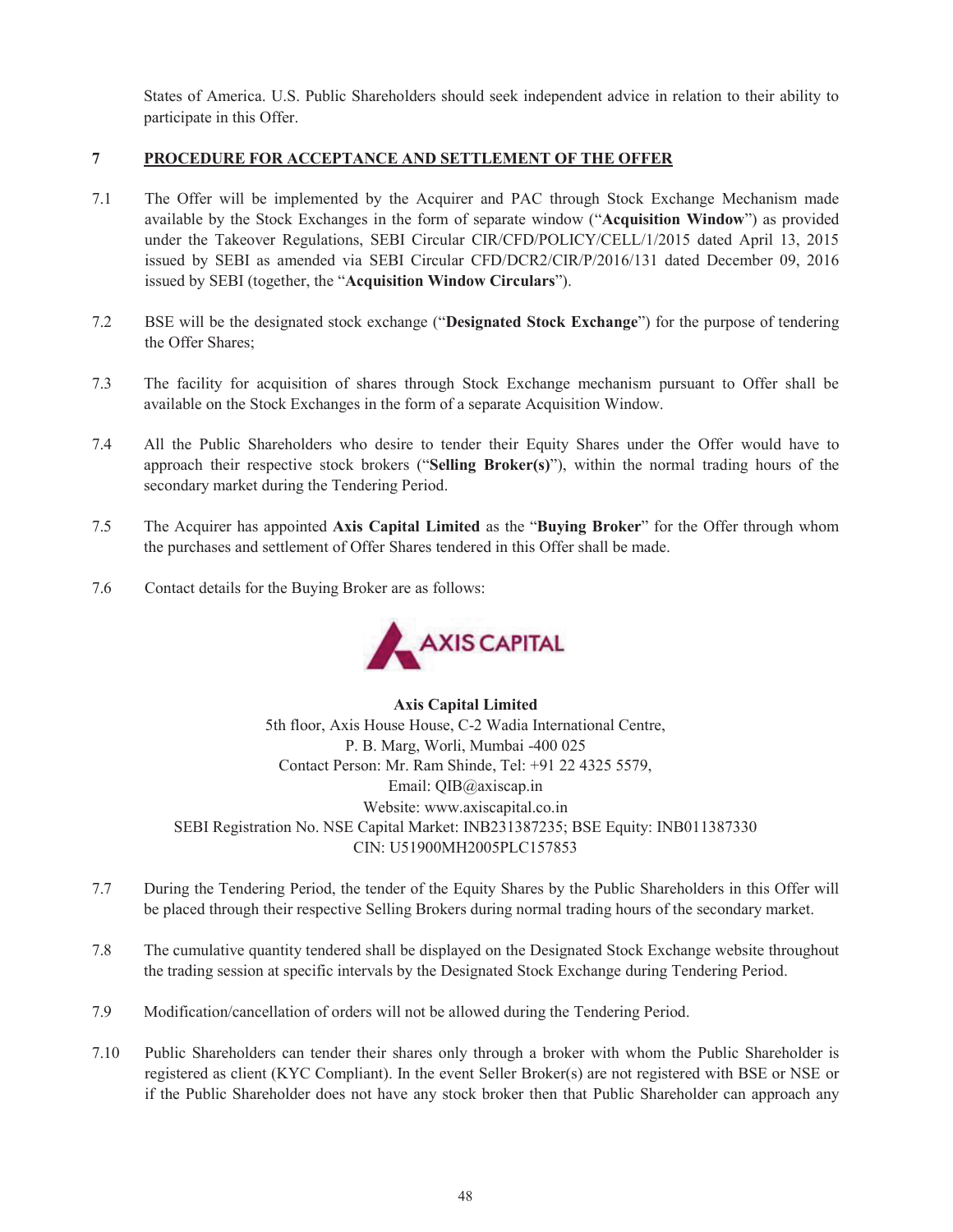BSE or NSE registered stock broker and can make a bid by using quick unique client code ("**UCC**") facility through that BSE or NSE registered stock broker after submitting the details as may be required by such stock broker to be in compliance with applicable law and regulations. In case the Public Shareholder is not able to bid using quick UCC facility through any other BSE or NSE registered stock broker then the Public Shareholder may approach the Target Company's Broker viz. Axis Capital Limited, to bid by using quick UCC facility. The Public Shareholder approaching BSE or NSE registered stock broker (with whom he does not have an account) may have to submit following details:

### 7.10.1 **In case of the Public Shareholder being an individual.**

- (a) If the Public Shareholder is registered with KYC Registration Agency ("**KRA**"): Forms required:
	- i. Central Know Your Client (CKYC) form including Foreign Account Tax Compliance Act (FATCA), In Person Verification (IPV), Original Seen and Verified (OSV) if applicable
	- ii. Know Your Client (KYC) form documents required (all documents self-attested): Bank details (cancelled cheque)
	- iii. Demat details (Demat Master /Latest Demat statement)
- (b) If the Public Shareholder is not registered with KRA: Forms required:
	- i. CKYC form including FATCA, IPV, OSV if applicable
	- ii. KRA form
	- iii. KYC form documents required (all documents self-attested): PAN card copy Address proof Bank details (cancelled cheque)
	- iv. Demat details (Demat master /Latest Demat statement)

It may be noted that other than submission of above forms and documents in person verification may be required.

### 7.10.2 **In case the Public Shareholder is an HUF.**

- (a) If the Public Shareholder is registered with **KRA**: Forms required:
	- i. CKYC form of KARTA including FATCA, IPV, OSV if applicable
	- ii. KYC form documents required (all documents self-attested): Bank details (cancelled cheque)
	- iii. Demat details (Demat Master /Latest Demat statement)
- (b) If the Public Shareholder is not registered with KRA: Forms required:
	- i. CKYC form of KARTA including FATCA, IPV, OSV if applicable
	- ii. KRA form
	- iii. Know Your Client (KYC) form Documents required (all documents self-attested): PAN card copy of HUF & KARTA Address proof of HUF & KARTA HUF declaration Bank details (cancelled cheque)
	- iv. Demat details (Demat master /Latest Demat statement)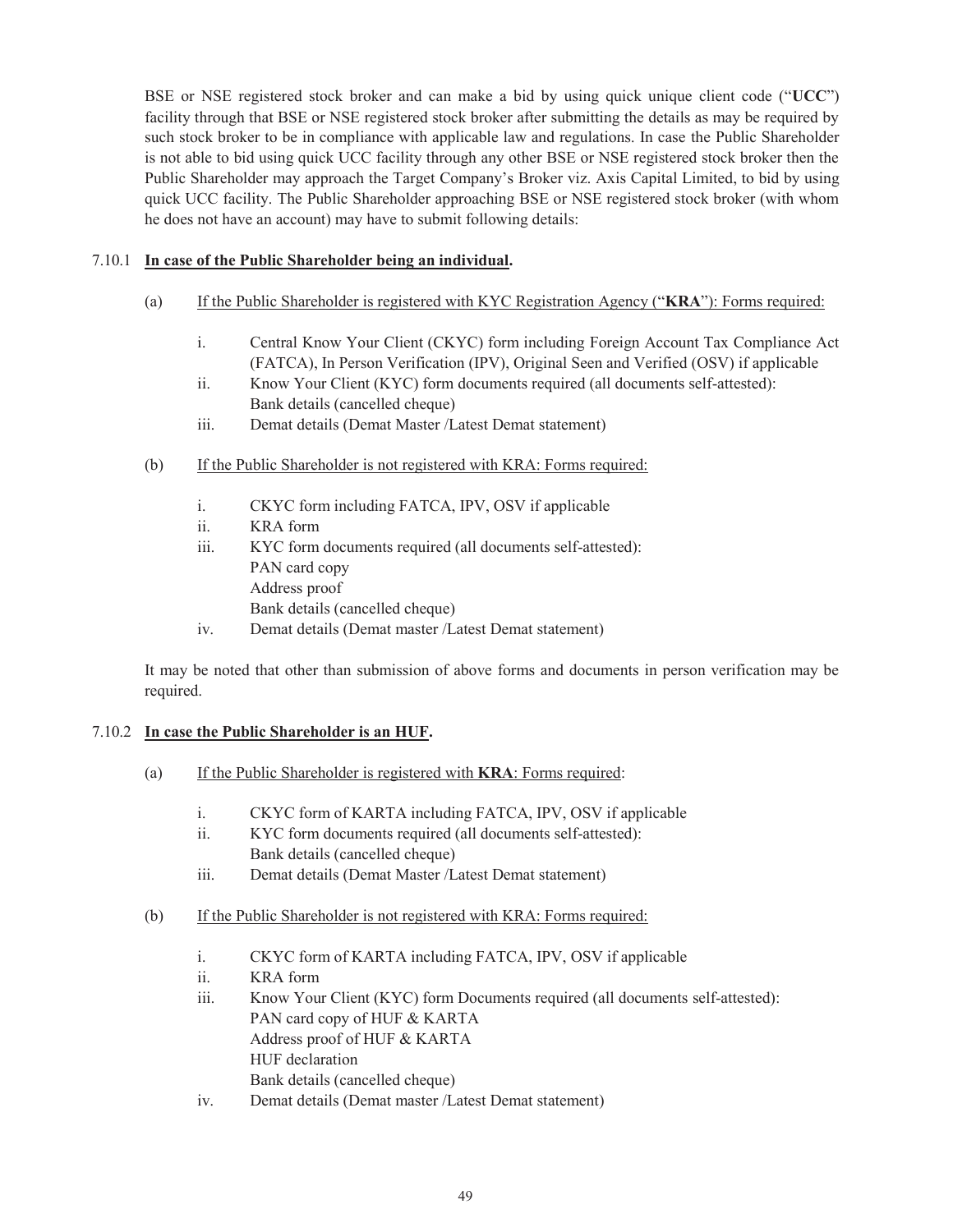It may be noted that other than submission of above forms and documents in person verification may be required.

# 7.10.3 **In case of Public Shareholders other than an individual and HUF.**

- (a) If the Public Shareholder is KRA registered: Form required
	- i. Know Your Client (KYC) form documents required (all documents certified true copy) Bank details (cancelled cheque)
	- ii. Demat details (Demat master /Latest Demat statement)
	- iii. FATCA, IPV, OSV if applicable
	- iv. Latest list of directors/authorised signatories/partners/trustees
	- v. Latest shareholding pattern
	- vi. Board resolution
	- vii. Details of ultimate beneficial owner along with PAN card and address proof
	- viii. Last 2 years financial statements
- (b) If the Public Shareholder is not KRA registered: Forms required:
	- i. KRA form
	- ii. Know Your Client (KYC) form documents required (all documents certified true copy): PAN card copy of company/ firm/ trust Address proof of company/ firm/ trust Bank details (cancelled cheque)
	- iii. Demat details (Demat Master / Latest Demat statement)
	- iv. FATCA, IPV, OSV if applicable
	- v. Latest list of directors/ authorised signatories/ partners/ trustees
	- vi. PAN card copies & address proof of directors/ authorised signatories/ partners/ trustees
	- vii. Latest shareholding pattern
	- viii. Board resolution/partnership declaration
	- ix. Details of ultimate beneficial owner along with PAN card and address proof
	- x. Last 2 years financial statements
	- xi. MOA/Partnership deed /trust deed

*It may be noted that, other than submission of above forms and documents, in person verification may be required.* 

*It may be noted that above mentioned list of documents is an indicative list. The requirement of documents and procedures may vary from broker to broker.* 

#### 7.11 **Procedure for tendering Equity Shares held in dematerialised form:**

- 7.11.1 The Public Shareholders who are holding Equity Shares in electronic/ dematerialised form and who desire to tender their Equity Shares in this Offer shall approach their respective Selling Broker indicating to their Selling Broker the details of Equity Shares that such Public Shareholder intends to tender in this Offer. Public Shareholders should tender their Equity Shares before market hours close on the last day of the Tendering Period.
- 7.11.2 The Selling Broker would be required to place an order/bid on behalf of the Public Shareholders who wish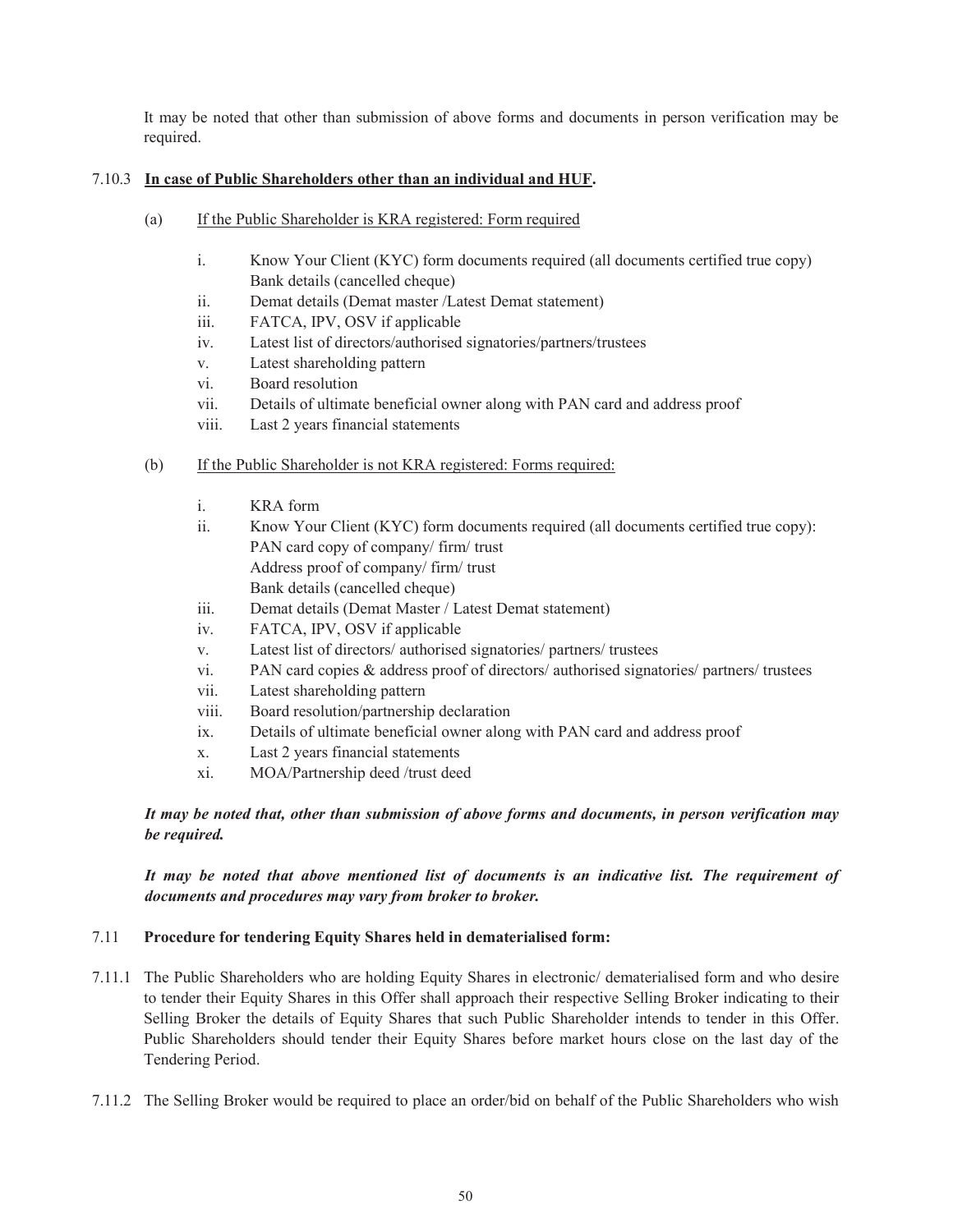to tender Equity Shares in the Open Offer using the Acquisition Window of the Stock Exchanges. Before placing the order/bid, the Public Shareholder would be required to transfer the tendered Equity Shares to the Clearing Corporation, by using the early pay in mechanism as prescribed by the Stock Exchanges or the Clearing Corporation, prior to placing the order/bid by the Selling Broker.

- 7.11.3 Upon placing the order, the Selling Broker shall provide TRS generated by the stock exchange bidding system to the Public Shareholder. TRS will contain details of order submitted like bid ID No., DP ID, Client ID, no. of Equity Shares tendered, etc.
- 7.11.4 On receipt of TRS from the respective Seller Broker, the Public Shareholder has successfully placed the bid in the Offer.
- 7.11.5 Modification/cancellation of orders will not be allowed during the Tendering Period.
- 7.11.6 For custodian participant, orders for demat Equity Shares early pay-in is mandatory prior to confirmation of order by the custodian. The custodians shall either confirm or reject orders not later than the time provided by the BSE on the last day of the Tendering Period. Thereafter, all unconfirmed orders shall be deemed to be rejected.
- 7.11.7 The details of settlement number for early pay-in of Equity Shares shall be informed in the issue opening circular that will be issued by the Stock Exchanges / Clearing Corporation, before the opening of the Offer.
- 7.11.8 The Public Shareholders will have to ensure that they keep their DP account active and unblocked to successfully facilitate the tendering of the Equity Shares and to receive credit in case of return of Equity Shares due to rejection or due to prorated Offer.
- 7.11.9 The cumulative quantity tendered will be made available on the website of the BSE (www.bseindia.com) throughout the trading sessions and will be updated at specific intervals during the Tendering Period.

#### 7.12 **Procedure for tendering Equity Shares held in Physical Form:**

- 7.12.1 As per the provisions of Regulation 40(1) of the SEBI (Listing Obligations and Disclosure Requirements) Regulations, 2015 and SEBI PR 51/2018 dated December 3, 2018, w.e.f. April 1, 2019, requests for transfer of securities shall not be processed unless the securities are held in dematerialised form with a depository.
- 7.12.2 Accordingly, the Public Shareholders who are holding Equity Shares in physical form and are desirous of tendering their Equity Shares in the Offer can do so only after the Equity Shares are dematerialised. Such Public Shareholders are advised to approach any depository participant to have their Equity Shares dematerialised.

#### 7.13 **Acceptance of Shares**

The Registrar to the Offer will provide details of order acceptance to Clearing Corporation within specified timelines.

#### 7.14 **Procedure for tendering Equity Shares in case of non-receipt of Letter of Offer.**

7.14.1 Public Shareholders who have acquired Equity Shares but whose names do not appear in the register of members of the Target Company on the Identified Date, or unregistered owners or those who have acquired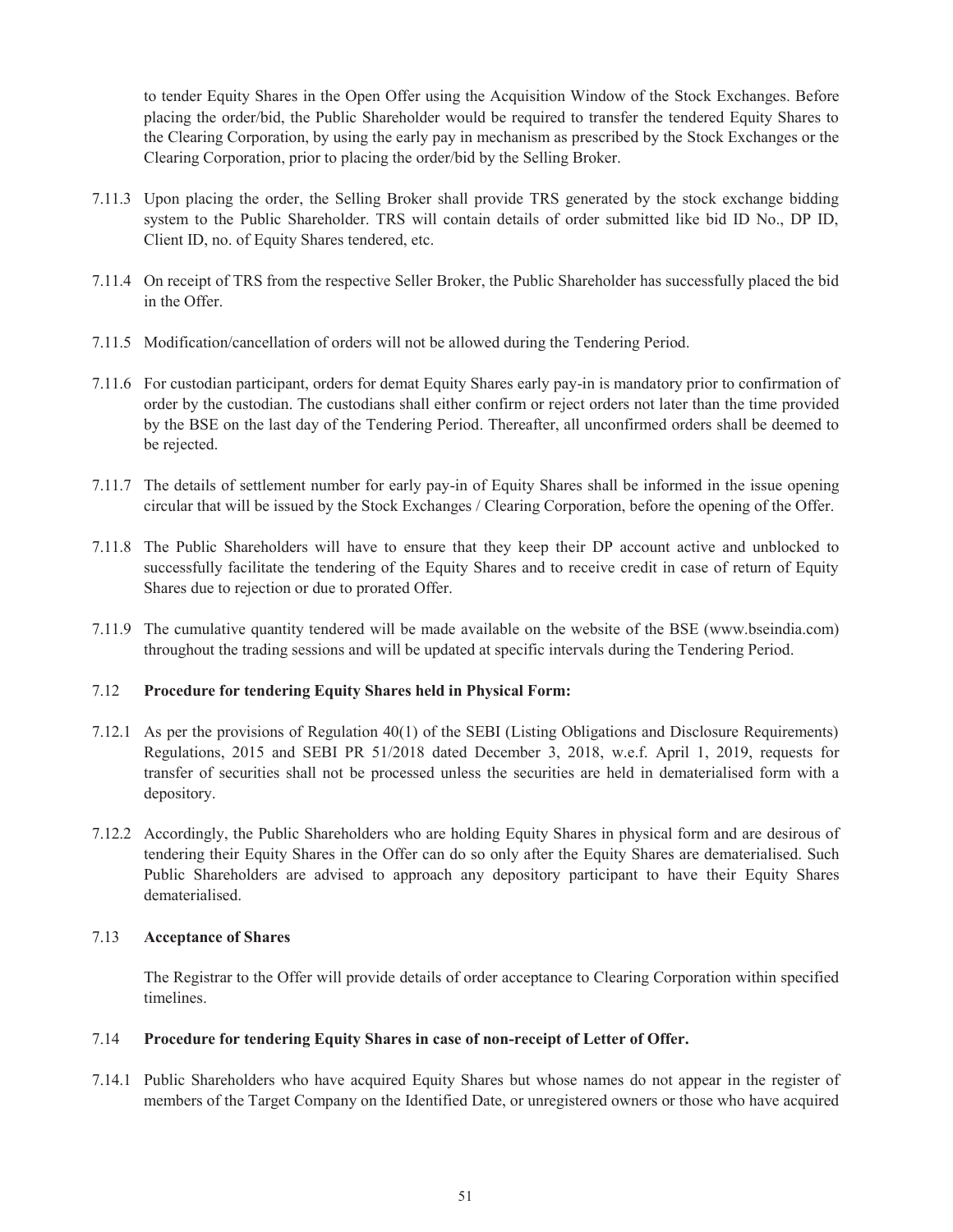Equity Shares after the Identified Date, or those who have not received the Letter of Offer, may also participate in this Offer.

- 7.14.2 A Public Shareholder may participate in the Offer by approaching their Selling Broker and tender Shares in the Offer as per the procedure mentioned in the Letter of Offer or in the relevant Form of Acceptance-cum-Acknowledgment.
- 7.14.3 The Letter of Offer along with a Form of Acceptance-cum-Acknowledgement, will be dispatched to all the Public Shareholders, whose names appear on the register of members of the Target Company and to the Beneficial Owners in dematerialized form whose names appear on the beneficial records of the respective depositories, in either case, at the close of business hours on the Identified Date.
- 7.14.4 In case of non-receipt of the Letter of Offer, such Public Shareholders may download the same from the SEBI website (www.sebi.gov.in) or obtain a copy of the same from the Registrar to the Offer on providing suitable documentary evidence of holding of the Equity Shares.
- 7.14.5 The Letter of Offer along with the Form of Acceptance cum Acknowledgment would also be available at SEBI's website, www.sebi.gov.in, and Public Shareholders can also apply by downloading such forms from the said website.
- 7.14.6 Alternatively, in case of non-receipt of the Letter of Offer, the Public Shareholders holding the Equity Shares may participate in the Offer by providing their application in plain paper in writing signed by the Public Shareholder(s), stating name, address, number of shares held, client ID number, DP name, DP ID number, number of Equity Shares tendered and other relevant documents. Such Public Shareholders must ensure that their order is entered in the electronic platform to be made available by Stock Exchanges before the closure of the Offer.

## 7.15 **Settlement Process**

- 7.15.1 On closure of the Offer, reconciliation for acceptances will be conducted by the Manager to the Offer and the Registrar to the Offer and the final list of accepted Equity Shares tendered in this Offer will be provided to the Stock Exchanges to facilitate settlement on the basis of Equity Shares transferred to the Clearing Corporation.
- 7.15.2 The settlement of trades will be carried out in the manner similar to settlement of trades in the Acquisition Window Circulars.
- 7.15.3 For Equity Shares accepted under the Offer, the Clearing Corporation will make direct funds payout to respective eligible Public Shareholders bank account linked to its demat account. If the Public Shareholders' bank account details are not available or if the funds transfer instruction is rejected by RBI/Bank, due to any reason, then such funds will be transferred to the concerned Selling Broker settlement bank account for onward transfer to their respective Public Shareholders.
- 7.15.4 In case of certain client types viz. NRI, foreign clients, etc. (where there are specific RBI and other regulatory requirements pertaining to funds pay-out) who do not opt to settle through custodians, the funds pay-out would be given to their respective Selling Broker's settlement accounts for releasing the same to their respective Public Shareholder's account onwards.
- 7.15.5 The Public Shareholders will have to ensure that they keep the DP account active and unblocked to receive credit in case of return of Equity Shares, due to rejection or due to non-acceptance of the Equity Shares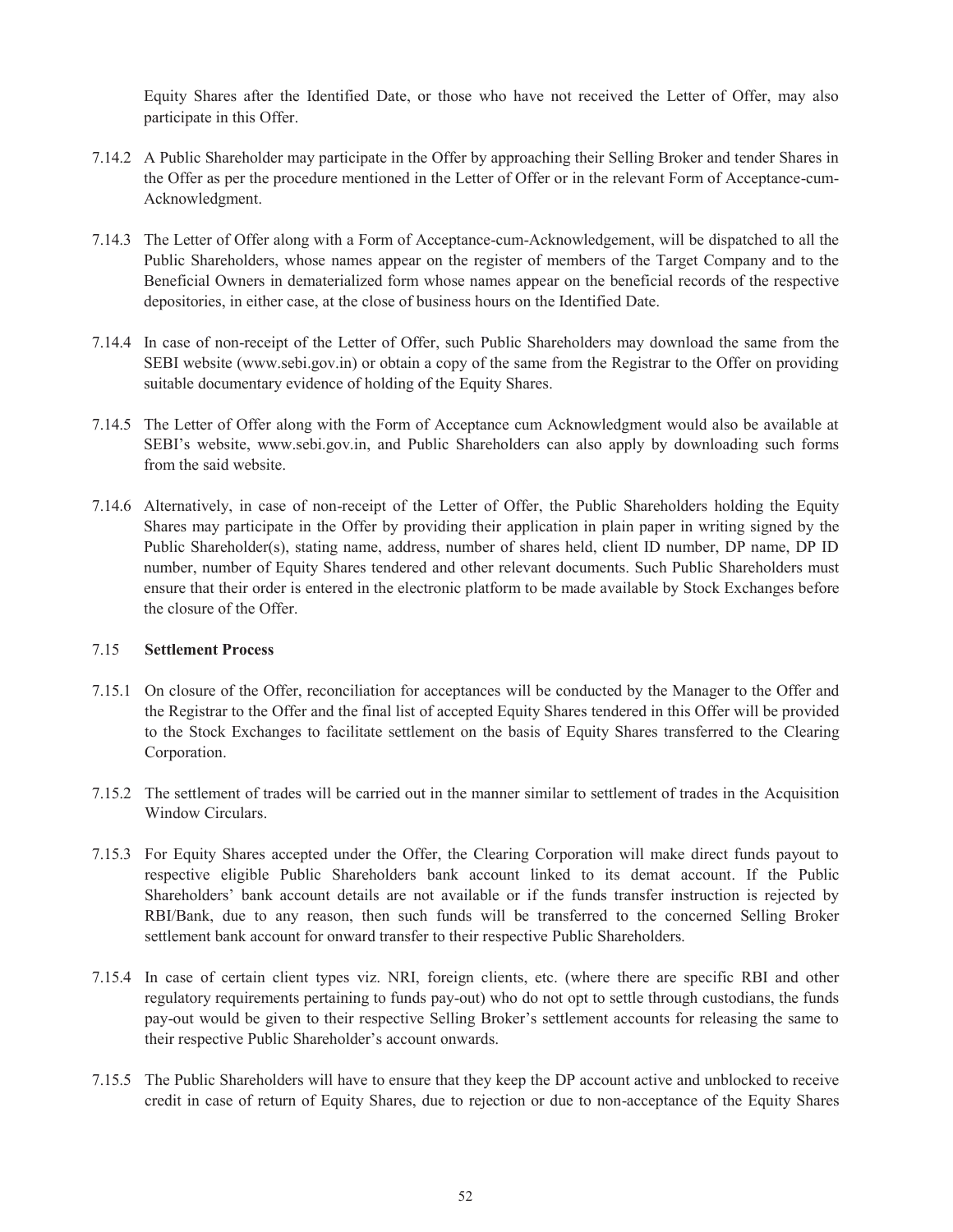tendered under the Offer.

- 7.15.6 Excess demat Equity Shares or unaccepted demat Equity Shares, if any, tendered by the Public Shareholders would be returned to them by the Clearing Corporation.
- 7.15.7 The direct credit of Equity Shares will be given to the demat account of Acquirer as indicated by the Buying Broker.
- 7.15.8 Once the basis of acceptance is finalised, the Clearing Corporation would facilitate clearing and settlement of trades by transferring the required number of Equity Shares to the demat account of Acquirer.
- 7.15.9 In case of partial or non-acceptance of orders the balance demat Equity Shares will be returned directly to the demat accounts of the Public Shareholders. However, in the event of any rejection of transfer to the demat account of the Public Shareholder for any reason, the demat Equity Shares will be released to the securities pool account of their respective Selling Broker and the Selling Broker will thereafter transfer the balance Equity Shares to the respective Public Shareholders.
- 7.15.10 Any Equity Shares that are subject matter of litigation or are held in abeyance due to pending court cases / attachment orders / restriction from other statutory authorities wherein the Public Shareholder may be precluded from transferring the Equity Shares during pendency of the said litigation are liable to be rejected if directions / orders regarding these Equity Shares are not received together with the Equity Shares tended under the Offer.
- 7.15.11 If Public Shareholders' bank account details are not available or if the fund transfer instruction is rejected by the RBI or bank, due to any reasons, then the amount payable to Public Shareholders will be transferred to the Selling Broker for onward transfer to the Equity Shareholder.
- 7.15.12 Public Shareholders who intend to participate in the Offer should consult their respective Selling Broker for any cost, applicable taxes, charges and expenses (including brokerage) that may be levied by the Selling Broker upon the selling shareholders for tendering Equity Shares in the Offer (secondary market transaction). The Offer consideration received by the Public Shareholders, in respect of accepted Equity Shares, could be net of such costs, applicable taxes, charges and expenses (including brokerage) and the Target Company accepts no responsibility to bear or pay such additional cost, charges and expenses (including brokerage) incurred solely by the Public Shareholders.
- 7.15.13 In case of delay in receipt of any statutory approval(s), SEBI has the power to grant extension of time to Acquirer for payment of consideration to the Public Shareholders who have accepted the Open Offer within such period, subject to Acquirer agreeing to pay interest for the delayed period if directed by SEBI in terms of Regulation 18(11) of the Takeover Regulations.

# **8 COMPLIANCE WITH TAX REQUIREMENTS**

**THE SUMMARY OF THE TAX CONSIDERATIONS IN THIS SECTION ARE BASED ON THE CURRENT PROVISIONS OF THE INCOME-TAX ACT, 1961 AND THE REGULATIONS THEREUNDER. THE LEGISLATIONS, THEIR JUDICIAL INTERPRETATION AND THE POLICIES OF THE REGULATORY AUTHORITIES ARE SUBJECT TO CHANGE FROM TIME TO TIME, AND THESE MAY HAVE A BEARING ON THE IMPLICATIONS LISTED BELOW. ACCORDINGLY, ANY CHANGE OR AMENDMENTS IN THE LAW OR RELEVANT REGULATIONS WOULD NECESSITATE A REVIEW OF THE BELOW.**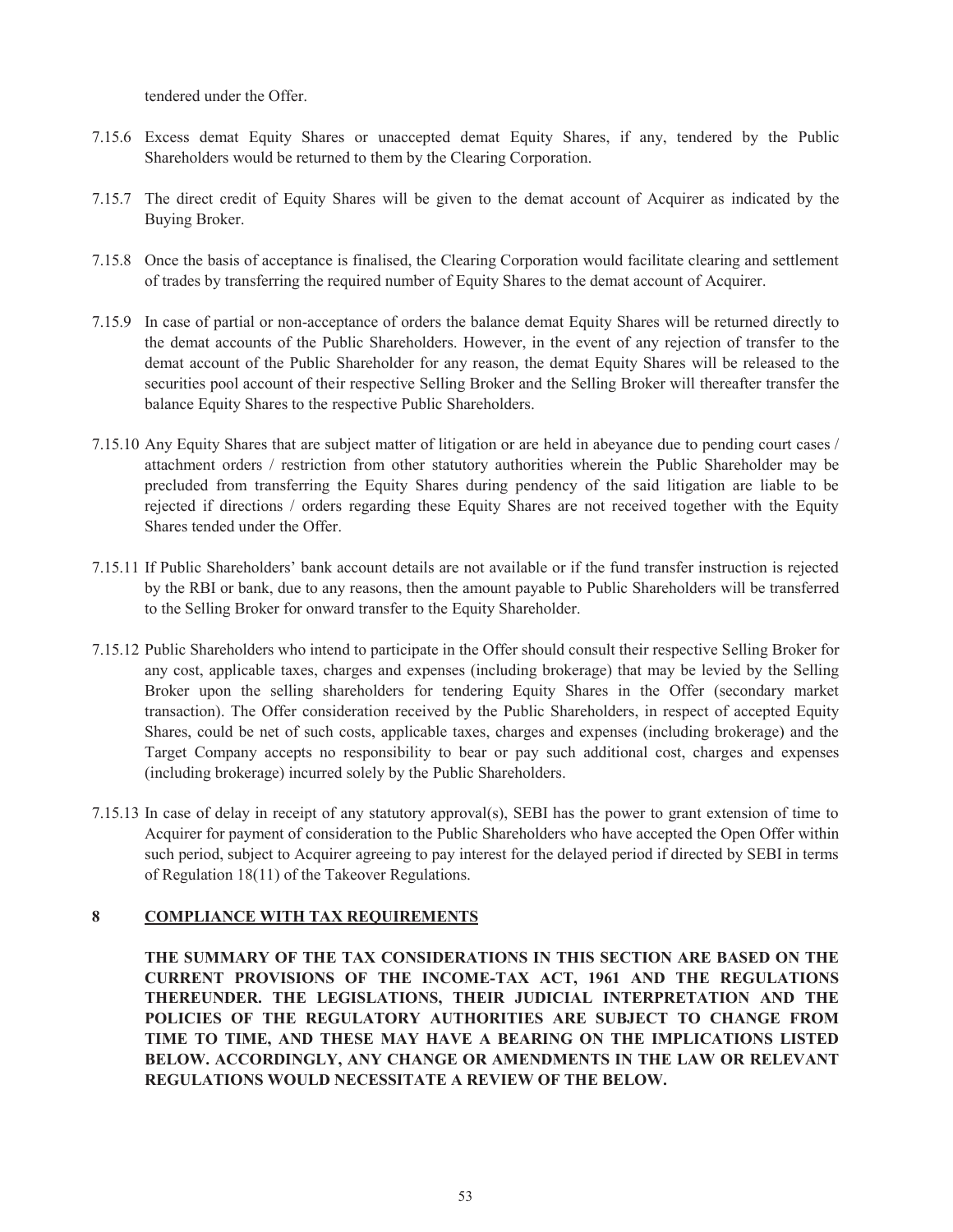**THE JUDICIAL AND THE ADMINISTRATIVE INTERPRETATIONS THEREOF, ARE SUBJECT TO CHANGE OR MODIFICATION BY SUBSEQUENT LEGISLATIVE, REGULATORY, ADMINISTRATIVE OR JUDICIAL DECISIONS. ANY SUCH CHANGES COULD HAVE DIFFERENT INCOME-TAX IMPLICATIONS. THIS NOTE ON TAXATION SETS OUT THE PROVISIONS OF LAW IN A SUMMARY MANNER ONLY AND IS NOT A COMPLETE ANALYSIS OR LISTING OF ALL POTENTIAL TAX CONSEQUENCES OF THE DISPOSAL OF EQUITY SHARES.** 

**THE IMPLICATIONS ARE ALSO DEPENDENT ON THE SHAREHOLDERS FULFILLING THE CONDITIONS PRESCRIBED UNDER THE PROVISIONS OF THE RELEVANT SECTIONS UNDER THE RELEVANT TAX LAWS AND THE DOUBLE TAXATION AVOIDANCE AGREEMENTS ("DTAA") WITH RESPECTIVE COUNTRIES. IN VIEW OF THE PARTICULARISED NATURE OF INCOME-TAX CONSEQUENCES, SHAREHOLDERS ARE REQUIRED TO CONSULT THEIR TAX ADVISORS FOR THE APPLICABLE TAX PROVISIONS INCLUDING THE TREATMENT THAT MAY BE GIVEN BY THEIR RESPECTIVE TAX OFFICERS IN THEIR CASE AND THE APPROPRIATE COURSE OF ACTION THAT THEY SHOULD TAKE.** 

**THE ACQUIRER DOES NOT ACCEPT ANY RESPONSIBILITY FOR THE ACCURACY OR OTHERWISE OF SUCH ADVICE. THEREFORE, SHAREHOLDERS CANNOT RELY ON THIS ADVICE AND THE SUMMARY OF INCOME-TAX IMPLICATIONS, RELATING TO THE TREATMENT OF INCOME-TAX IN THE CASE OF TENDERING OF LISTED EQUITY SHARES IN OPEN OFFER ON THE RECOGNISED STOCK EXCHANGES IN INDIA, AS SET OUT BELOW SHOULD BE TREATED AS INDICATIVE AND FOR GUIDANCE PURPOSES ONLY.** 

## 8.1.1 **General:**

- (a) The basis of charge of Indian income-tax under the Income-tax Act, 1961 ("**Income-tax Act**") depends upon the residential status of the taxpayer during a tax year. The Indian tax year runs from April 1 until March 31. A person who is an Indian tax resident is liable to income-tax in India on his worldwide income, subject to certain tax exemptions, which are provided under the Income-tax Act. A person who is treated as a non-resident for Indian income-tax purposes is generally subject to tax in India only on such person's India-sourced income (i.e. income which accrues or arises or deemed to accrue or arise in India) as also income received by such persons in India. In case of shares of a company, the source of income from shares will depend on the "situs" of such shares. As per judicial precedents, generally the "situs" of the shares is where a company is "incorporated" and where its shares can be transferred.
- (b) Accordingly, since the Target Company is incorporated in India, the Target Company's shares should be deemed to be "situated" in India and any gains arising to a non-resident on transfer of such shares should be taxable in India under the Income-tax Act.
- (c) Further, the non-resident shareholder can avail benefits of the DTAA between India and the respective country of which the said shareholder is tax resident subject to satisfying relevant conditions including non-applicability of General Anti-Avoidance Rule ("**GAAR**") and providing and maintaining necessary information and documents as prescribed under the Income-tax Act.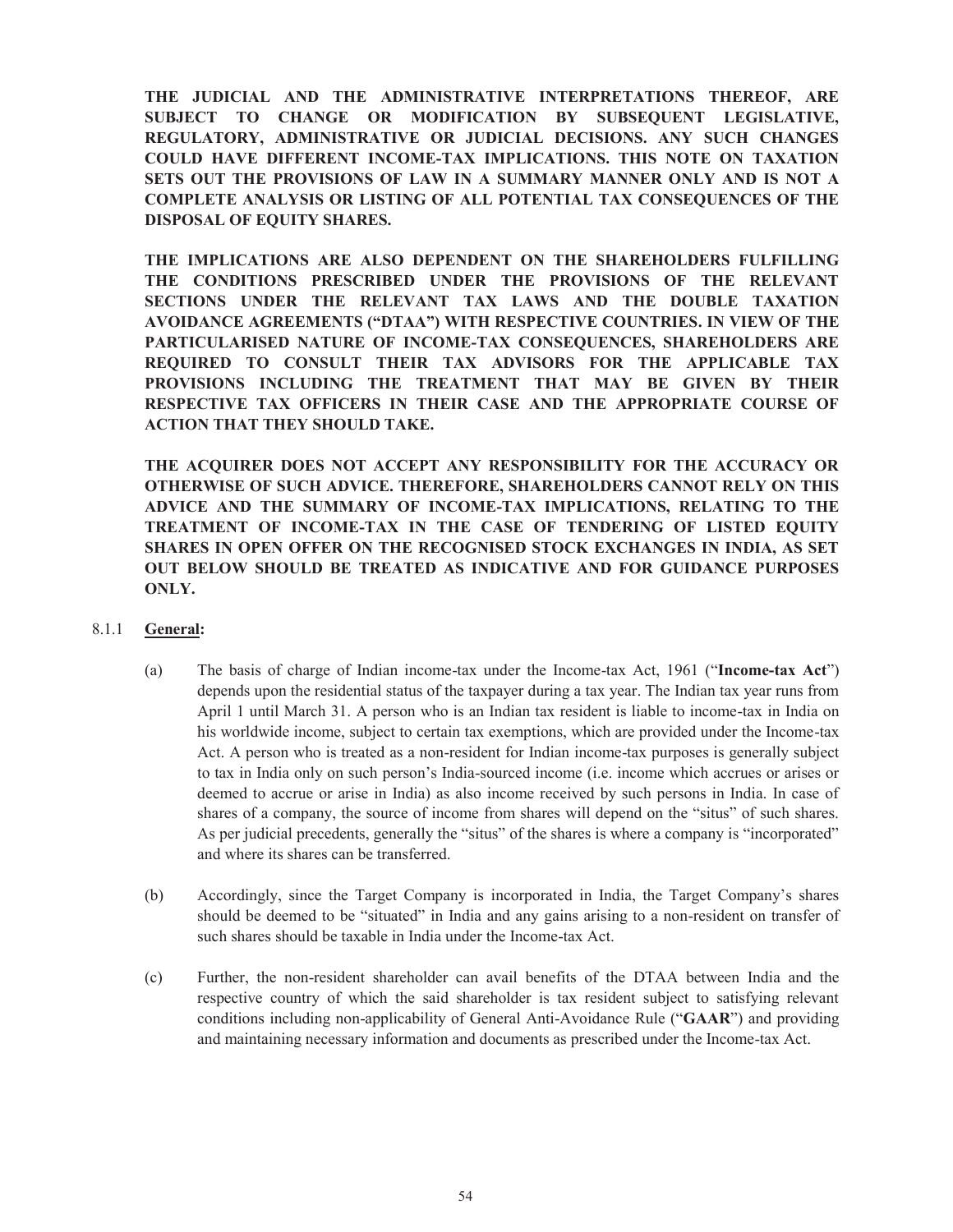- (d) The Income-tax Act also provides for different income-tax regimes/ rates applicable to the gains arising from the tendering of shares under the Offer, based on the period of holding, residential status, classification of the shareholder and nature of the income earned, etc.
- (e) The summary of income-tax implications on tendering of listed equity shares on recognised stock exchanges in India is set out below. All references to equity shares herein refer to listed equity shares unless stated otherwise.
- 8.1.2 **Classification of shareholders:** Shareholders can be classified under the following categories:
	- (a) Resident Shareholders being:
		- (i) Individuals, Hindu Undivided Family (HUF), Association of Persons ("**AOP**") and Body of Individuals ("**BOI**")
		- (ii) Others
	- (b) Non-Resident Shareholders being:
		- (i) Non-Resident Indians (NRIs)
		- (ii) Foreign Institution Investors (FIIs) / Foreign Portfolio Investors (FPIs)
		- (iii) Others:
			- · Company
			- · Other than company
- 8.1.3 **Classification of income:** Shares can be classified under the following two categories:
	- (a) Shares held as investment (income from transfer taxable under the head "**Capital Gains**")
	- (b) Shares held as stock-in-trade (Income from transfer taxable under the head "**Profits and Gains from Business or Profession**")

Gains arising from the transfer of shares may be treated either as "capital gains" or as "business income" for income-tax purposes, depending upon whether such shares were held as a capital asset or trading asset (i.e. stock-in-trade).

- 8.1.4 **Shares held as investment:** As per the provisions of the Income-tax Act, where the shares are held as investments (i.e. capital asset), income arising from the transfer of such shares is taxable under the head "Capital Gains". Capital Gains in the hands of shareholders will be computed as per provisions of Section 48 of the Income-tax Act.
- 8.1.5 **Period of holding:** Depending on the period for which the shares are held, the gains will be taxable as "short-term capital gain" or "long-term capital gain":
	- (a) In respect of equity shares held for a period less than or equal to 12 (Twelve) months prior to the date of transfer, the same should be treated as a "short-term capital asset", and accordingly the gains arising therefrom should be taxable as "short term capital gains" ("**STCG**").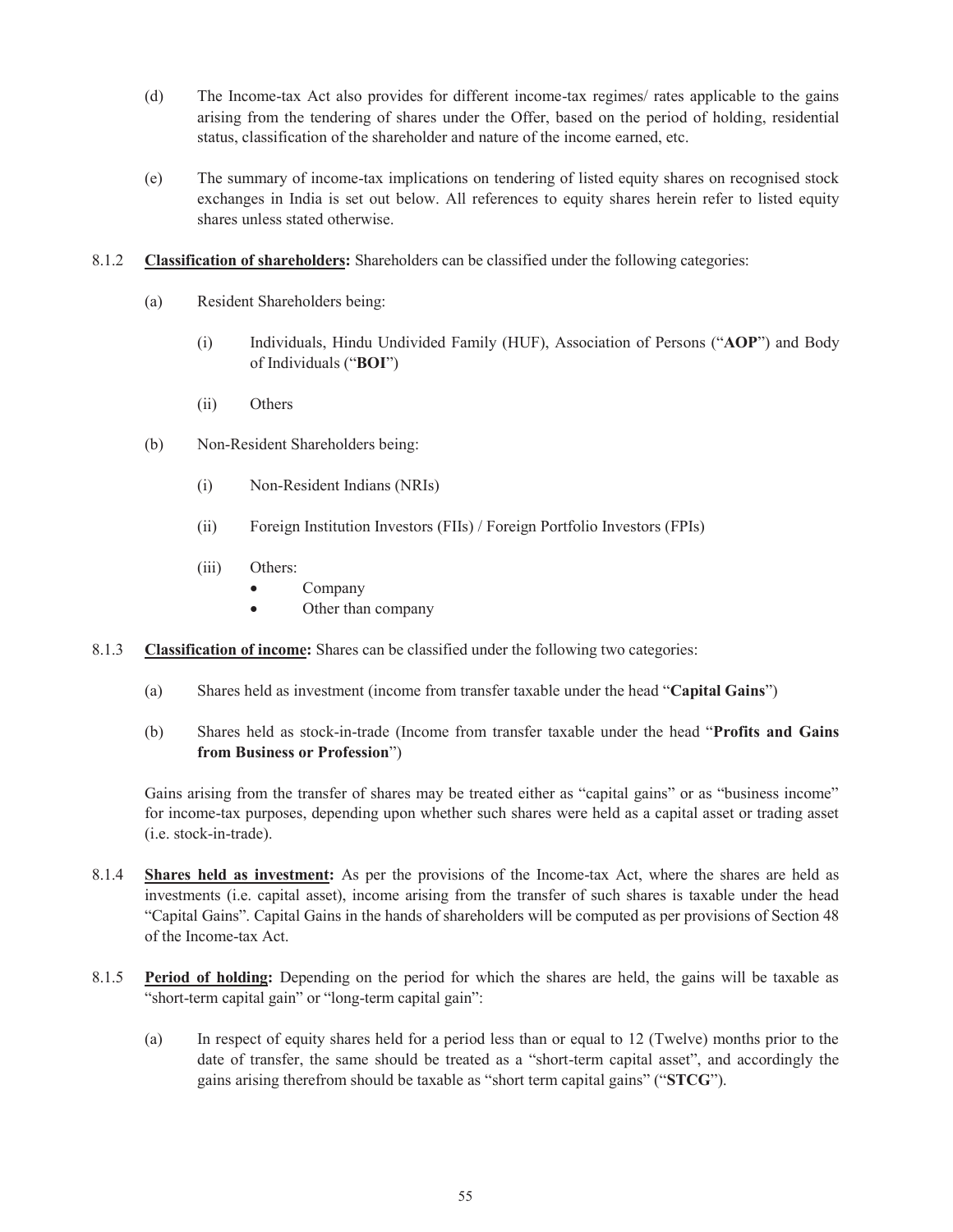- (b) Similarly, where equity shares are held for a period more than 12 (Twelve) months prior to the date of transfer, the same should be treated as a "long-term capital asset", and accordingly the gains arising therefrom should be taxable as "long-term capital gains" ("**LTCG**").
- 8.1.6 **Tendering of Shares in the Offer through a Recognized Stock Exchange in India:** Where a transaction for transfer of such equity shares (i.e. acceptance under an open offer) is transacted through recognised stock exchanges and is chargeable to Securities Transaction Tax ("**STT**"), then the taxability will be as under (for all categories of shareholders):
	- (a) The Finance Act, 2018 has withdrawn the exemption under section 10(38) for LTCG arising from transfer of equity shares on or after 1 April 2018. Section 112A of the Income-tax Act provides for taxation of income arising from the transfer of such shares, which is explained in the following paragraphs.
	- (b) The gain accrued on such equity shares till 31 January 2018 has been exempted by providing that for the purpose of computing LTCG the cost of shares acquired before 1 February 2018 shall be the higher of the following:
		- (i) Actual cost of acquisition; or
		- (ii) Lower of: (A) fair market value, and (B) full value of consideration received or accruing as a result of the transfer of the shares.

Fair market value has been defined to mean the highest price of the equity share quoted on any recognized stock exchange on 31 January 2018.

- (c) After taking into account the exemption provided above, LTCG arising from transfer of equity shares, exceeding Rs. 100,000, will be taxable at 10% without allowing the benefit of indexation.
- (d) However, section 112A of the Income-tax Act shall not apply if such equity shares were acquired on or after 1 October 2004 and securities transaction tax ('STT under Chapter VII of the Finance (No. 2) Act, 2004') was not paid. In this regard, the Central Government has issued a notification no. 60/2018/F. No. 370142/9/2017-TPL dated 1st October, 2018, providing certain situations wherein section 112A of the Income-tax Act will continue to be applicable even if STT is not paid at the time of acquisition of equity shares.

The notification deals with the following situations:

- (i) Acquisition of existing listed equity share in a company, whose equity shares are not frequently traded on recognised stock exchanges of India, was made through a preferential issue, subject to certain exceptions;
- (ii) Transaction for acquisition of existing listed equity share in a company was not entered through recognised stock exchanges of India, subject to certain exceptions; and
- (iii) Acquisition of equity share of a company during the period beginning from the date on which the company was delisted from recognised stock exchanges and ending on the date on which the company was again listed on recognised stock exchanges in accordance with the Securities Contracts (Regulation) Act, 1956 read with the SEBI Act and any rules made thereunder.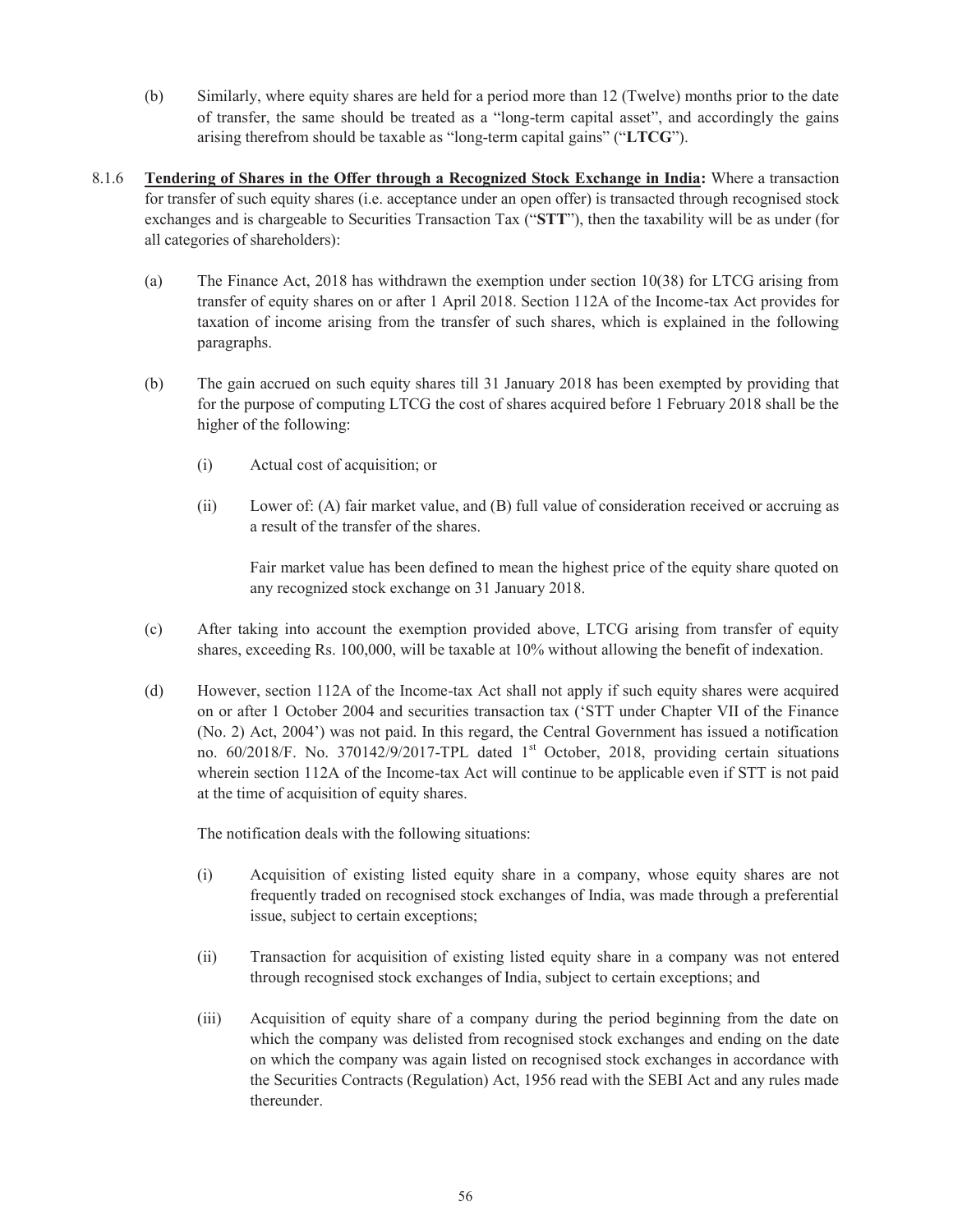In terms of the said notification, STT need not have been paid on acquisition of shares (that are frequently traded) and still be eligible for claim of Section 112A benefit in the following situations:

- (i) Acquisition by scheduled banks, reconstruction or securitisation companies or public financial institutions during their ordinary course of business;
- (ii) Acquisitions approved by the Supreme Court, High Courts, National Company Law Tribunal, Securities and Exchange Board of India or Reserve Bank of India;
- (iii) Acquisitions under employee stock option scheme or employee stock purchase scheme framed under the Securities and Exchange Board of India (Employee Stock Option Scheme and Employee Stock Purchase Scheme) Guidelines,1999;
- (iv) Acquisition by any non-resident in accordance with foreign direct investment guidelines of the Government of India;
- (v) Acquisition in accordance with Securities and Exchange Board of India (Substantial Acquisition of Shares and Takeovers) Regulation, 2011;
- (vi) Acquisition from the Government;
- (vii) Acquisition by an investment fund referred to in clause (a) to Explanation 1 to section 115UB of the Income-tax Act or a venture capital fund referred to in clause (23FB) of section 10 of the income-tax Act or a Qualified Institutional Buyer; and
- (viii) Acquisition by mode of transfer referred to in section 47 or section 50B or sub-section (3) of section 45 or subsection (4) of section 45 of the Income-tax Act, if the previous owner or the transferor, as the case may be, of such shares has not acquired them by any mode referred to in clause (a) or clause (b) or clause (c) other than the transactions referred to in the proviso to clause (a) or clause (b).
- (e) Where provisions of section 112A are not applicable, LTCG will be chargeable to tax at 20%. However, for a resident shareholder, an option is available to pay tax on such LTCG under section 112 at either 20% with indexation or 10% without indexation.
- (f) STCG arising from such transaction will be subject to tax  $\omega$  15% under Section 111A of the Income-tax Act.
- (g) Further, in case of resident Individual or HUF, the benefit of maximum amount which is not chargeable to income-tax is required to be considered while computing tax on such LTCG or STCG taxable under Section 112, 112A or 111A of the Income-tax Act. In addition to the above LTCG or STCG tax, applicable Surcharge, Health and Education Cess are leviable (Please refer to Paragraph 8.1.9 for rate of surcharge and cess).
- (h) Minimum alternate tax ("**MAT**") implications will get triggered in the hands of a resident corporate shareholder. Foreign companies will not be subject to MAT if the country of residence of such of the foreign country has entered into a DTAA with India and such foreign company does not have a permanent establishment in India in terms of the DTAA.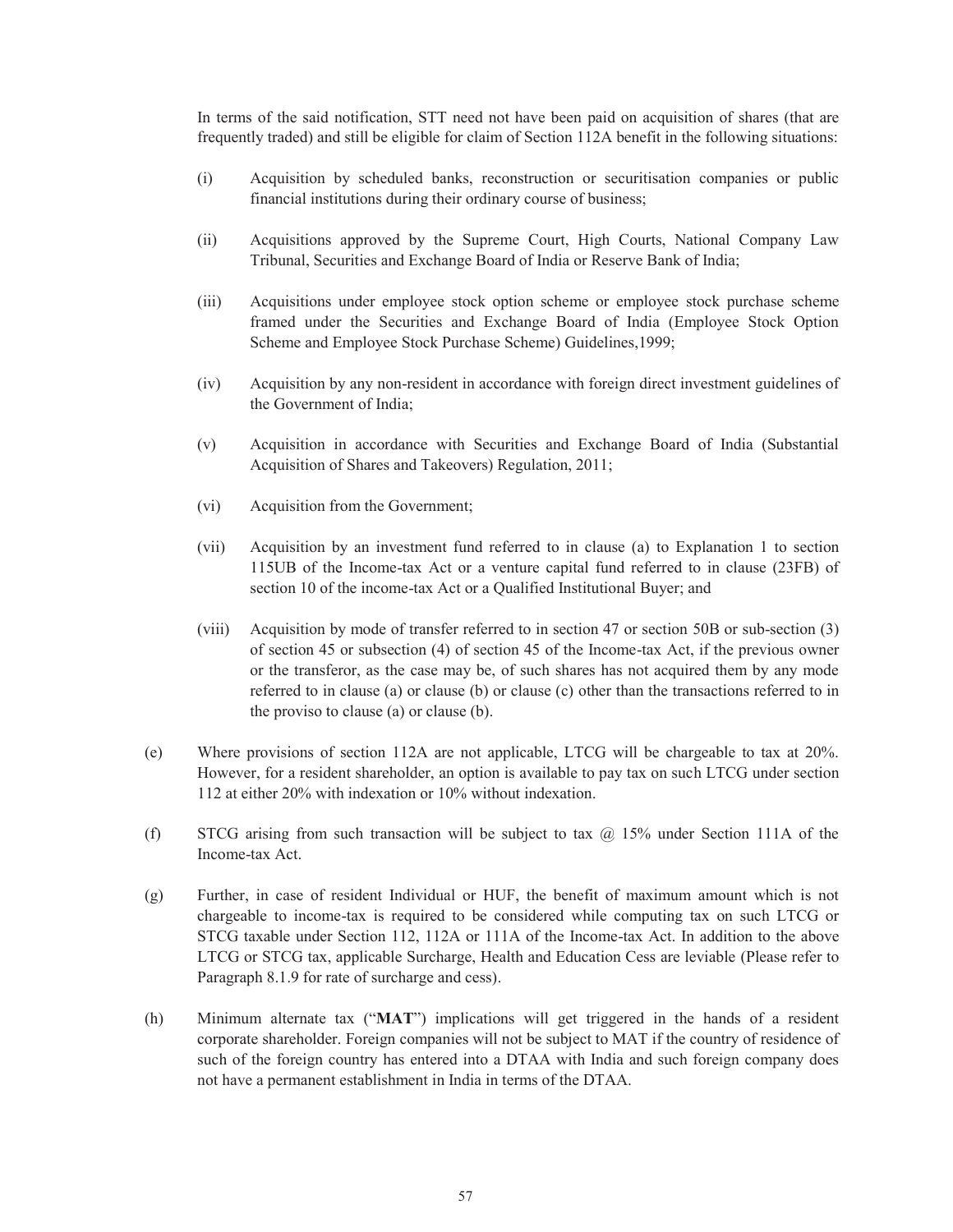- (i) Non-resident shareholders can avail beneficial provisions of the applicable DTAA entered into by India subject to fulfilling of the relevant conditions and the documentary compliance prescribed under the Income-tax Act.
- 8.1.7 **Shares held as Stock-in-Trade:** If the shares are held as stock-in-trade by any of the eligible Shareholders of the Target Company, then the gains will be characterized as business income and taxable under the head "Profits and Gains from Business or Profession".

### (a) **Resident Shareholders**:

Profits of:

- (A) Individuals, HUF, AOP and BOI will be taxable at applicable slab rates.
- (B) Domestic companies having turnover or gross receipts not exceeding Rs. 250 crore in the financial year 2016-17 as prescribed will be taxable  $\omega$  25%.
- (C) For persons other than stated in (A) and (B) above, profits will be taxable  $\omega$  30%.

No benefit of indexation by virtue of period of holding will be available in any case.

#### (b) **Non Resident Shareholders**

- (A) Non-resident Shareholders can avail beneficial provisions of the applicable DTAA entered into by India with the relevant shareholder country but subject to fulfilling relevant conditions and maintaining & providing necessary documents prescribed under the Income-tax Act.
- (B) Where DTAA provisions are not applicable:
	- i. For non-resident individuals, HUF, AOP and BOI, profits will be taxable at slab rates
	- ii. For foreign companies, profits will be taxed in India  $\omega$  40%
	- iii. For other non-resident Shareholders, such as foreign firms, profits will be taxed in India @ 30%.

In addition to the above, applicable Surcharge, Health and Education Cess are leviable for Resident and Non Resident Shareholders.

### 8.1.8 **Tax Deduction at Source:**

#### (a) *In case of Resident Shareholders*

In absence of any specific provision under the Income-tax Act, the Acquirer is not required to deduct tax on the consideration payable to resident Shareholders pursuant to the said offer.

(b) *In case of Non-resident Shareholders*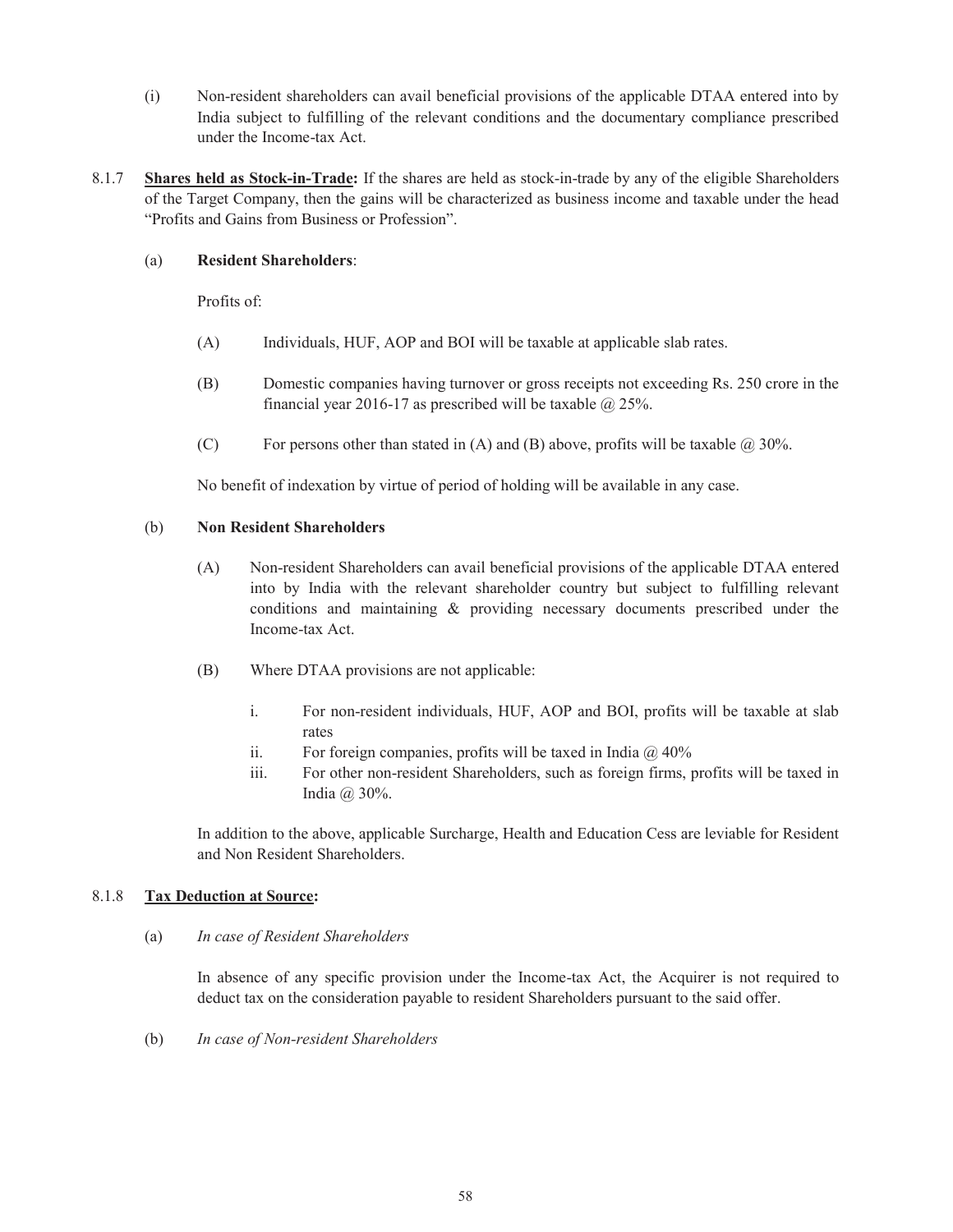- (i) In case of FIIs: Section 196D of the Income-tax Act provides for specific exemption from withholding tax in case of Capital Gains arising in hands of FIIs. Thus, no withholding of tax is required in case of consideration payable to FIIs.
- (ii) In case of other non-resident Shareholders (other than FIIs) holding Equity Shares: Section 195(1) of the Income-tax Act provides that any person responsible for paying to a nonresident, any sum chargeable to tax is required to deduct tax at source (including applicable surcharge and cess). Subject to regulations in this regard, wherever applicable and it is required to do so, tax at source (including applicable surcharge and cess) shall be deducted at appropriate rates as per the Income-tax Act read with the provisions of the relevant DTAA, if applicable. In doing this, the Acquirer will be guided by generally followed practices and make use of data available in the records of the Registrar to the Offer except in cases where the non-resident Shareholders provide a specific mandate in this regard.

Since the Offer is through the stock exchange, given the practical difficulty, the Acquirer will not be deducting income-tax at source on the consideration payable to such non-resident, since the payment will be routed through the stock exchange, and further, given that there will be no direct payment by the Acquirer to the non-resident Shareholders. The responsibility of discharging the tax due on the gains (if any) is primarily on the non-resident Shareholder. The non-resident Shareholder must compute such gains (if any) on this transaction and immediately pay applicable taxes in India, if applicable, in consultation with their custodians/ authorized dealers/ tax advisors appropriately. The non-resident Shareholders must file their tax return in India inter-alia considering gains arising pursuant to this Offer in consultation with their tax advisors.

The non-resident Shareholders undertake to indemnify the Acquirer if any tax demand is raised on the Acquirer on account of gains arising to the non-resident Shareholders pursuant to this Offer. The non-resident Shareholders also undertake to provide the Acquirer, on demand, the relevant details in respect of the taxability / non-taxability of the proceeds pursuant to this Offer, copy of tax return filed in India, evidence of the tax paid etc.

#### 8.1.9 **Rate of Surcharge and Cess:**

In addition to the basic tax rate, applicable Surcharge, Health and Education Cess are currently leviable as under:

- (a) *Surcharge*
	- (i) In case of domestic companies: Surcharge  $\omega$  12% is leviable where the total income exceeds Rs. 10 crore and  $\omega$  7% where the total income exceeds Rs. 1 crore but less than Rs. 10 crore.
	- (ii) In case of companies other than domestic companies: Surcharge  $\omega$ , 5% is leviable where the total income exceeds Rs. 10 crore and  $\omega$  2% where the total income exceeds Rs. 1 crore but less than Rs. 10 crore.
	- (iii) In case of individuals, HUF, AOP, BOI: Surcharge  $@15\%$  is leviable where the total income exceeds Rs. 1 crore and  $\omega$ 10% where the total income exceeds Rs. 50 lakh but less than Rs. 1 crore.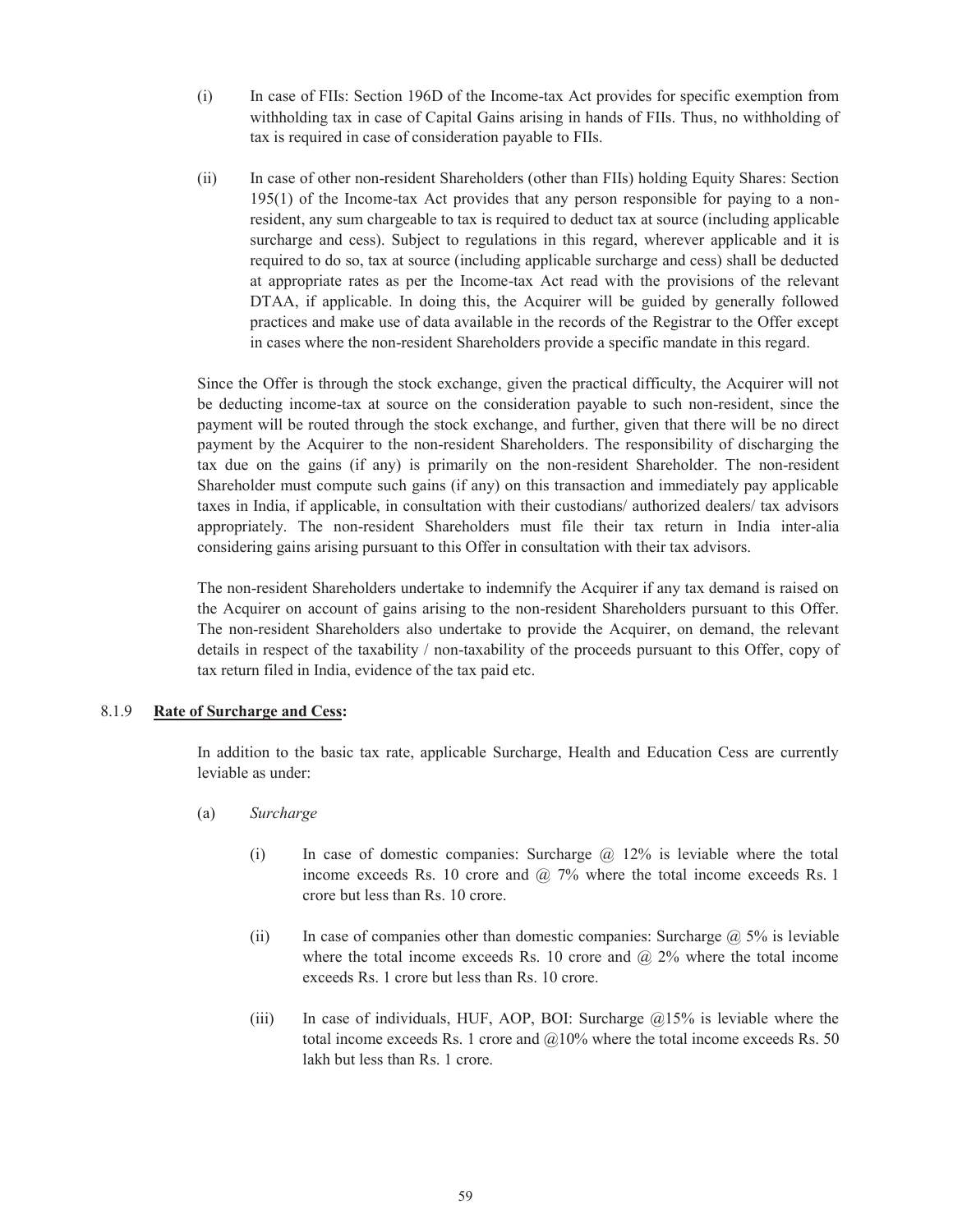- (iv) In case of Firm and Local Authority: Surcharge  $@12\%$  is leviable where the total income exceeds Rs. 1 crore.
- (b) *Cess*

Health and Education Cess  $\omega$ , 4% is currently leviable in all cases.

**THE ABOVE NOTE ON TAXATION SETS OUT THE PROVISIONS OF LAW IN A SUMMARY MANNER ONLY AND DOES NOT PURPORT TO BE A COMPLETE ANALYSIS OR LISTING OF ALL POTENTIAL TAX CONSEQUENCES OF THE DISPOSAL OF EQUITY SHARES. THIS NOTE IS NEITHER BINDING ON ANY REGULATORS NOR CAN THERE BE ANY ASSURANCE THAT THEY WILL NOT TAKE A POSITION CONTRARY TO THE COMMENTS MENTIONED HEREIN. HENCE, YOU SHOULD CONSULT WITH YOUR OWN TAX ADVISORS FOR THE TAX PROVISIONS APPLICABLE TO YOUR PARTICULAR CIRCUMSTANCES.** 

**THE TAX IMPLICATIONS ARE BASED ON PROVISIONS OF THE ACT AS AMENDED UP TO FINANCE ACT, 2019.**

### **9 DOCUMENTS FOR INSPECTION**

- 9.1. Copies of the following documents will be available for inspection at the registered office of the Manager to the Offer at its office at Axis Capital Limited, Axis House, 1st Floor, C-2, Wadia International Center, P. B. Marg, Worli, Mumbai 400 025, Maharashtra. The documents can be inspected during normal business hours between 10:30 a.m. to 5:00 p.m. on any Working Days i.e. Monday to Friday and not being a bank holiday in Mumbai during the Tendering Period;
- 9.1.1. Copies of certificate of incorporation and constitution documents of the Acquirer and PAC;
- 9.1.2. Certificate dated April 17, 2019 issued by Vasan & Sampath LLP, Chartered Accountants, certifying the Offer Price computation certifying that the Acquirer and the PAC have adequate financial resources to fulfill their obligations under this Offer;
- 9.1.3. Certificate dated April 17, 2019 issued by Vasan & Sampath LLP, Chartered Accountants, certifying the Offer Price computation;
- 9.1.4. Copies of the annual reports of Target Company for the financial years ending on March 31, 2016, March 31, 2017 and March 31, 2018
- 9.1.5. Copies of the annual reports of the Acquirer for the financial years ending on March 31, 2016, March 31, 2017 and March 31, 2018;
- 9.1.6. Copies of the annual reports of the PAC for the financial years ending on March 31, 2016, March 31, 2017 and March 31, 2018;
- 9.1.7. Letter dated April 22, 2019 from the Offer Escrow Bank confirming the receipt of the cash deposit in the Offer Escrow Account in terms of the Offer Escrow Agreement between the Acquirer, the Manager and the Offer Escrow Bank;
- 9.1.8. Copy of the SPAs dated April 17, 2019;